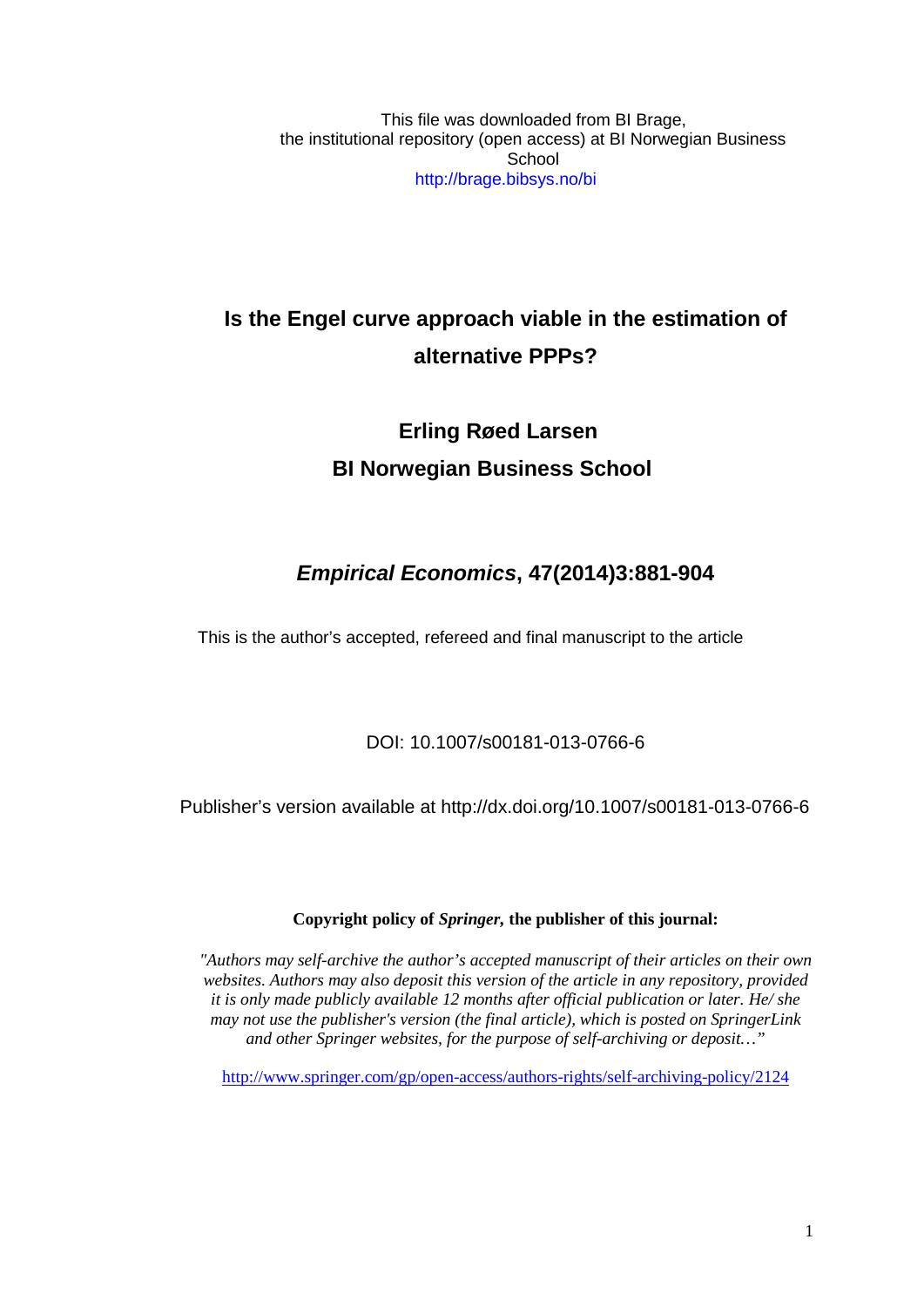# Is The Engel Curve Approach Viable in The Estimation of Alternative PPPs?

#### **Erling Røed Larsen**

*Dept. of Economics, BI Norwegian Business School, N-0442 Oslo, Norway.* Email: erling.roed.larsen@bi.no Phone: +47 46410693 Fax: +47 46410411

**Abstract** Conventional estimates of purchasing power parities (PPP) rely on cross-country price data. Using Engel curves, Almås (2012) was able to show, however, that PPPs contain substantial bias. Since constructing conventional estimates is expensive and time-consuming, Almås' idea of employing Engel curves is welcome. This article examines the viability of the Engel curve approach to PPP and its sensitivity to differences in relative prices and preferences by estimating Engel curves not only between countries but also for regions within a given country. My empirical evidence from the United States and Norway suggests that the differences can be problematic, but not sufficiently to discredit the new methodology. A pragmatic approach to PPP estimation between countries that are different is to compute a PPP band, rather than a point estimate. I present a practical example of this using expenditure data from 2001, which yields a band for NOK and U.S. dollar.

**Keywords:** Engel curve, exchange rate, food share, material standard of living, purchasing power parity

**JEL Classification:** C20, D10, F31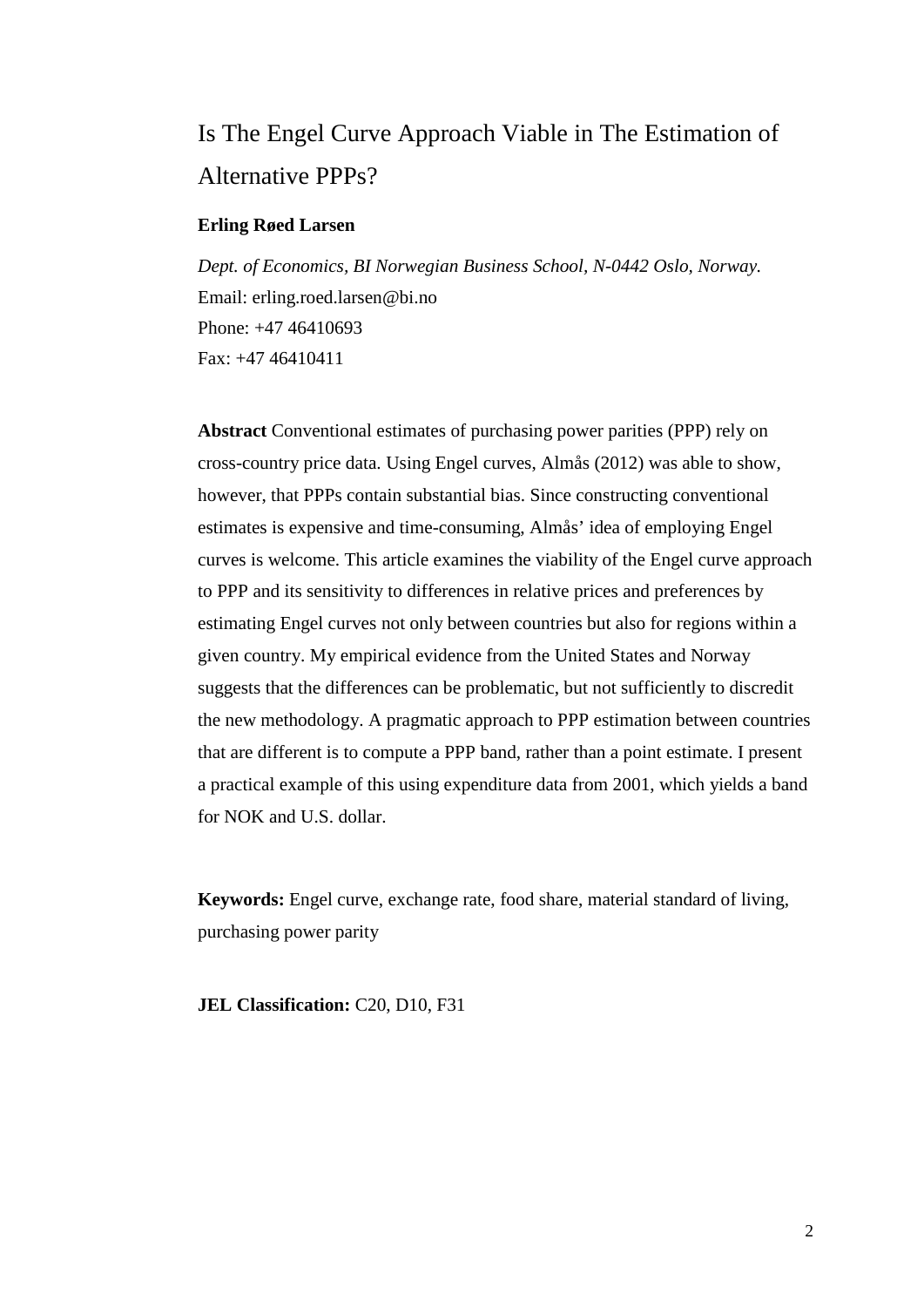#### **1 Introduction**

Estimating purchasing power parities (PPP) can be challenging, but because PPPs are so useful, the World Bank International Comparison Program (ICP) computes them today on a regular basis. The advantages of these parities are proportional to the disadvantages of using market exchange rates. For analyses of emerging economies, the need for PPPs is acute. However, conventional PPP computations consume vast resources; presuppose the existence of markets where markets may not exist; and can potentially be biased. In an important recent contribution, Ålmås (2012) shows that it is possible to examine PPP biases using Engel curves for food. These curves, which relate food shares to income levels, can be used to indicate the cost of achieving a material standard of living, add new functionality to the existing PPP toolbox. The approach has substantial potential. This article subjects the Engel curve method to close scrutiny. It inspects the sensitivity of the Engel curve methodology to two sources of disturbance, and argues that Engel curve PPPs can most usefully be employed to construct supplementary PPP bands, rather than competing point estimates.

The Engel curve approach is fascinatingly simple. It compares the monetary cost of acquiring a material standard of living in country A, measured in country A's currency, with the monetary cost of acquiring the same material standard of living in country B, measured in country B's currency. The PPP estimate is the ratio of the costs. The method uses spending on food as a percentage of the household budget or income as a proxy for material standard of living. Almås employs Hamilton's (2001) CPI bias idea and the use of Engel curves to estimate PPPs appears to rely on three underlying assumptions: 1. The Engel curves are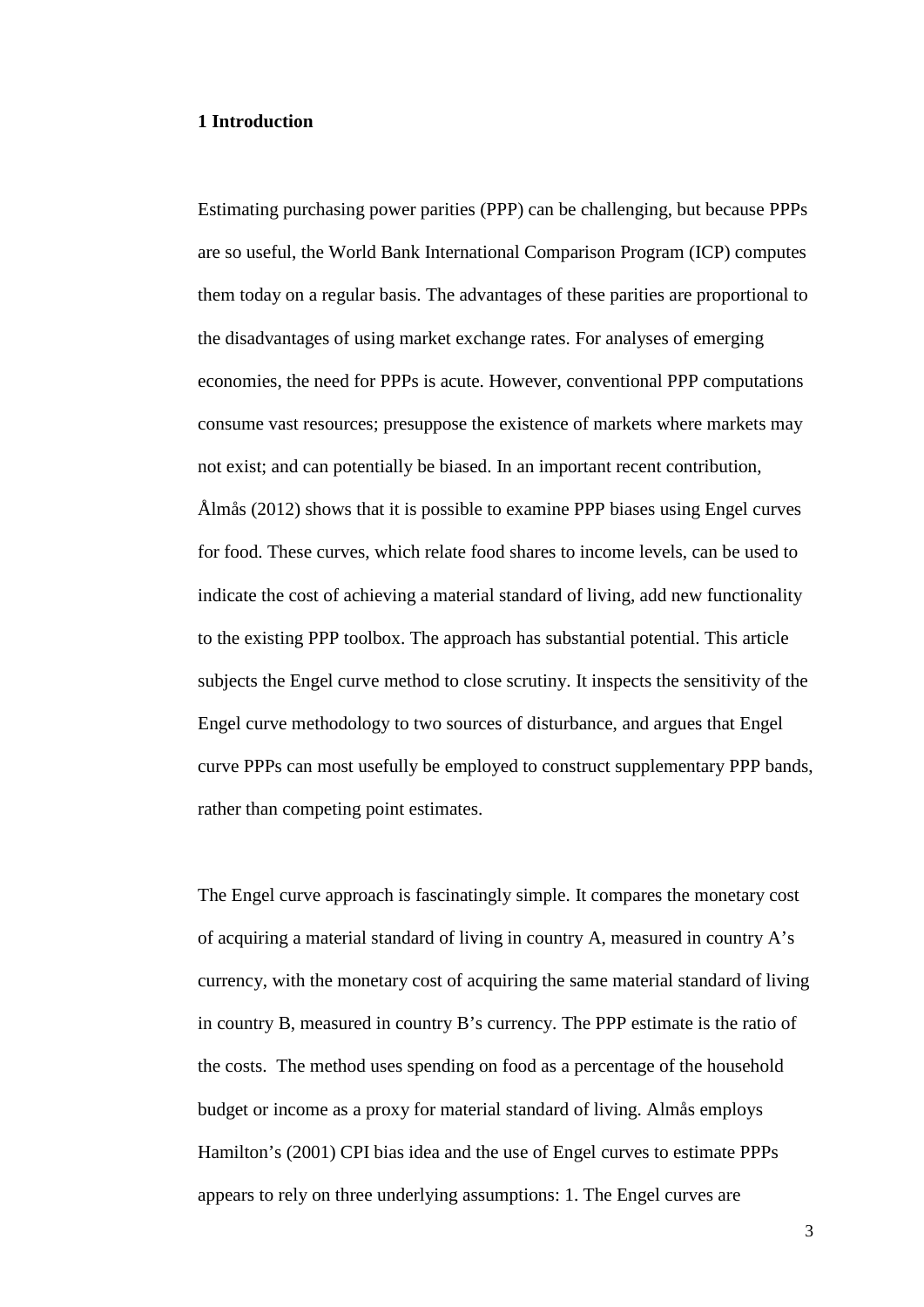monotonically related to material standard of living (or utility). 2. The relative price of food versus non-food is identical (or properly accounted for). 3. Preferences<sup>[1](#page-3-0)</sup> are identical over food and non-food.. The first assumption is plausible and, indeed, widely used, not least in equivalence scale estimations. It is, moreover, intimately related to explanations of one of the most widely observed empirical regularities in economics, the data pattern known as "Engel's Law", according to which food shares fall with total expenditure or income.

Assumption two and three, however, are non-trivial and challengeable since relative prices and preferences both are functions of a number of variables in an economy.[2](#page-3-1) However, conventional PPP computations also face the problem of varying preferences across countries since conventional PPP computations use a common set of weights. In that respect, Engel curve PPPs and conventional PPPs both face the same preference heterogeneity problem. Dealing with such heterogeneity requires careful modeling tailored to the particular case in question; see e.g. Crawford and Neary (2008).

The conventional PPP approach amounts to the collecting and weighting of prices. The Engel curve approach, on the other hand, is based on consumer behavior rather than prices. In the event of having to control for the effect of relative prices, the relevant information would have to be acquired from other sources. Almås' Engel curve approach seeks to correct for relative price effects by including price

-

<span id="page-3-0"></span> $<sup>1</sup>$  By preferences I mean consumer preferences. However, in the "Discussion" below I explain why</sup> institutions may matter and how the definition of preferences could be broadened to include cultural and institutional factors and characteristics.

<span id="page-3-1"></span><sup>&</sup>lt;sup>2</sup> Moreover, as Beatty and Crossley (2012) point out, the Engel curve methodology requires downwardsloping curves, i.e. non-homothetic preferences. At the same time, a single price index for all households implies homothetic preferences. This can occur if households are distributed in *finite mixtures* of preferences where preferences are homothetic within groups, but non-homothetic between them. This preference structure allows both Engel curve estimation and index computation for types.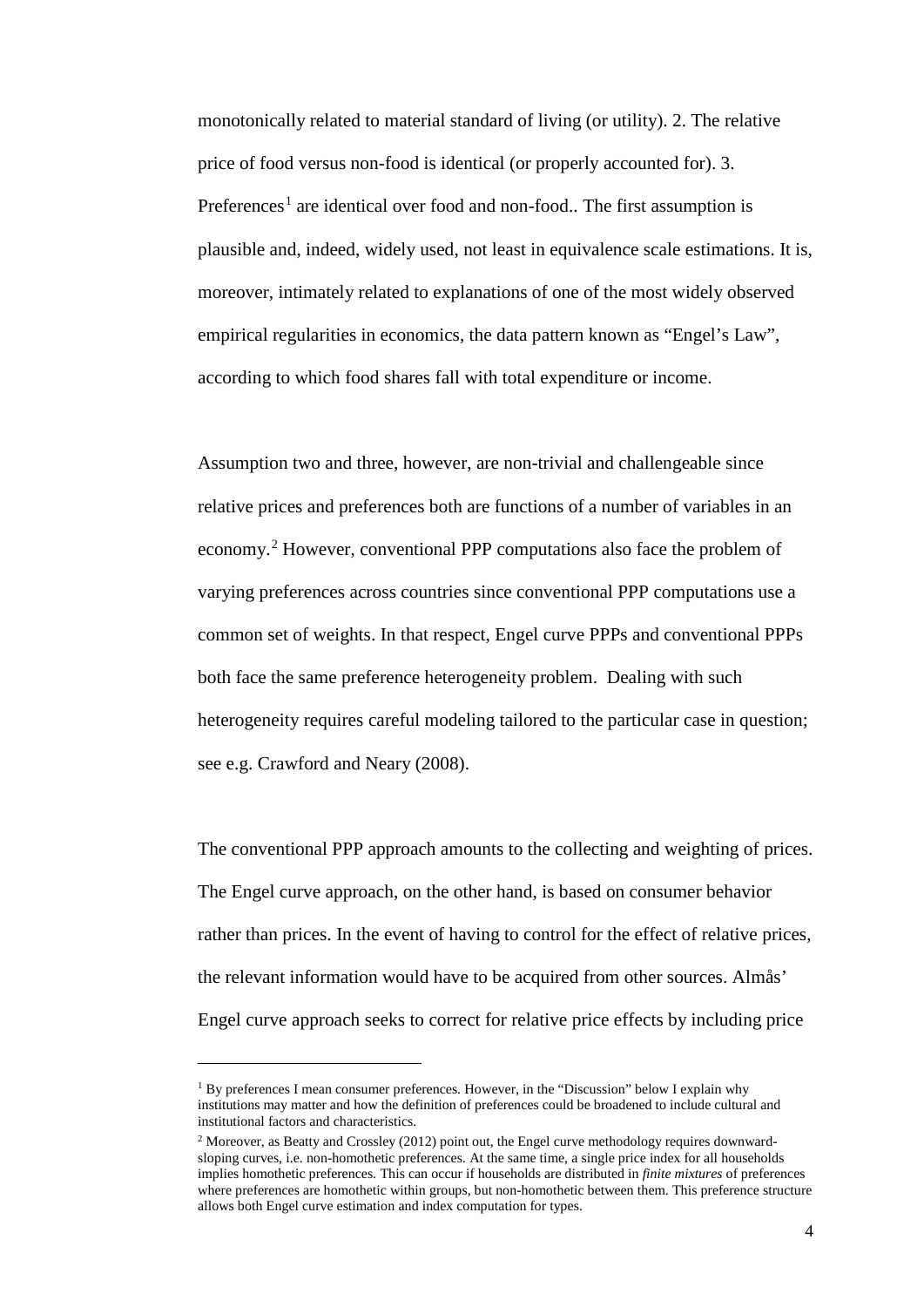observations. But as this article suggests, this may not be the optimal way forward for constructing an alternative or supplementary PPP methodology. There are two main reasons. First, it would seem counterproductive to use the same cumbersome method of acquiring price data as the very methodology one is seeking to correct or augment. It also makes the alternative method more resource-hungry than the original. The second, and more important, reason is that including price data renders the alternative methodology susceptible to the very biases the analyst is attempting to counteract. It would be preferable if it can be shown to be viable without price data acquisition, because then, after appeals to some level of pragmatism, one can supplement PPPs using only data on consumer behavior.

The structure of my argument, then, is this. I first examine empirically whether the potential disturbance from a *combined* effect of different relative prices and preferences is substantial in the Engel curve PPP-approach. I then inspect, in isolation, the preference effect by looking at different geographical regions and income strata in separate countries, one at a time, holding relative prices constant. I address such issues as functional form, choice of determinants, and estimation techniques with a battery of tests and inspection of both parametric and nonparametric results. This is useful information because we expect this effect to be larger between countries, adding to relative price differences. In other words, large within-country effects weaken the case for between-country Engel curve PPPs.

The results indicate that such effects may be disturbing, but not necessarily alarmingly so. Now, should the difference between two countries be wide enough to violate the preference homogeneity assumption, and/or if price data are simply

5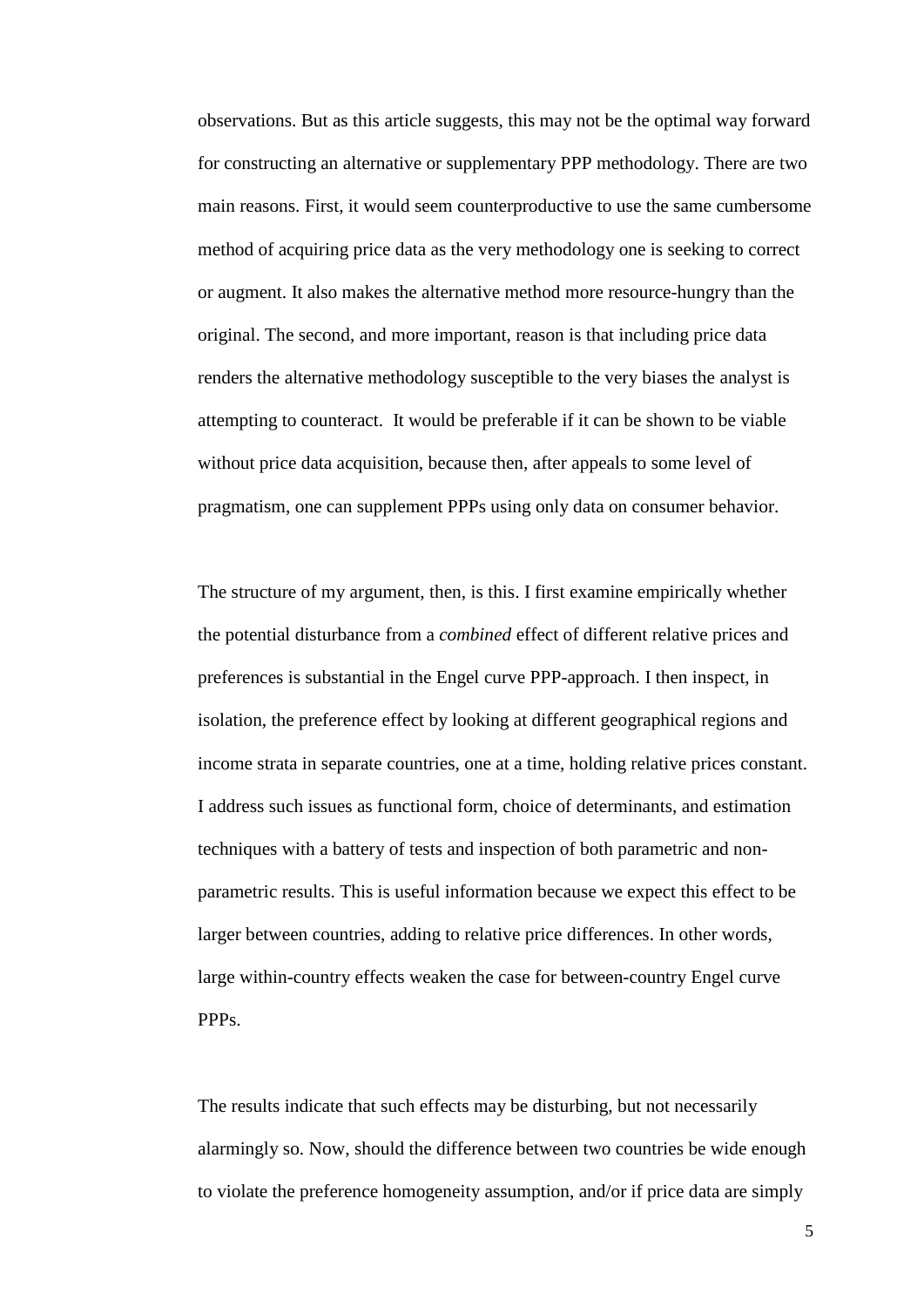not available, not all is lost. It should still be possible to say something of use about PPPs by accepting preference and price heterogeneity and using consumer behavior to construct a PPP band instead of a PPP point estimate.<sup>[3](#page-5-0)</sup>

Following Hamilton's (2001) reasoning, I shall use Engel curves for food since food is a biological necessity for life. It is perishable and therefore avoids stockflow problems. We can reasonably assume that utility functions are separable in food and non-food. I do, however, inspect potential sensitivity to different types of food by studying both energy-motivated food-at-home and the more socially motivated food-away-from-home. I also inspect issues arising from food stamps and free meals.

In its application of Engel curves to practical use, this article follows a venerable tradition. Because of its stability and universality, the Engel curve for food has attracted widespread use over many years and purposes; see Chai and Moneta (2010) for a history of Engel's work and examples of its applications. Hamilton (2001) was particularly innovative in using the drift in Engel curves to estimate CPI bias in domestic price data. He inspired Beatty and Røed Larsen (2005) and Røed Larsen (2007) to employ and refine the method on data from Canada and Norway. Gibson, Stillman, and Le (2008) use the Engel curve approach to examine Russian CPI bias and Barrett and Brzozowski (2010) use it to estimate the bias in Australian CPI. Costa (2001) applies Engel curves to estimate historical developments of real incomes. Charles, Hurst, and Roussanov (2009) employ them to describe differences in conspicuous consumption among groups

<u>.</u>

<span id="page-5-0"></span><sup>3</sup> In fact, building on Beatty and Crossley (2012), constructing different PPP-estimates for different household groups may be a preferable approach when preferences are homothetic within-group but not homothetic between groups.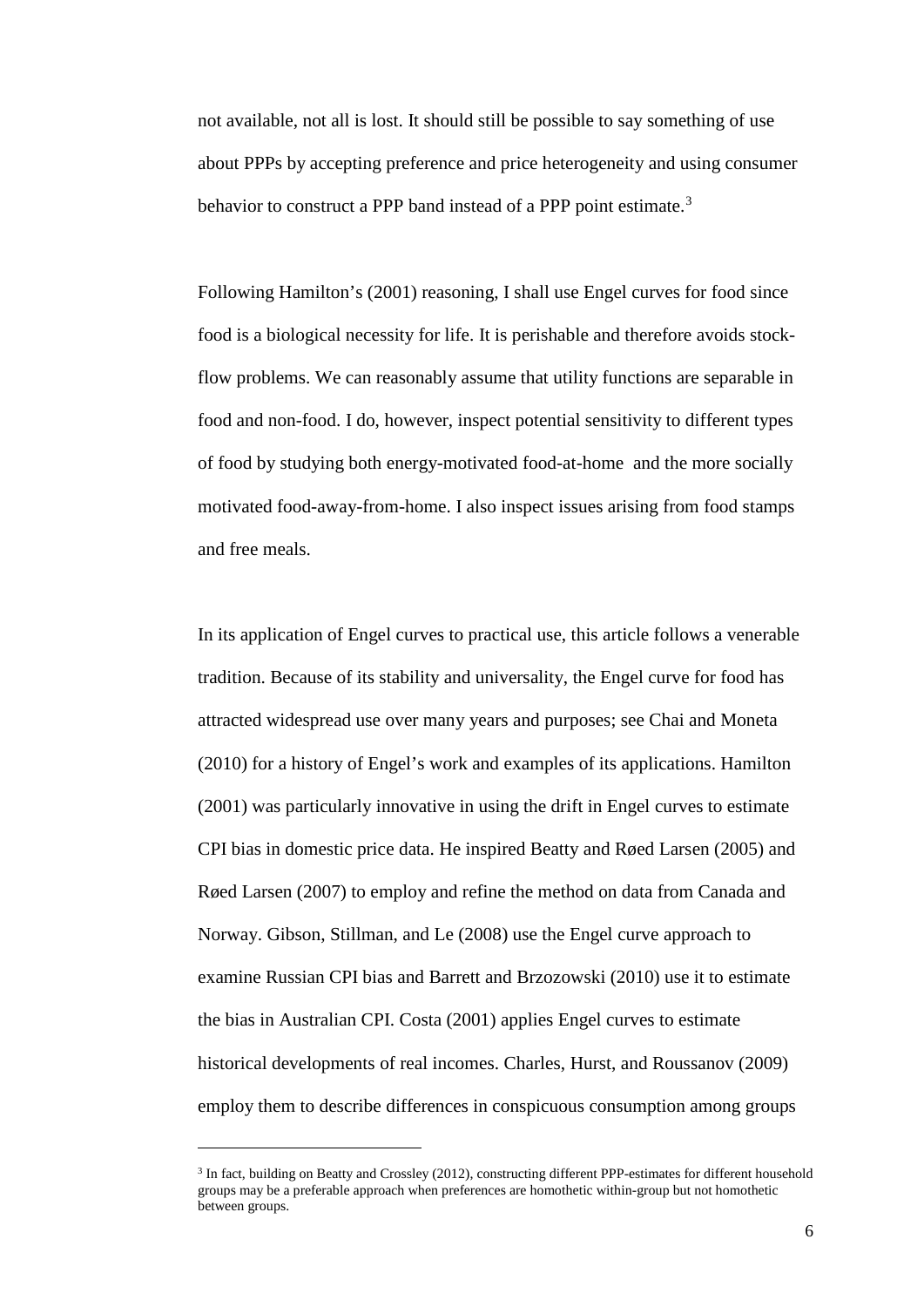of different ethnic origin. Lastly, Clements and Chen (2010) use Engel's Law to suggest a shortcut method of measuring real incomes across countries, an idea that is closely related to computing alternative PPPs.

This article's contribution is empirical, rather than theoretical. First, I inspect Almås' suggested use of Engel curves to construct PPPs by submitting it to sensitivity tests. Second, having examined sensitivity, I show how to construct a PPP band by observing the position and slope of the Engel curve. Third, I offer parametric (using specifications such as the "Almost Ideal Demand System" [AIDS], "Quadratic AIDS" [QUAIDS], and Two-Stage-Least-Squares [2SLS]) and non-parametric analysis.

The article proceeds as follows. In the next section, I introduce the theoretical requirements for the empirical tests and statistical inferences. The section presents the empirical strategy, the estimation methodology, and I add some words on specification. Section three describes my data sources. In section four, I present the empirical results and in section five I discuss the severity of the shortcomings. Section six concludes and offers policy implications. Additional results are included in the Appendix

#### **2 Theory and Empirical Techniques**

2.1 General Approach and Empirical Strategy

The implicit idea underlying the use of Engel curves to estimate PPP is that an Engel curve for food,  $\omega$ , is a monotonic function of material standard of living, S,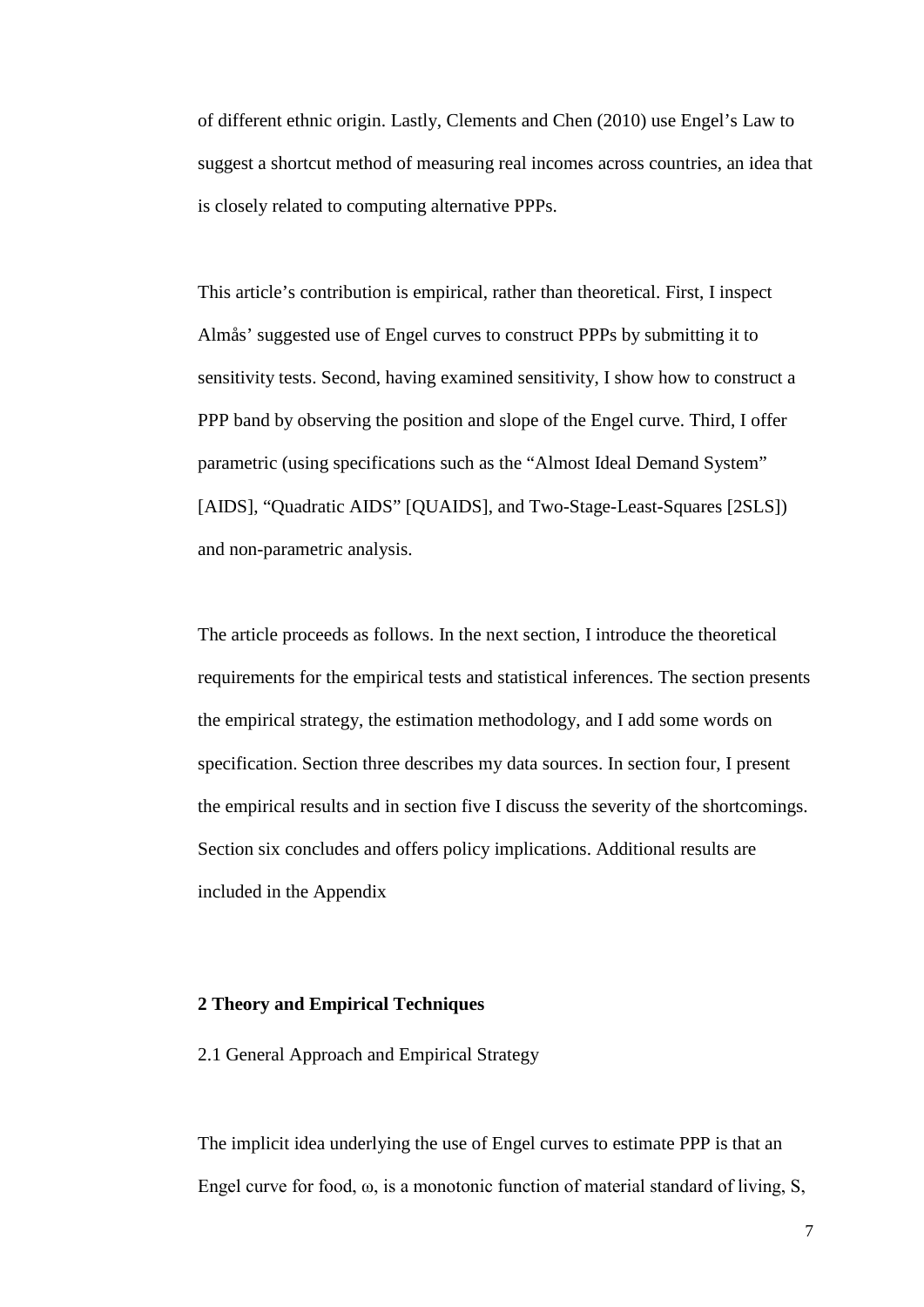that maps from S to  $\omega$  via preferences. The material standard of living, S, is latent and unobservable, but its empirical counterpart, the share  $\omega$  of food expenditures on income I (or total expenditure) is observable. Equal food shares ω imply equal standards of living S, even when the same standard of living is associated with two different income levels,  $I_N$  and  $I_{US}$ , in the two countries Norway and the United States, respectively. In equation (1), the PPP-estimate is simply the factor R that equalizes the two income levels.

$$
\omega_{N}(RI_{N}, P_{N}, S) = \omega_{US}(I_{US}, P_{US}, S),
$$
\n(1)

in which  $P_r$ ,  $r = N$ , US, is the price vector in country r and is included as a determinant of the food share. This article uses food share of income before taxes in the baseline model, but also includes food share of total expenditure for robustness checks.

The first aim is to test the sensitivity of the Engel curve mapping function ω. The second aim is to construct an Engel curve approach which practitioners should find easy to implement. Distinguishing between differences in preferences and relative prices, however, is challenging. My plan is to inspect between-country and within-country regressions and use such comparison as a platform for assessments. Below, I explain in some detail how I attempt to go about it and the usefulness of the exercise. In the discussion section I examine in more detail the maintained assumptions and differences between the two countries' institutions and cultures. [4](#page-7-0)

<u>.</u>

<span id="page-7-0"></span><sup>4</sup> Notice that my PPP estimates for households of different material standards of living may serve several purposes. First, they capture possible differences in institutions and relative prices between countries. Second,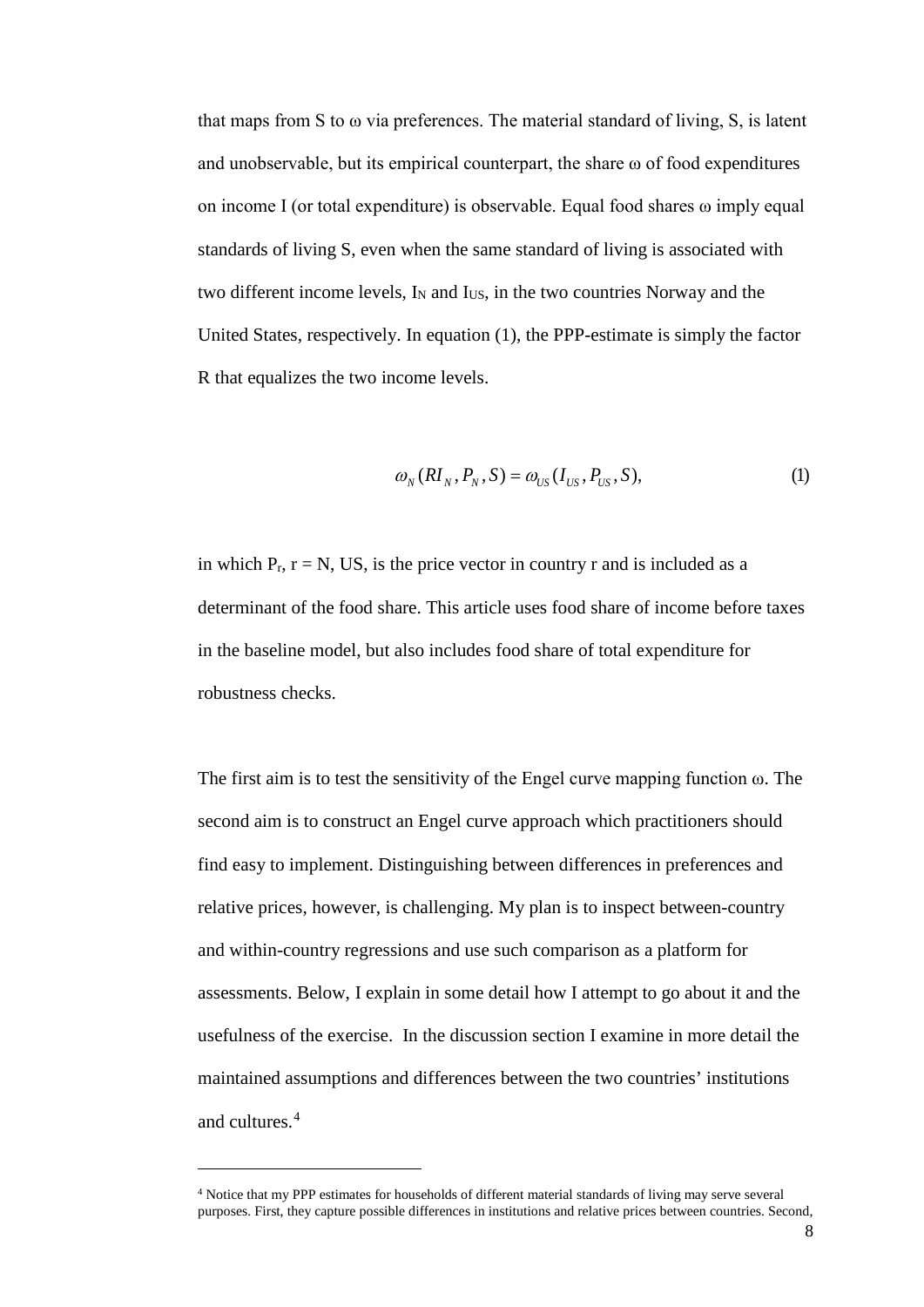#### 2.2 Functional Form and Model Selection

My approach entails a *model selection* process. I use and compare three specifications, AIDS, QUAIDS, and linear 2SLS with income variables as instruments. Contributors to the Engel curve literature make frequent use of the AIDS-type modelling set-ups, and they are well known. These approaches relate food share to exogenous income linearly, as given in equation (2). More recently, the advantages of QUAIDS-type models have made these somewhat more complex set-ups the more frequent choice; see Blundell and Stoker (2005). They are given generally in equation (3).

$$
\omega_{h,r} = a + b(\ln(P_{f,r} / P_{n,r}) + c(\ln(I_{h,r})) + \sum_{j} \theta_{j} D_{j,h,r} + u_{h,r},
$$
\n(2)

$$
\omega_{h,r} = d + e(\ln(P_{f,r} / P_{n,r}) + f(.)\ln(I_{h,r}) + g(.)(\ln(I_{h,r}))^2 + \sum_{j} \varphi_j D_{j,h,r} + u_{h,r},
$$
 (3)

where observed income before taxes is denoted I, prices P, and demographical characteristics of households D from a set J. Subscripts *h*, *r*, *j*, *f*, and *n* refer to household, country, characteristics of household, food, and non-food. The functions f(.) and g(.) can be general functions, but I use them solely as coefficients f and g.<sup>[5](#page-8-0)</sup> The error term u captures omitted structure and stochastic elements. It is assumed to behave classically; in that its distribution has zero mean

<u>.</u>

they allow for non-homothetic preferences within-countries; see Beatty and Crossley (2012). I do not, however, estimate the number of groups in the finite mixture of preferences.

<span id="page-8-0"></span><sup>5</sup> The coefficients c and f are typically negative since Engel-curves slope downward.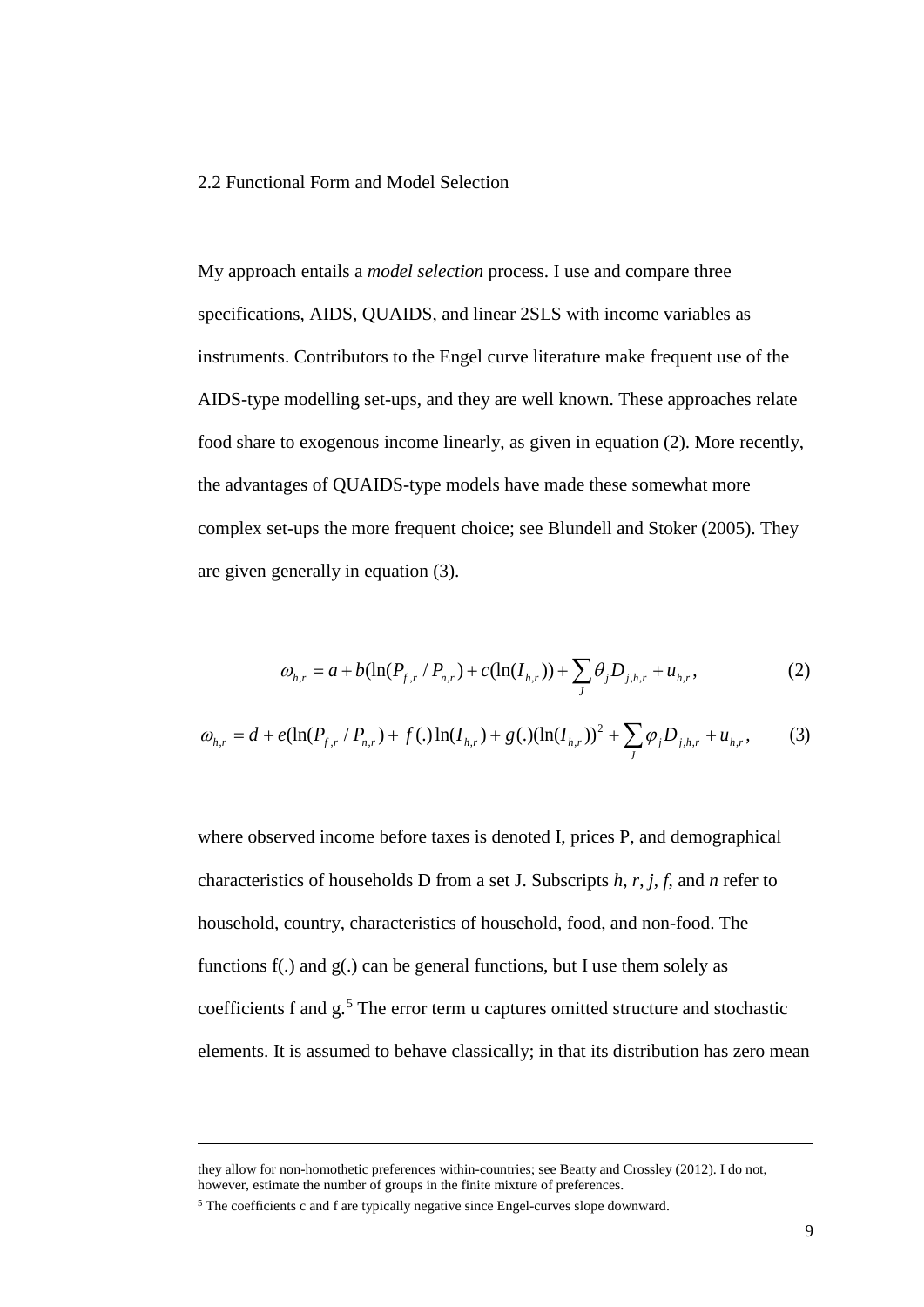and constant variance.<sup>[6](#page-9-0)</sup> Food is defined as food consumed at home, food consumed away from home, or both. The category food contains non-alcoholic beverages.

It is also possible to employ total expenditure as a determinant in a simpler linear set-up, as given in equation (4):

$$
\omega_{h,r} = l + m(P_{f,r} / P_{n,r}) + n\xi_{h,r} + \sum_{J} \delta_{j} D_{j,h,r} + u_{h,r}, \qquad (4)
$$

in which total expenditure ξ contains a measurement error element that is the sum of all measurement errors in expenditure sub-categories, e.g. food. Linearity has the advantage of simplicity and interpretability. The measurement error, however, implies an endogeneity problem; see Kay, Keen, and Morris (1984) and Røed Larsen (2009). Basically, total expenditure contains measurement errors not orthogonal to the error term. This can be resolved by using 2SLS techniques, with exogenous variables as instruments for total expenditure. This article makes use of all three specifications  $(2) - (4)$  to ensure that misspecification does not drive the results nor limit the interpretability.

#### 2.3 The Partial Preference Effect

<u>.</u>

Let me explain the details of the plan to use model selection and estimation results to look for a combined price-and-preference effect and partial effects in the Engel

<span id="page-9-0"></span><sup>6</sup> Thus, I report classical t-values. I have computed, but do not report, heteroskedasticity-consistent t-values. The differences between the two are small.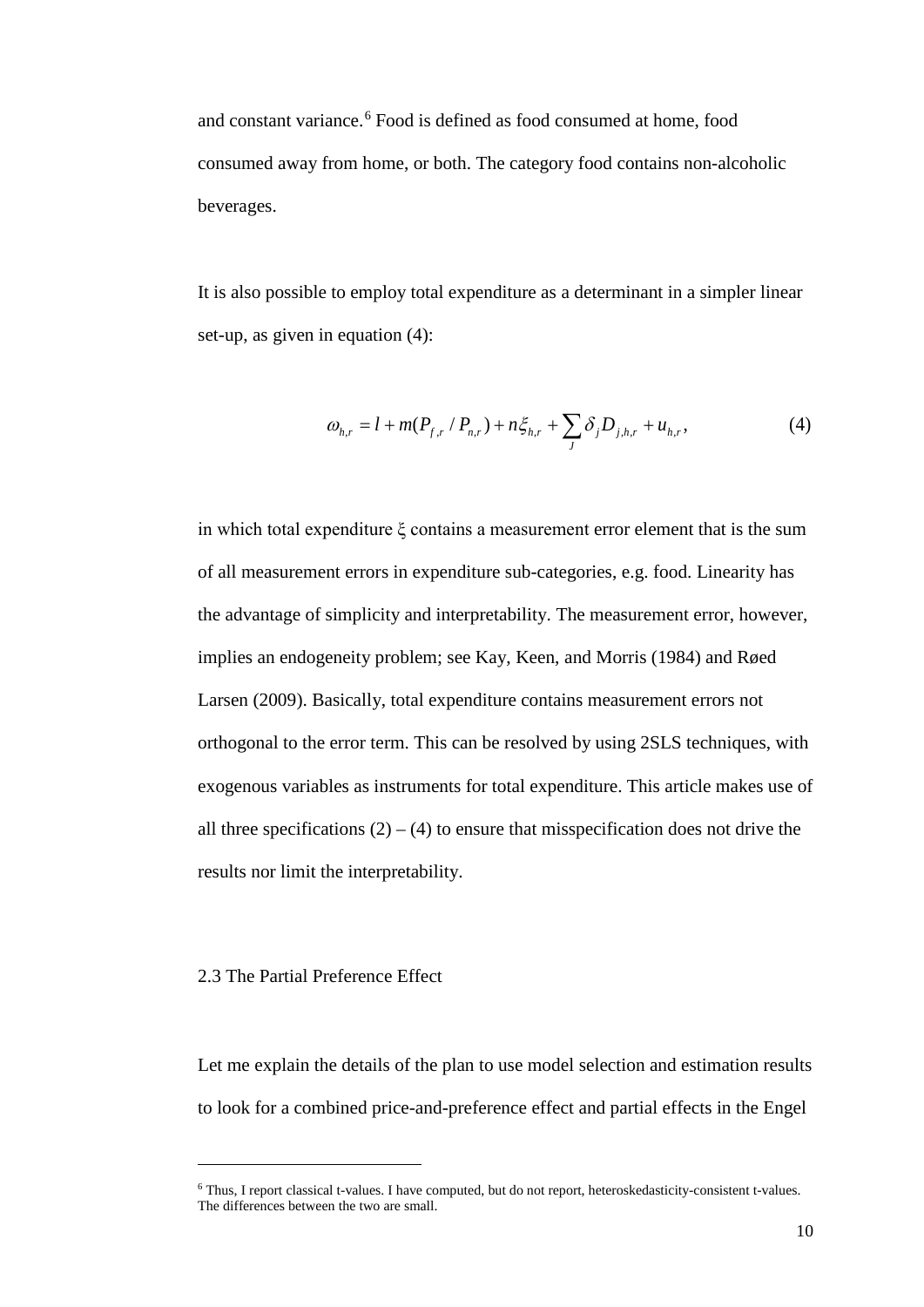curve PPP methodology. It is possible to deduce ex ante how a simple variabletransformation affects coefficient estimates, and I do so below in Table 1. The first step is to estimate two Engel curves, one for each country, and examine the evidence that indicates that only a variable-transformation of the monetary unit has taken place. The second step is to examine the importance of differences in preferences. The hypothesis is that preferences *between* countries may vary more than preferences *within* countries. If preferences vary much within a country, this will be revealed by a segmented regression set-up. That being the case, preference-variation will clearly represent a challenge to Engel curve PPPs since any within-country disturbance would likely be magnified between-countries. Conversely, if preferences do not appear to vary much within a country, the case for Engel curve PPPs will be correspondingly strengthened. The empirical strategy involves estimating four Engel curves for the United States and two for Norway. Conveniently, since a country's regions all have the same monetary unit there will be no variable transformation involved. This allows us to isolate the preference effect, if there is one. The question is which model specification is adequate to the test.

An AIDS-type specification involves a function that is linear in the logarithm of a relative price ratio and the logarithm of income while a QUAIDS-type specification involves a function that is quadratic in the logarithm of income and may involve price terms both in intercept and slope, as indicated by the general functions f(.) and g(.). I make use of the AIDS-type specification in the attempt to isolate the preference effect under a constant price ratio since the price term vanishes in first-differences between two food-share functions. Put differently, country-specific regional differences in food share functions, where regions have

11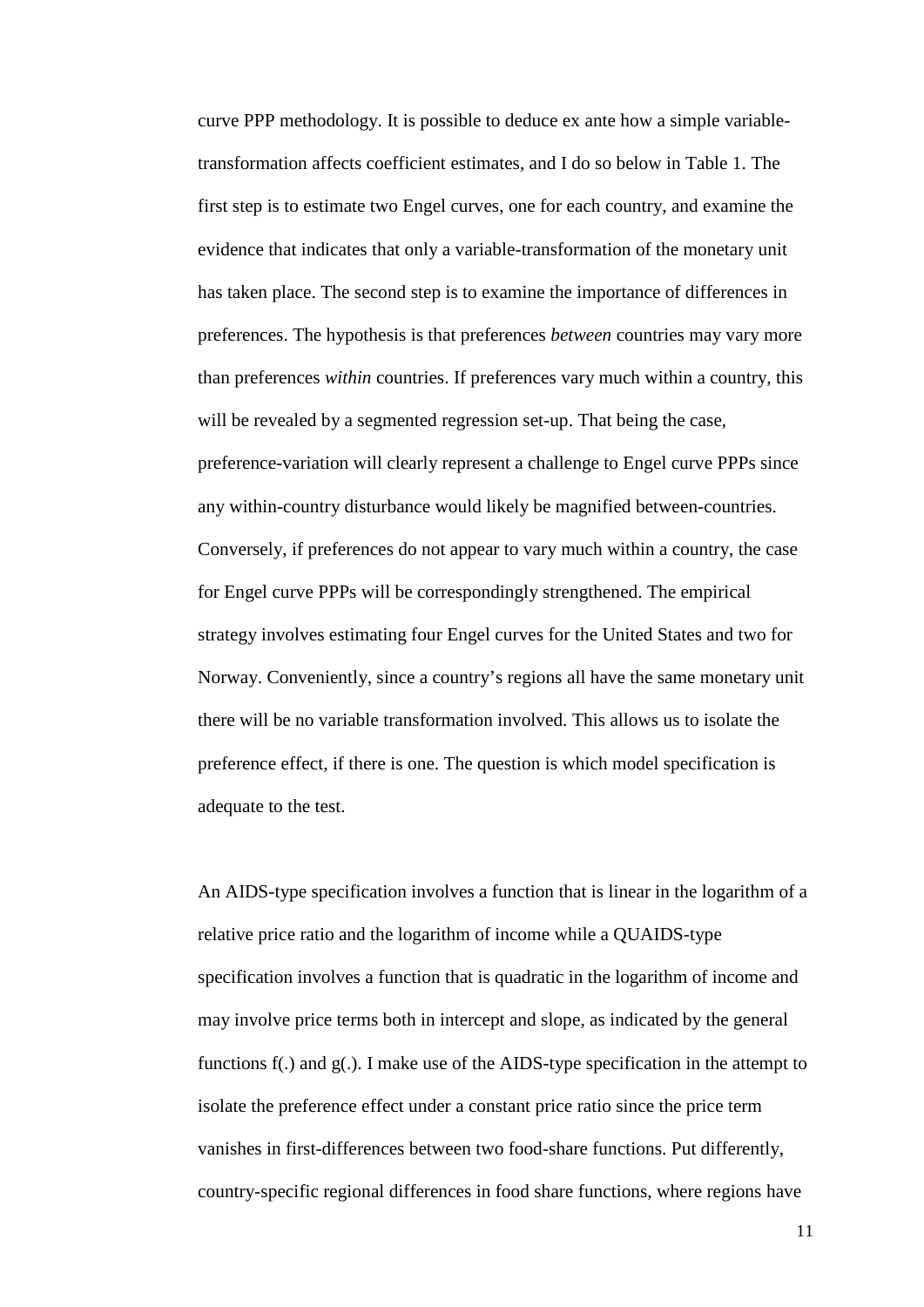a similar ratio of food-to-non-food prices, given that the AIDS-specification captures the broad patterns, will be due to preference differences.

Table 1 tabulates combinations of the price and preference effects. The outcome of the no price and no preference effect is given by the top left cell, in which the only difference between the two Engel curves is obtained from the variabletransformation that results from estimating Engel curves for two countries with different currencies. The estimated PPP will be unbiased and show up as a difference in the intercept as a vertical shift. Engel curves for country-specific regions should not display coefficient differences when there is no price or preference effect. The combined price-and-preference effect is given by the bottom right cell, in which the Engel curves have shifts in position and slope.

**Table 1** Implications for position and slope from variable-transformation of monetary unit and differences in relative prices and preferences. AIDSspecification

| Preferences | Price ratio $P_f/P_n$                     |                                                        |  |
|-------------|-------------------------------------------|--------------------------------------------------------|--|
|             | Identical                                 | <b>Different</b>                                       |  |
| Identical   | Diff. vertical position                   | Diff. vertical position by cln(1/R)                    |  |
|             | by $\text{cln}(1/R)$                      | + b( $\ln(P_{fN}/P_{nN}) - \ln(P_{fUS}/P_{nUS})$ ),    |  |
|             | same slope                                | same slope                                             |  |
| Different   | Diff. vertical position                   | Different vertical position, $a_N -$                   |  |
|             | by $a_N - a_{US} + \Delta b + \Delta c$ , | $aUS + \Delta c + bN ln(PfN/PnN) -$                    |  |
|             | different slopes, $c_N$                   | $b_{\text{US}}$ In( $P_{\text{fUS}}/P_{\text{nUS}}$ ), |  |
|             | and $c_{US}$                              | different slopes, $c_N$ and $c_{US}$                   |  |

Notes: The table tabulates the share difference  $\omega_N - \omega_{US}$  by letting  $I_{US} = RI_N$ . The term  $\Delta b = (b_N - b_{US})In(P_f/P_n)$ is zero when  $b_N = b_{US}$  and  $\Delta c = c_N \ln(|N_N) - c_{US} \ln(RN_N) = (c_N - c_{US})\ln(|N_N) + c_{US} \ln(1/R)$  simplifies to  $c_{US} \ln(1/R)$  when  $C_N = C_{US}$ .

Essentially, the empirical strategy amounts to a three-stage plan:

1. Examination of price-and-preference sensitivity by comparing Engel

curves, estimated for one country at the time.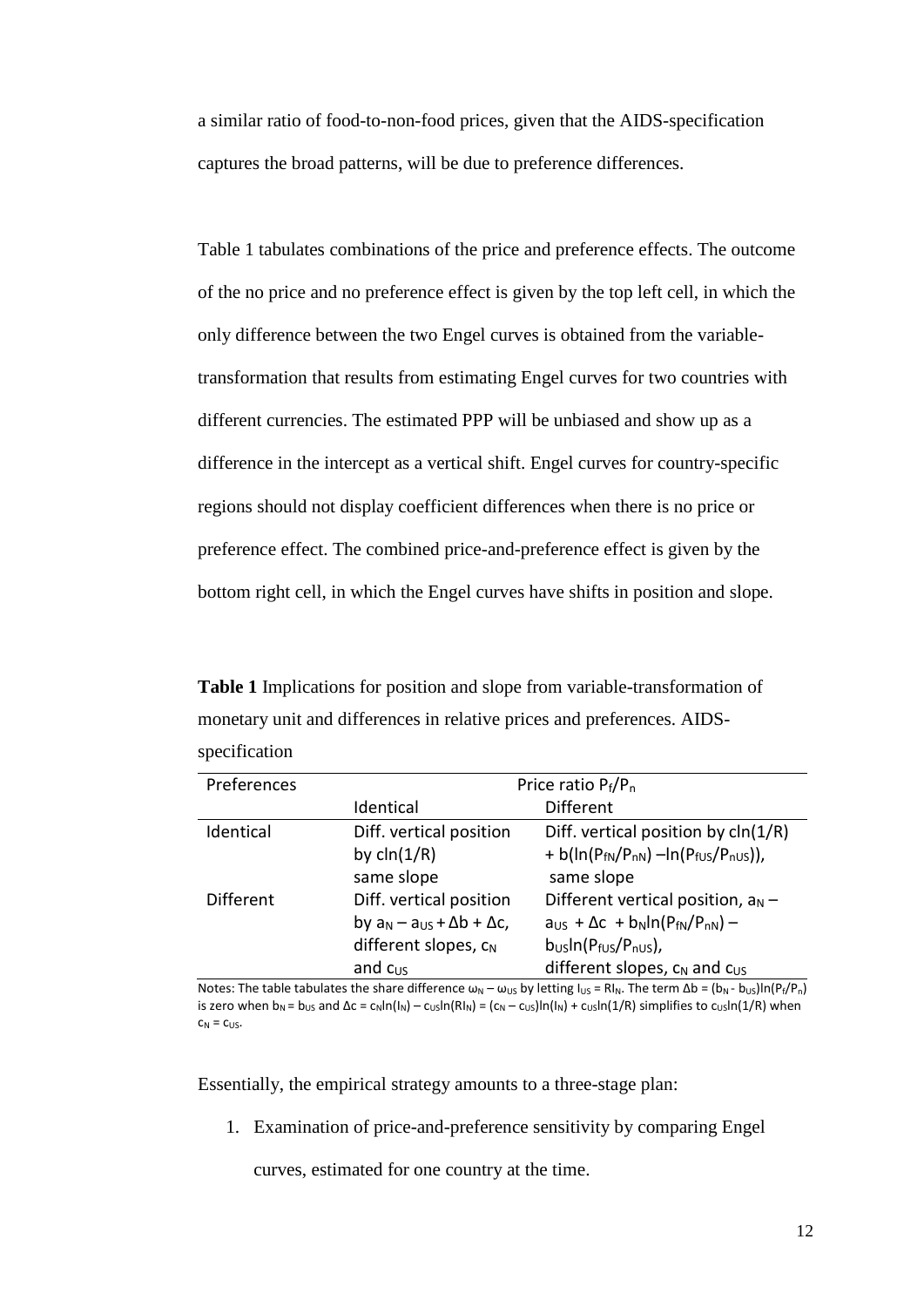- 2. Examination of partial preference-sensitivity by comparing several withincountry regional Engel curves.
- 3. Demonstration of how to construct a PPP band that allows for price-andpreference heterogeneity.

Observe, however, that step two relies on the maintained hypothesis of similar ratio of food-to-non-food prices within a geographical stratum, e.g. a country. It is no innocuous assumption, but may be legitimate; see Deaton (1987) for more on spatial price variation. While this assumption is something that the Engel curve methodology shares with the conventional PPP methodology, it may be more plausible in a small and homogeneous country than in a large and heterogeneous country. This is a possibility this article investigates by dividing Norway into two strata and the United States into four. In order to allow us to inspect the validity of the hypothesis of spatially homogeneous relative prices, I also segment along social strata; i.e. material standards of living, where consumers with low standards of living face the same relative prices as consumers with higher standards of living.

#### 2.4 Using the QUAIDS specification

If the Engel curve PPP methodology does prove sensitive to preferences and prices this article proposes a pragmatic way forward that satisfies some of the need for a PPP-supplement. If relative preferences affect Engel curves in ways we cannot control for, and if attempting to control for relative prices replicates the effort we seek to avoid, we are left with accepting their presence. This article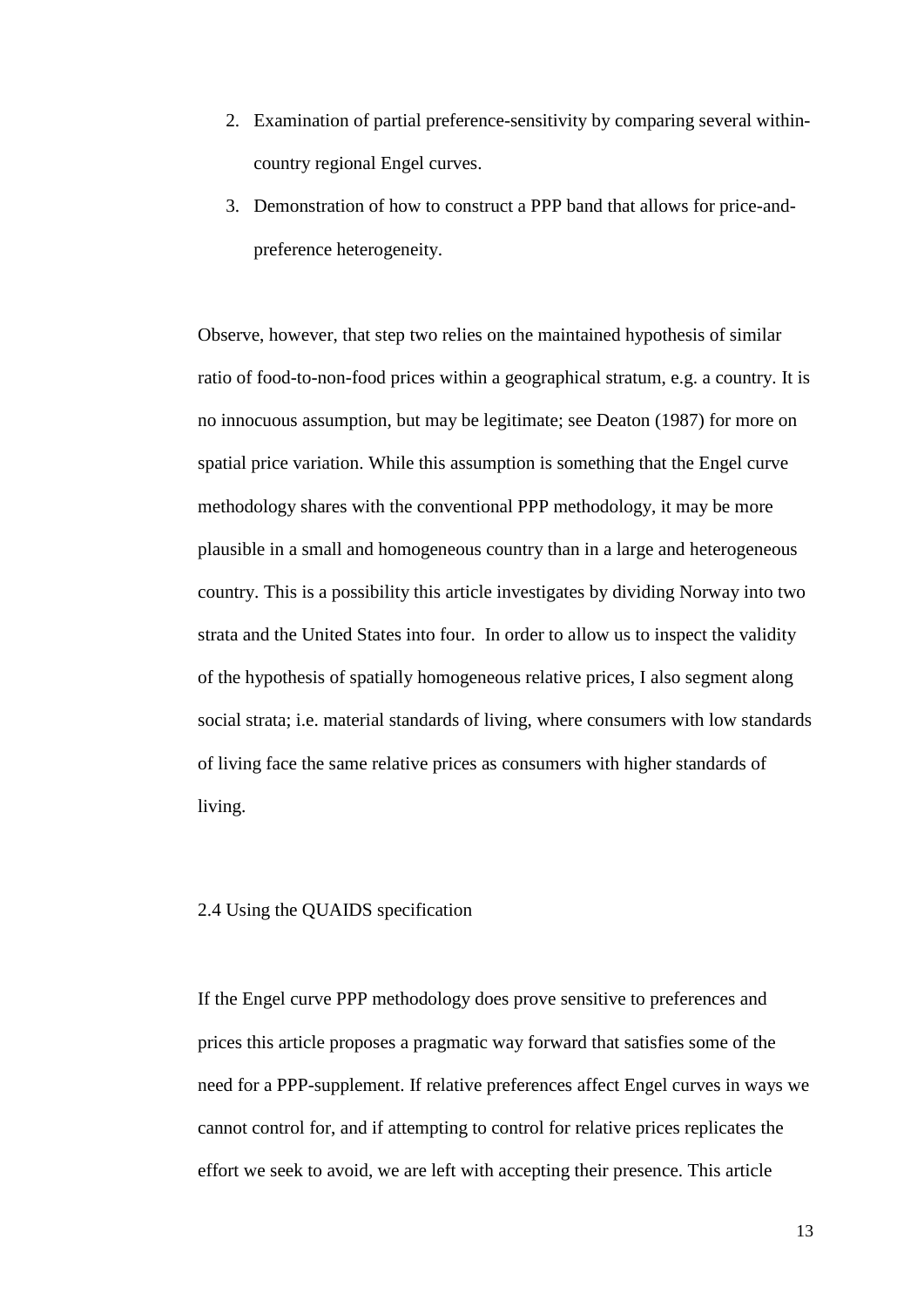suggests an addition to the conventional PPP *scalar*, an Engel curve PPP *band*, the boundaries of which are computed for different material standards of living. I employ a QUAIDS-type specification in order to capture potential curvature.

The rationale behind this pragmatic approach is as follows. In the QUAIDS-type model in equation (3) there would be three sources that contribute to crosscountry Engel curve differences: a) different monetary units; b) an unaccountedfor difference in relative prices; and c) unaccounted-for difference in preferences. A point estimate requires us to disentangle all three and control for the last two, a band estimate does not.<sup>[7](#page-13-0)</sup>

#### 2.5 Parametric and Non-Parametric Estimation

<u>.</u>

In order to estimate a PPP band parametrically this article builds on Banks et al. (1997), Lewbel (1998), and Blundell and Stoker (2005). I therefore choose a QUAIDS-type specification, both with and without a vector of preference-shifters. In the most parsimonious form, the parametric specification's preference-shifters are limited to household size and composition, i.e. number of children, C, and number of adults, A. The importance of controlling for size and composition is demonstrated e.g. by Logan (2008) who shows that Engel curve estimates of CPI biases may themselves be biased over time unless they account properly for demographic composition and size.

<span id="page-13-0"></span><sup>7</sup> Again, the idea of a PPP-band is supported by the findings in Beatty and Crossley (2012) since a band allows for different estimates for households at different income levels.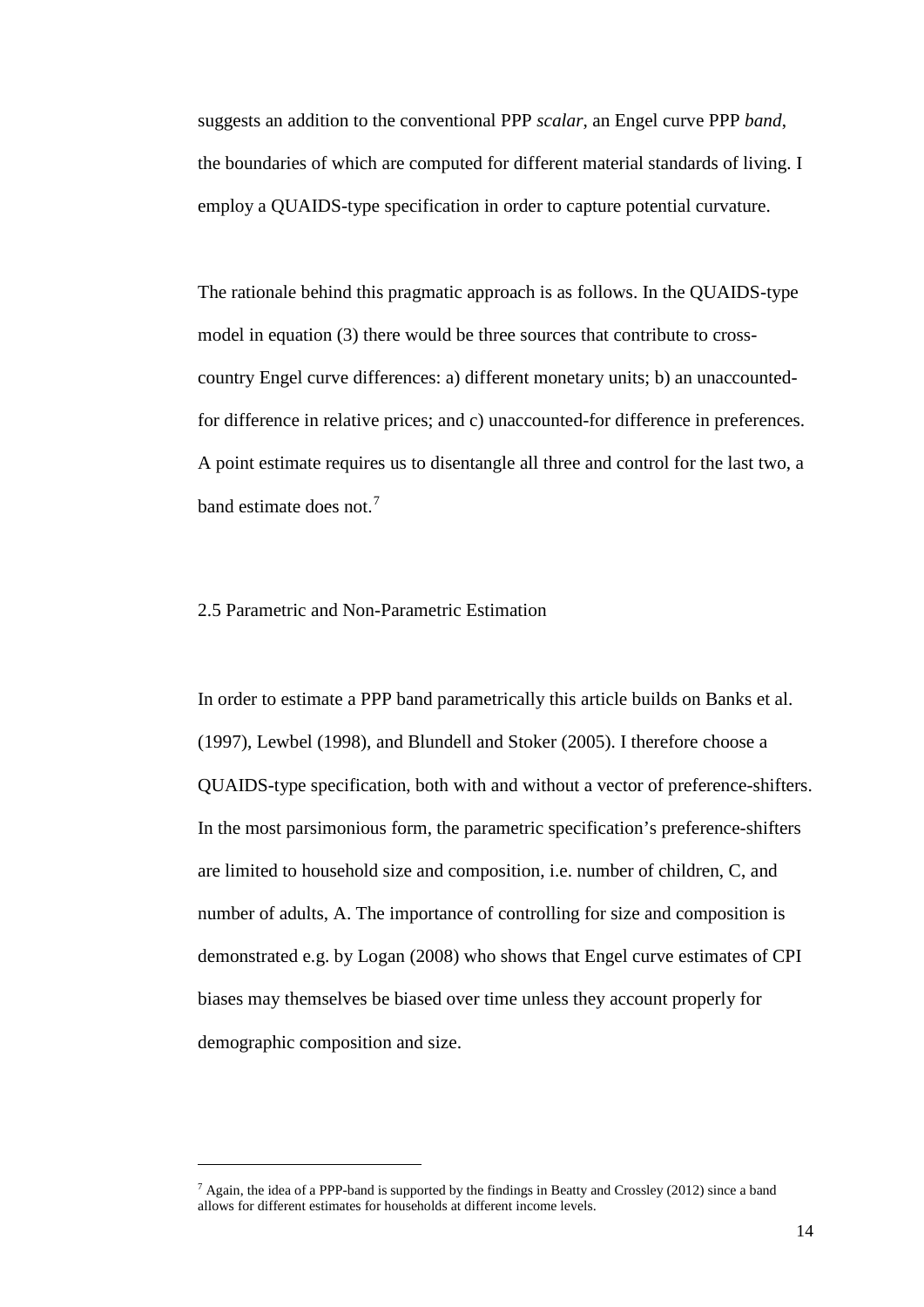I also use non-parametric estimation; see e.g. Blundell et al. (2003) for a discussion and Blundell et al. (2007) for a useful demonstration of semiparametric instrumental variable estimation. Generally, the relationship between food share of income and income is given by a non-specified relationship  $\Gamma(.)$  in equation (5):

$$
\omega_h = \Gamma(I_h, D_h) + \mu_h,\tag{5}
$$

where  $\Gamma$  potentially is non-monotonic. The classically behaved error term  $\mu$  is assumed to be uncorrelated with income before taxes, I. The local regression method used here fits a linear weighted regression line in a local neighborhood for each  $I<sub>h</sub>$ . The linear regression weight assigned to an included observation  $I<sub>i</sub>$  around  $I<sub>h</sub>$ , for which the local line is fit, is given by equation (6):

$$
W(I_i, I_h, b_i) = K_0(\frac{I_i - I_h}{b_h}); \t i \in IH, h \in H,
$$
\t(6)

where  $I_i$  is member of the bandwidth set around  $I_h$ , where  $b_h$  specifies the bandwidth, and where  $K_0(x)$  is a smooth weighting function. The bandwidth  $b_h$  is constructed around each Ih so that for each local regression a pre-specified fraction<sup>[8](#page-14-0)</sup> of the data are included. For the weighting function, this article uses the traditional Tri-Cube function, given by equation  $(7)$ . The closer the observation  $I_i$ is to the Ih, the more weight it is given.

-

<span id="page-14-0"></span><sup>8</sup> This fraction is controlled by the smoothing parameter, which is set by the analyst. I use a smoothing parameter of 0.6. in the procedure PROC LOESS of the software package SAS. For technical details on and examples of code for such non-parametric regressions, see SAS/STAT® 9.2 User's Guide, 2<sup>nd</sup>. Ed. Online: http://support.sas.com/documentation/.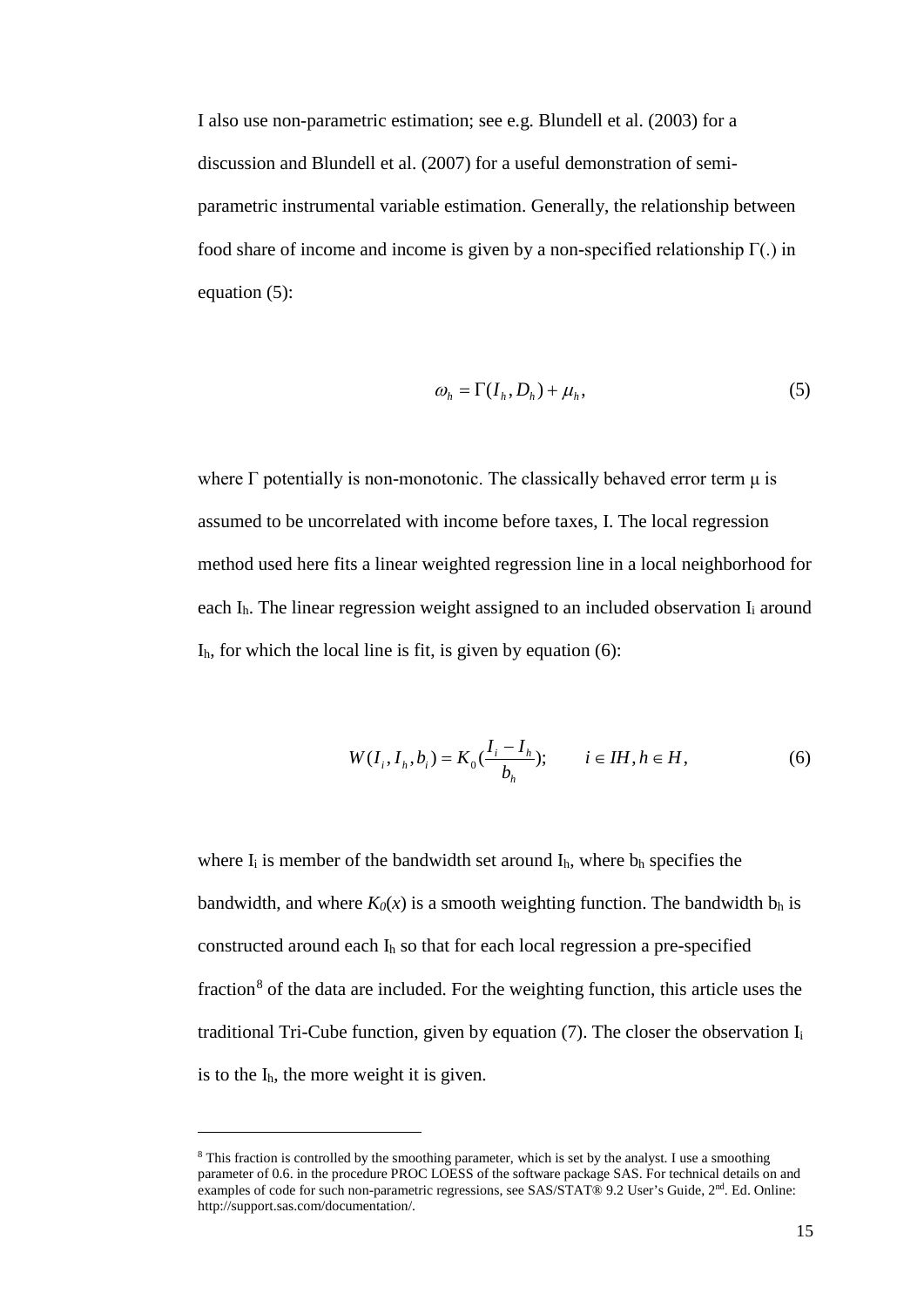$$
K_0(x) = \begin{cases} (1-|x|^3)^3, & |x| \le 1, \\ 0, & otherwise. \end{cases}
$$
 (7)

Let us provide some further details. For an observation h with income  $I_h$ , a neighborhood set IH around the level Ih is chosen according to the inputted smoothing parameter (controlling the bandwidth). The set IH has fewer than n observations, e.g. 0.6n. For each observation within the neighborhood IH a weight is computed using equations (6) and (7) and a local regression is run. This yields a predicted share associated with Ih. This type of regression is repeated for all n observations. The analyst may then construct a figure consisting of the pairs of observed Ih and their associated fitted shares. This constitutes the non-parametric Engel curve.

### **3 Data**

<u>.</u>

The information I use on consumer expenditure comes from the United States and Norway. The U.S. data were compiled by the Bureau of Labor Statistics; see Bureau of Labor Statistics (2002); the Norwegian data were acquired by Statistics Norway.<sup>[9](#page-15-0)</sup>

<span id="page-15-0"></span><sup>&</sup>lt;sup>9</sup> Statistics Norway has constructed a special internet site in English on CES, sampling, weights, and latest developments. Use: http://www.ssb.no/english/subjects/05/02/forbruk\_en/.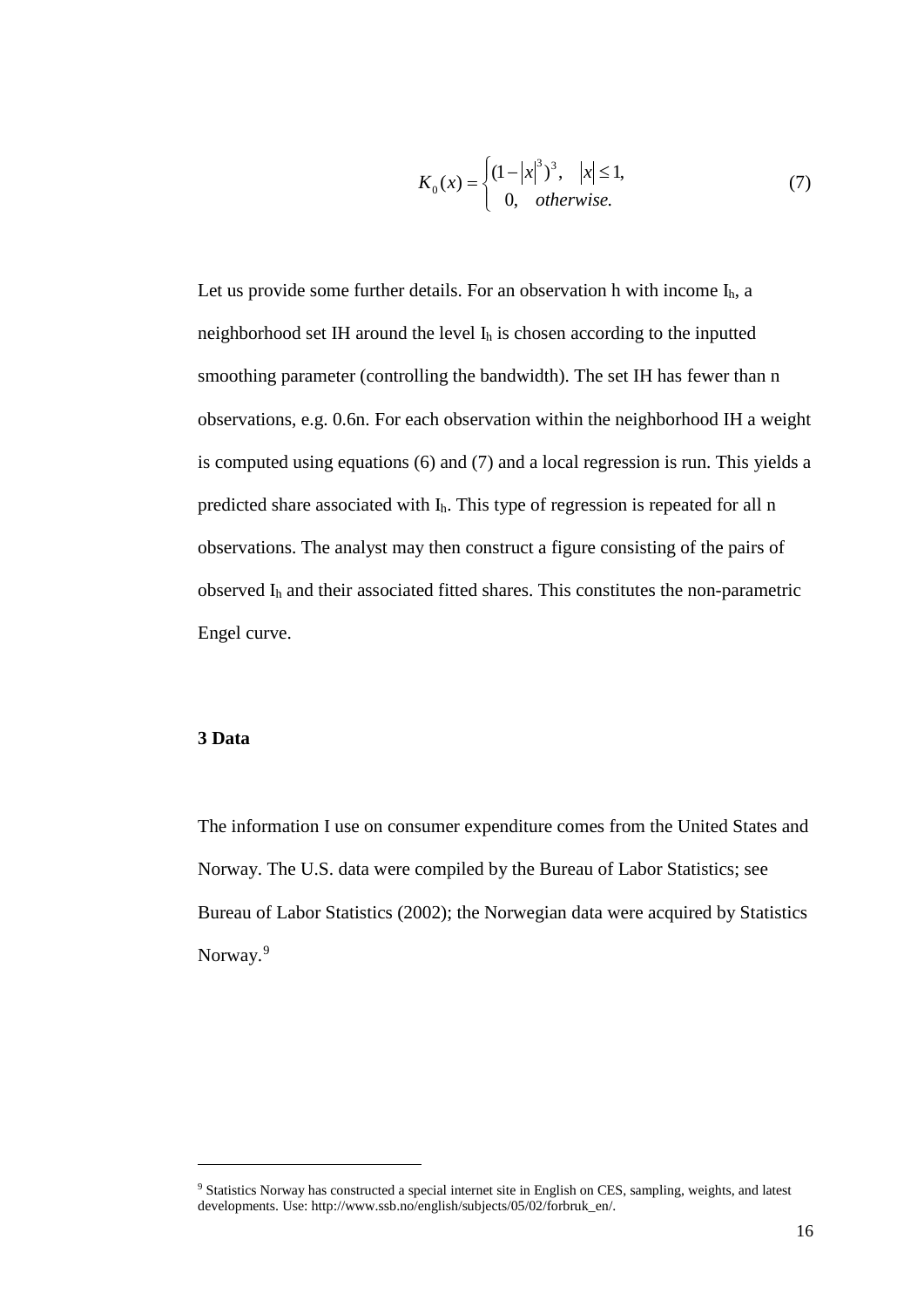#### 3.1 The Norwegian Data

Every fortnight, Statistics Norway asks 1/26 of their household sample to make a complete inventory (a "diary") of all expenditures over a 14-day period. The households are subsequently interviewed to obtain information on demographic variables, housing arrangements and attributes, and other variables of interest. Sample sizes are typically around 1200 households per year. The sampling scheme is a two-stage stratified random sample of the universe of Norwegian households. Response rates are approximately 60 percent. Expenditures are annualized (by multiplying with 26). My variable "No. of Children in household" is the number of children under 16. I use information on a total of 999 households, after removing some due to missing values, truncation, and data cleansing.

Statistics Norway link Consumer Expenditure Surveys data sets with data sets from income registers, which contain records of all Norwegian residents. I was able to access several income variables from this combined resource, e.g. income before taxes and income after taxes. Income data maintain a high standard since employers are required by law to file information on employees, for example pay and salary, with the authorities.

3.2 U.S. data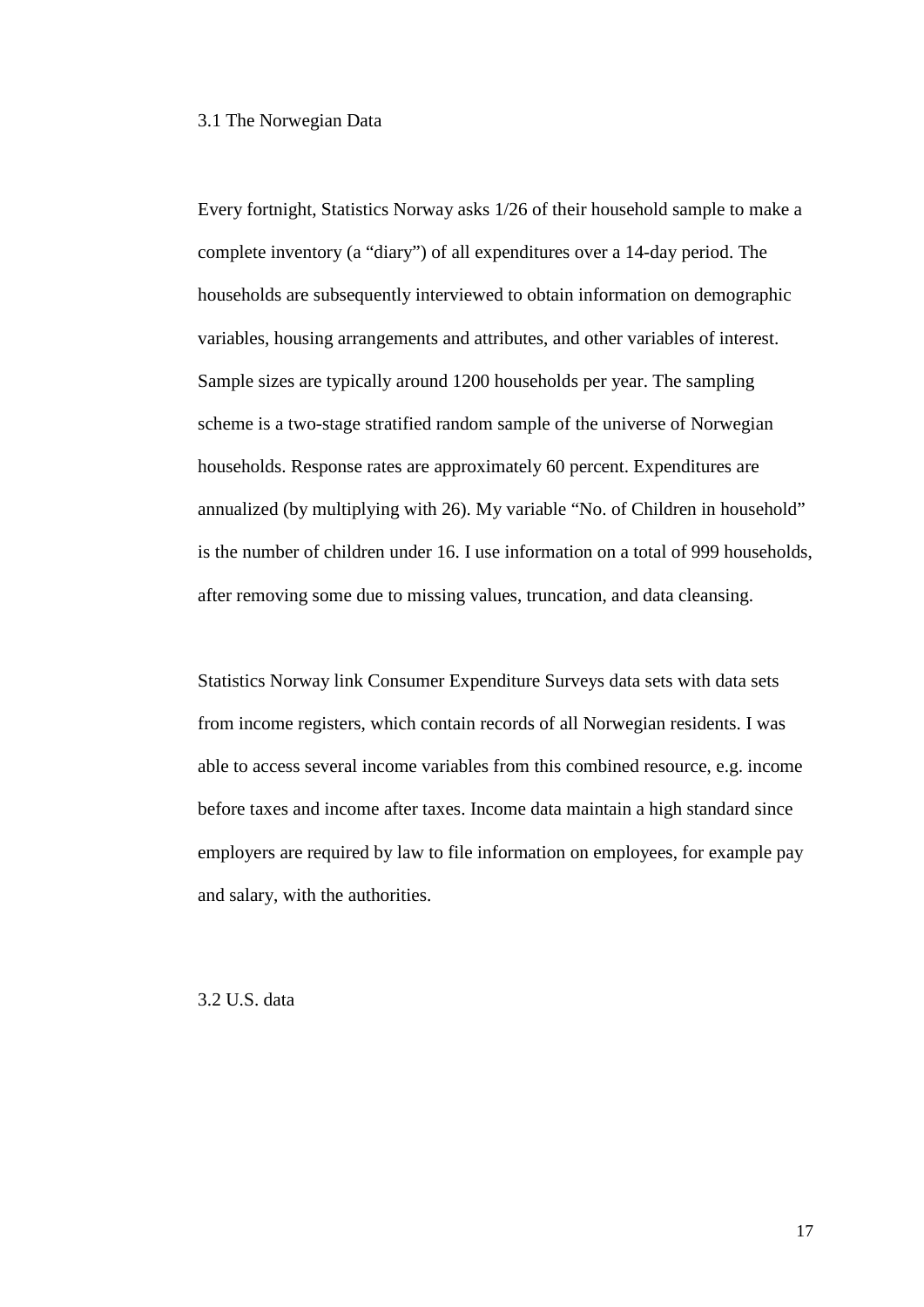The U.S. consumer expenditure data were obtained from the Bureau of Labor Statistics as described in U. S. Dept. of Labor, Bureau of Labor Statistics, 2002<sup>10</sup>, (documentation available online at http://www.bls.gov) for the four quarters of 2001 and the first quarter of 2002. The data were downloaded from the ICPSRsite at the University of Michigan, Ann Arbor (available online at [http://www.icpsr.umich.edu\)](http://www.icpsr.umich.edu/). The data are in the public domain, and can be accessed to cross-check the results and examine sensitivity to specifications. The CES interview data comprise five datasets of the fmly-type: da3674.fmly011 through da3674.fmly014, and da3674.fmly021.<sup>[11](#page-17-1)</sup> Although all the main results rely on these interview data sets, I also accessed the diary data<sup>12</sup>. Regression results based on diary data are included in Table A3 in the appendix.

The interview component of the CES-system consists of data on major items of expenses, household characteristics, and income in a continuous flow of surveys. Each consumer unit is interviewed every three months over a 15-month period, and each reports expenditures for the past three months prior to the interview. Households recollect these expenditures as they were made, and they are not annualized (p. 99,). It is estimated that the interview covers 90 to 95 percent of all expenditures, but first quarter interview expenditure data are not reported (p. 321) because they are collected for bounding purposes only. Each quarter sample is designed to be representative of the United States population, and the response rate of the 2001 survey was 78 percent (p. 326). The results in this article are

-

<span id="page-17-0"></span><sup>&</sup>lt;sup>10</sup> The producer and distributor of the U.S. data files are: U.S. Dept. of Labor, Bureau of Labor Statistics. Consumer expenditure survey, 2001: Interview survey and detailed expenditure file [Computer file]. Washington, DC: U.S. Dept. of Labor, Bureau of Labor Statistics [producer], 2002. Ann Arbor, MI: Interuniversity Consortium for Political and Social Research [distributor], 2003.

<span id="page-17-1"></span> $11$  The last digit in the ID represents the interview-quarter, the other the unique household.

<span id="page-17-2"></span><sup>&</sup>lt;sup>12</sup> I use fmly-files from diary data (da3675.fmly011-da3675.fmly014) and detailed expenditure files (da3675.expn011-da3675.expn014).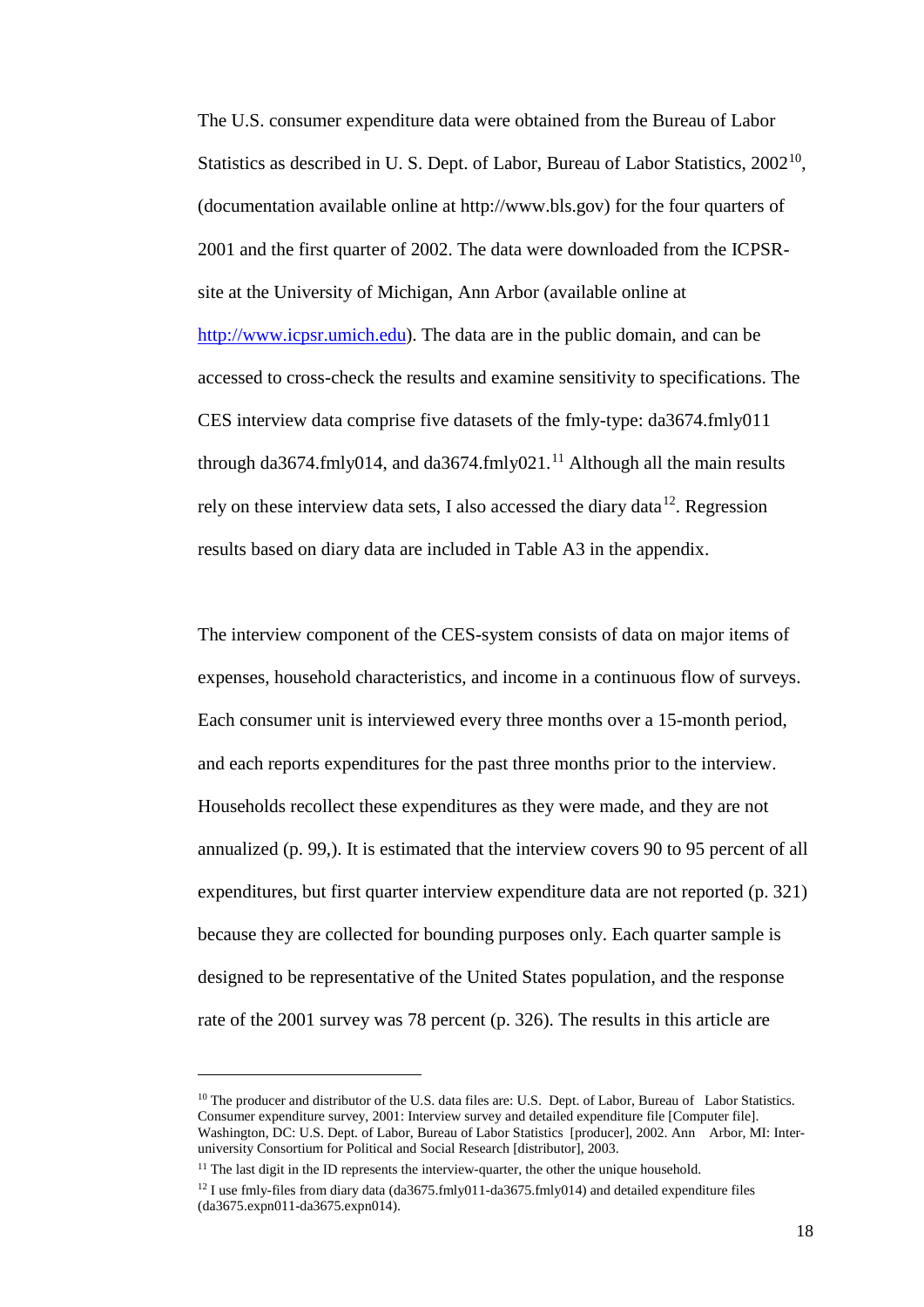based on the reports from the five-quarter period starting with January 2001 and ending with March 2002, but are limited to expenditures reported in the calendar year 2001 only. I use income before taxes as defined by BLS (p 66), but have experimented with other income definitions and total expenditure.

Reported expenditures in 2001 for all reporting households are transformed to an annual basis by dividing by number of reporting months and multiplying by 12. I truncated the data by requiring at least 6 months of observed expenditures. Some variables, including income and demographics, vary over the observation period. I use the latest available. Children are defined as household members below 18 years of age. The variable "Adults" is defined as family size less number of children. After removing households for missing values, truncation, and data cleansing, the remaining households numbered 5,391.

#### 3.3 Comparing U.S. and Norwegian data

There are differences between the U.S. and Norwegian classification systems; see Bureau of Labor Statistics (2002), p. 100) for the content of total expenditures in the U.S. data. For the headline comparison I use the U.S. definition of food, including non-alcoholic beverages and food away from home. Below, I discuss sensitivity analyses on alternative definitions of food, most notably by excluding food away from home. Table 2 tabulates the summary statistics of households in the two country samples.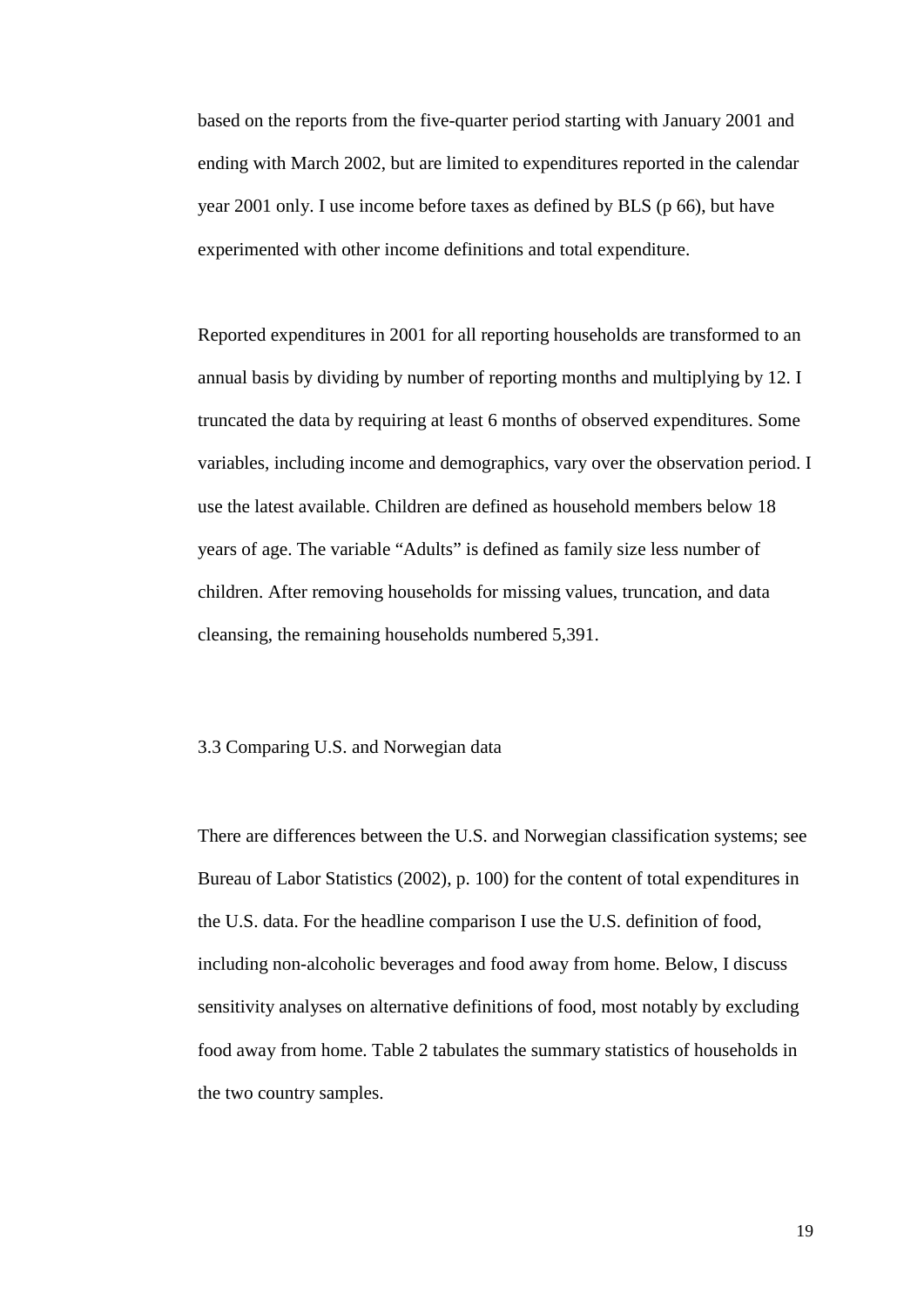| Variable                                     | 10 <sup>th</sup> Percentile | 50 <sup>th</sup> Percentile | Mean    | 90 <sup>th</sup> Percentile |
|----------------------------------------------|-----------------------------|-----------------------------|---------|-----------------------------|
| <b>Norway</b><br>$N = 999$ obs.              |                             |                             |         |                             |
| Food <sup>a</sup>                            | 21,625                      | 52,441                      | 56,579  | 93,130                      |
| Total<br>Expenditure                         | 128,066                     | 295,768                     | 347,862 | 729,924                     |
| Income<br>before taxes                       | 243, 263                    | 502,227                     | 528,051 | 817,676                     |
| No. of<br>children                           | $\boldsymbol{0}$            | $\mathbf{1}$                | 1.06    | 3                           |
| No. of adults                                | $\mathbf{1}$                | $\overline{2}$              | 2.10    | 3                           |
| $Age^b$                                      | 29                          | 43                          | 44.8    | 64                          |
| Mortgage <sup>c</sup>                        | $\boldsymbol{0}$            | 270,000                     | 380,944 | 960,000                     |
| $\operatorname{Sex}^d$                       | $\boldsymbol{0}$            | $\mathbf{1}$                | 0.734   | $\mathbf{1}$                |
| <b>United States</b><br>$N = 5, 391$<br>obs. |                             |                             |         |                             |
| Food                                         | 2,590                       | 5,319                       | 5,926   | 9,856                       |
| Total<br>Expenditure                         | 17,524                      | 37,210                      | 44,671  | 81,439                      |
| Income<br>before taxes                       | 20,400                      | 47,400                      | 59,150  | 142,600                     |
| No. of<br>children                           | $\boldsymbol{0}$            | $\overline{0}$              | 0.76    | $\overline{2}$              |
| No. of adults                                | $\mathbf{1}$                | $\overline{2}$              | 2.02    | 3                           |
| Age                                          | 29                          | 46                          | 47.8    | 71                          |
| Tenure <sup>e</sup>                          | $\overline{0}$              | $\mathbf{1}$                | 0.97    | $\overline{2}$              |
| <b>Sex</b>                                   | $\overline{0}$              | $\mathbf{1}$                | 0.57    | $\mathbf{1}$                |

**Table 2** Summary statistics of data. United States (in nominal USD) and Norway (in nominal NOK). 2001

<sup>a</sup> Food is defined as food-at-home (including non-alcoholic beverages) and food-away-from home

<sup>b</sup> Age is defined as age of main income earner

<sup>c</sup> Mortgage is reported outstanding debt on owner-occupied house

<sup>d</sup> Sex is sex of main income earner in Norway and reference person in U.S. It is unity if male and zero if female

<sup>e</sup> Tenure is defined as the household's type of tenure. There are six categories: owned with mortgage, owned without mortgage, owned with mortgage not reported, rented, occupied without payment of cash rent, and student housing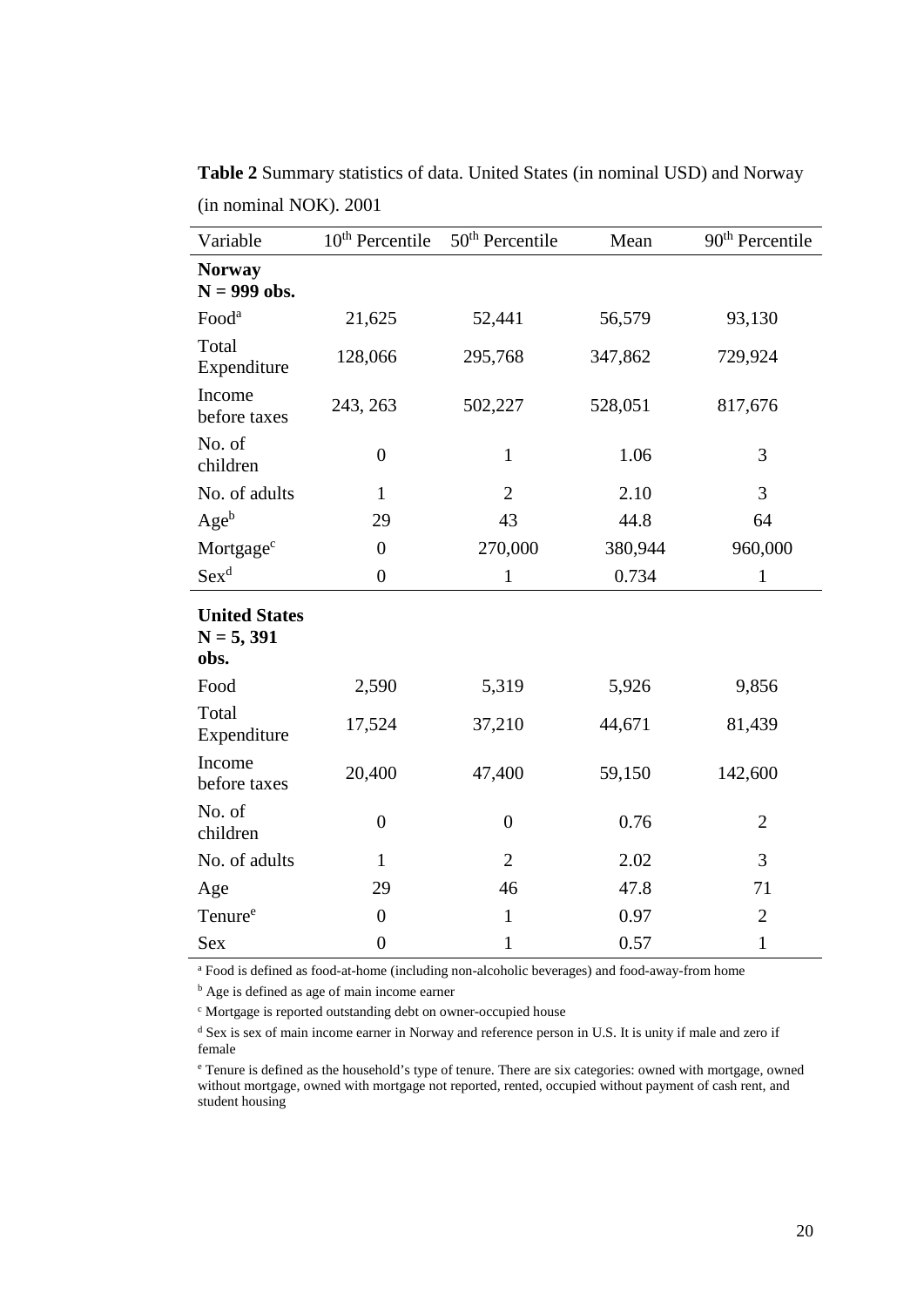#### **4 Empirical Results**

4.1 Engel Curves for both the United States and Norway

First, I estimate Engel curves for each country. The null hypothesis states that Engel curves between U.S. and Norway are not affected by differences in relative prices and preferences and that the only difference between the two Engel curves results from the variable-transformation of the monetary unit. The null implies that in an AIDS-type specification a variable-transformation yields a Norwegian intercept that is larger than the U.S. intercept by a term consisting of the absolute value of the U.S. slope coefficient multiplied by the log-variable-transformation factor. In a linear 2SLS set-up, on the other hand, a variable transformation would only show up in the slope.

Table 3 reports the results of estimating one Engel curve for each country using both the AIDS-specification and the 2SLS-regression with income variables as instruments. At first glance, the results appear to be consistent with the null: the slope estimates in the AIDS specification are highly similar while the intercepts differ; in the 2SLS specification the slope estimates differ while the intercepts are at least relatively similar.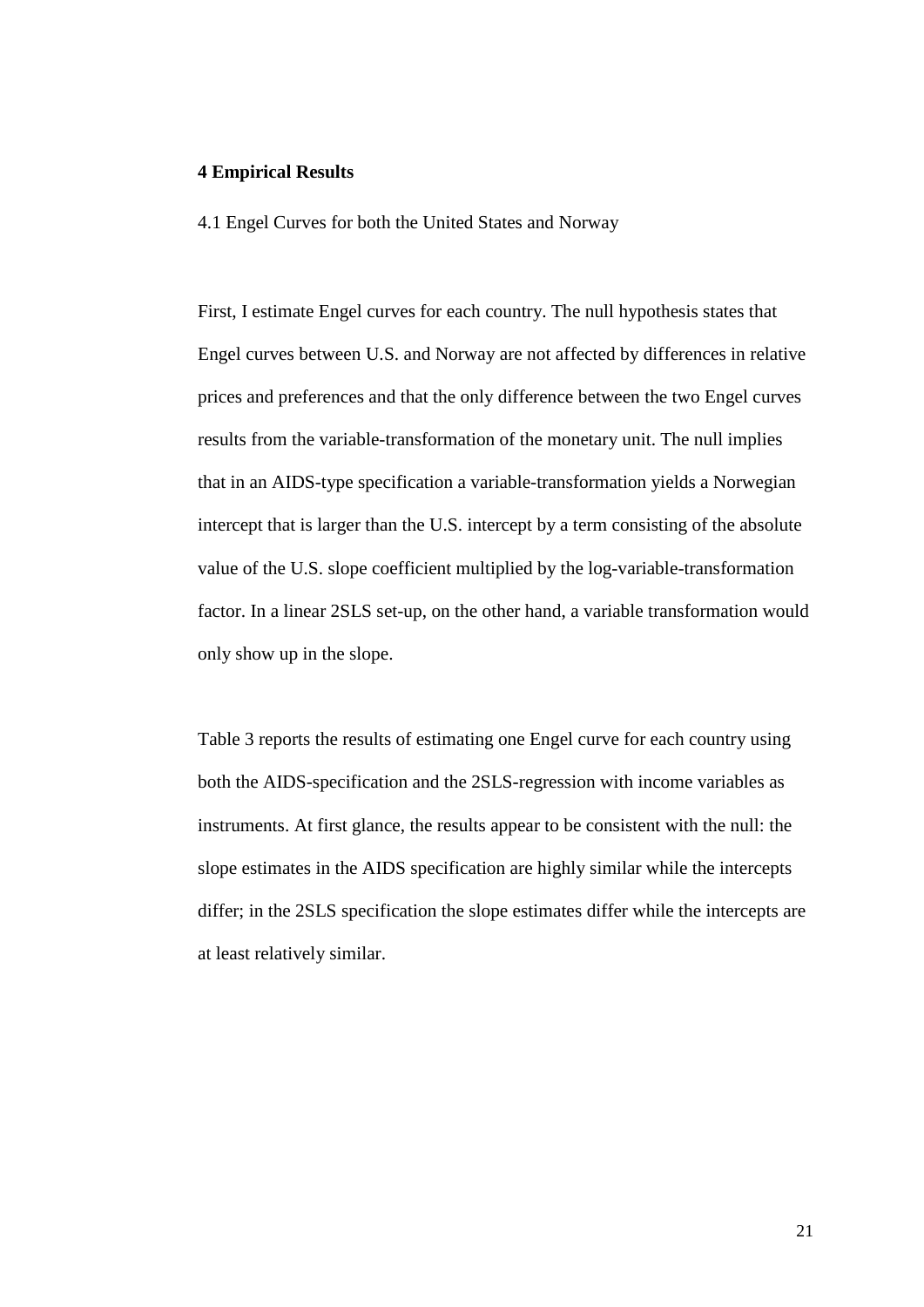| <b>Model</b>            | 2SLS                   |                 | <b>AIDS</b>   |              |
|-------------------------|------------------------|-----------------|---------------|--------------|
| <b>Variable</b>         | <b>Norway</b>          | U.S.            | <b>Norway</b> | U.S.         |
| Intercept               | 0.199(19.7)            | 0.167(60.9)     | 1.0937(18.6)  | 0.947(63.3)  |
| Tot. Exp.               | $-2.74*10^{-7}$ (-8.8) | $-1.17*10^{-6}$ |               |              |
|                         |                        | $(-22.8)$       |               |              |
| Log(Inc. b.             |                        |                 | $-0.0798$     | $-0.0809$    |
| $\tan$ )                |                        |                 | $(-16.8)$     | $(-56.9)$    |
| No. of<br>Childr.       | 0.0166(6.0)            | 0.00953(11.5)   | 0.0199(11.8)  | 0.0130(16.4) |
| No. of<br><b>Adults</b> | 0.0326(7.1)            | 0.0150(13.2)    | 0.0221(7.2)   | 0.0211(19.7) |
| Adj. R-sq.              | 0.0822                 | 0.1043          | 0.273         | 0.392        |
| <b>RSS</b>              | 8.20175                | 23.72946        | 3.61636       | 22.20512     |
| No. of obs.             | 999                    | 5,391           | 999           | 5,391        |

Table 3 2SLS and AIDS regressions<sup>a</sup> of food<sup>b</sup> Share on determinants. United States and Norway. 2001

Notes: U. S. CES data were truncated at income before tax equal to \$15,000 and \$300,000. Only households reporting expenditures for at least 6 months in 2001 were included. (Before truncation the data comprised 17,690 observations over 5 quarters.) Norwegian CES data were truncated at income before taxes equal to NOK 135,000 and 2,700,000. All households reported for a 14-day period in 2001. All expenditures were annualized. U.S. food is defined as food at home (which includes non-alcoholic beverages) + food away from home (which includes non-alcoholic beverages). Norwegian food is defined as food at home + sub-category food away from home + sub-category non-alcoholic beverages

<sup>a</sup> The 2SLS regression was performed in two stages. First, I regressed Norwegian total expenditures onto a space spanned by income before taxes, income after taxes, no. of children, no. of adults, age of main income earner, mortgage, and sex. Second, I used the predicted values as determinant in the last stage where food's share was regressed onto its determinant space. The U.S. regression was performed similarly, except that total expenditures in the first stage were regressed onto a space spanned by income before taxes, income after taxes, no. of children, no. of adults, age, tenure, sex, and race

<sup>b</sup> Food share in 2SLS is defined as food's share of total expenditures. Food share in AIDS-regression is defined as food's share of income before taxes

A closer inspection leads to some modifications. The estimated slope coefficients from the AIDS-specification, found in the right-most column of Table 3, are remarkably similar. They are both estimated to be -0.08, which supports the null. With a variable-transformation factor R equal to 7, the null implies an interceptdifference of  $0.157^{13}$  $0.157^{13}$  $0.157^{13}$  compared to the actual difference of  $1.0937 - 0.947 = 0.147$ , consistent with the null. We do not reject. $^{14}$  $^{14}$  $^{14}$ 

-

<span id="page-21-0"></span><sup>&</sup>lt;sup>13</sup> The result of  $0.0809\ln(7)$ ; see Theory.

<span id="page-21-1"></span><sup>&</sup>lt;sup>14</sup> The t-values of the intercept estimates are 18.6 and 63.3 indicate small estimated standard deviations (0.0588 and 0.0150, respectively). The estimated standard deviation of the intercept difference becomes 0.060674. Thus, the t-value of testing the intercept difference is 0.16.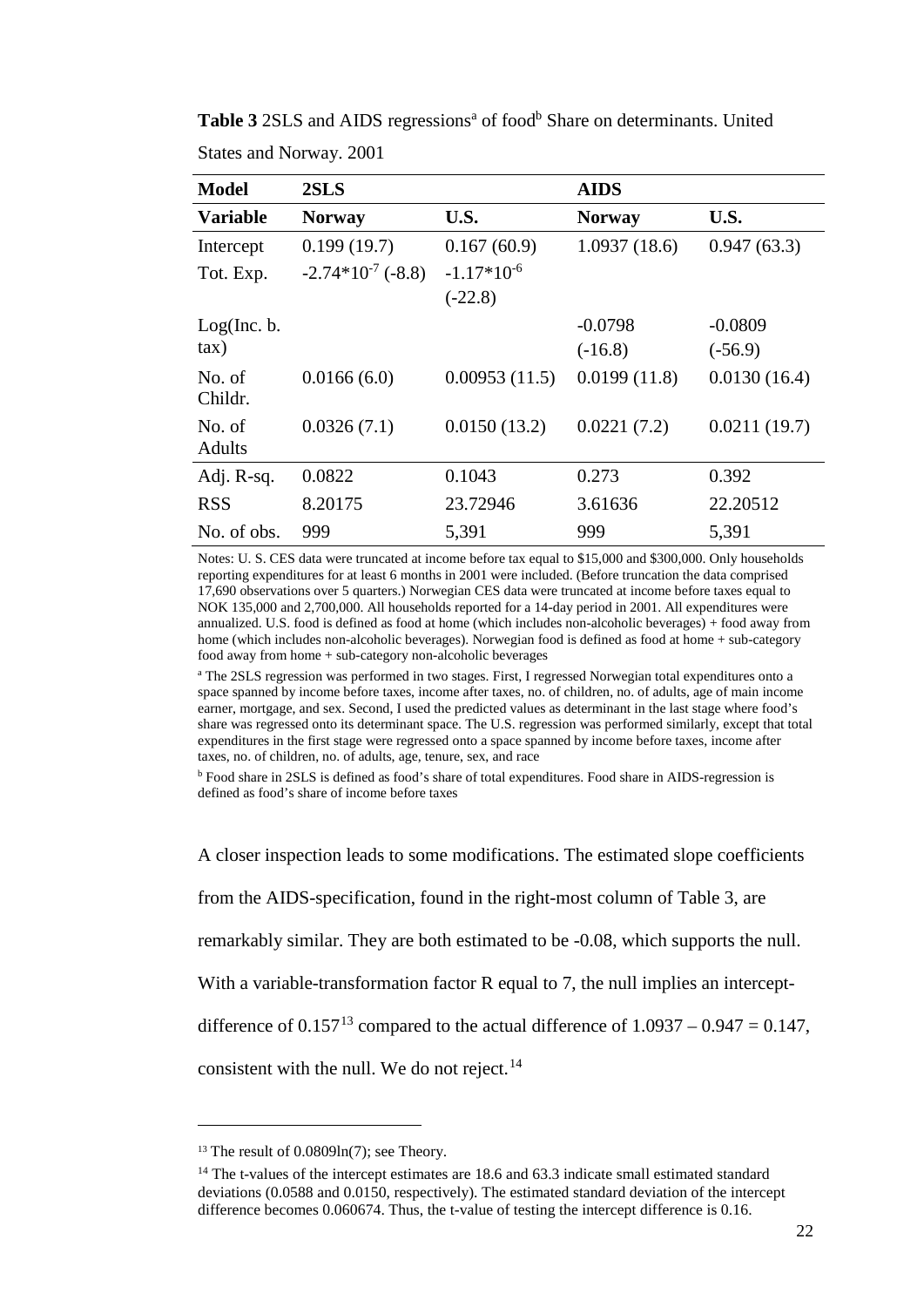However, we do observe that Engel curve estimation using a 2SLS linear set-up yields both differences in intercept and slope. The Norwegian slope estimate is  $-2.74*10^{-7}$  while the U.S. is  $-1.17*10^{-6}$ ; the value of the former is 0.23 of the latter. This is larger than a mere variable transformation would have produced. If we use variable transformations with factors of 5, 6, and 7, the Norwegian slopes, under the null, would be 0.2, 0.17, and 0.14 times the U.S. one, while the 0.23 ratio obtained imply a variable transformation of 4.25, unrealistically low. However, this conversion is only meaningful under the null, and under the null the difference in intercept would be zero. It is not. The observed difference between intercept estimates is  $0.199 - 0.167 = 0.032$ . A t-test yields a t-value of  $3.05^{15}$ . Thus, the 2SLS set-up rejects the null. However, keep in mind that if the true specification is AIDS, then the 2SLS is in fact mis-specified, which would imply rejection.

Together, the two initial tests appear to lend support to the Engel curve approach even if they are not definitively conclusive. In short, the Engel curve approach does appear to yield sensible results. However, these initial tests include both a relative price effect and a preference effect which leaves open the possibility that both effects are present, but with opposite signs. If so, they could cancel each other out, leading interpreters to see support for the Engel curve approach where there is none. A more thorough examination keeps one factor constant while varying the other. In the next section, preference differences are tested, while holding relative prices constant.

<u>.</u>

<span id="page-22-0"></span><sup>&</sup>lt;sup>15</sup> See e.g. Rice (1995, p. 515). The estimated standard variation of the estimated intercept difference is  $(0.010102^2 + 0.00275^2)^{0.5} = 0.010467$ .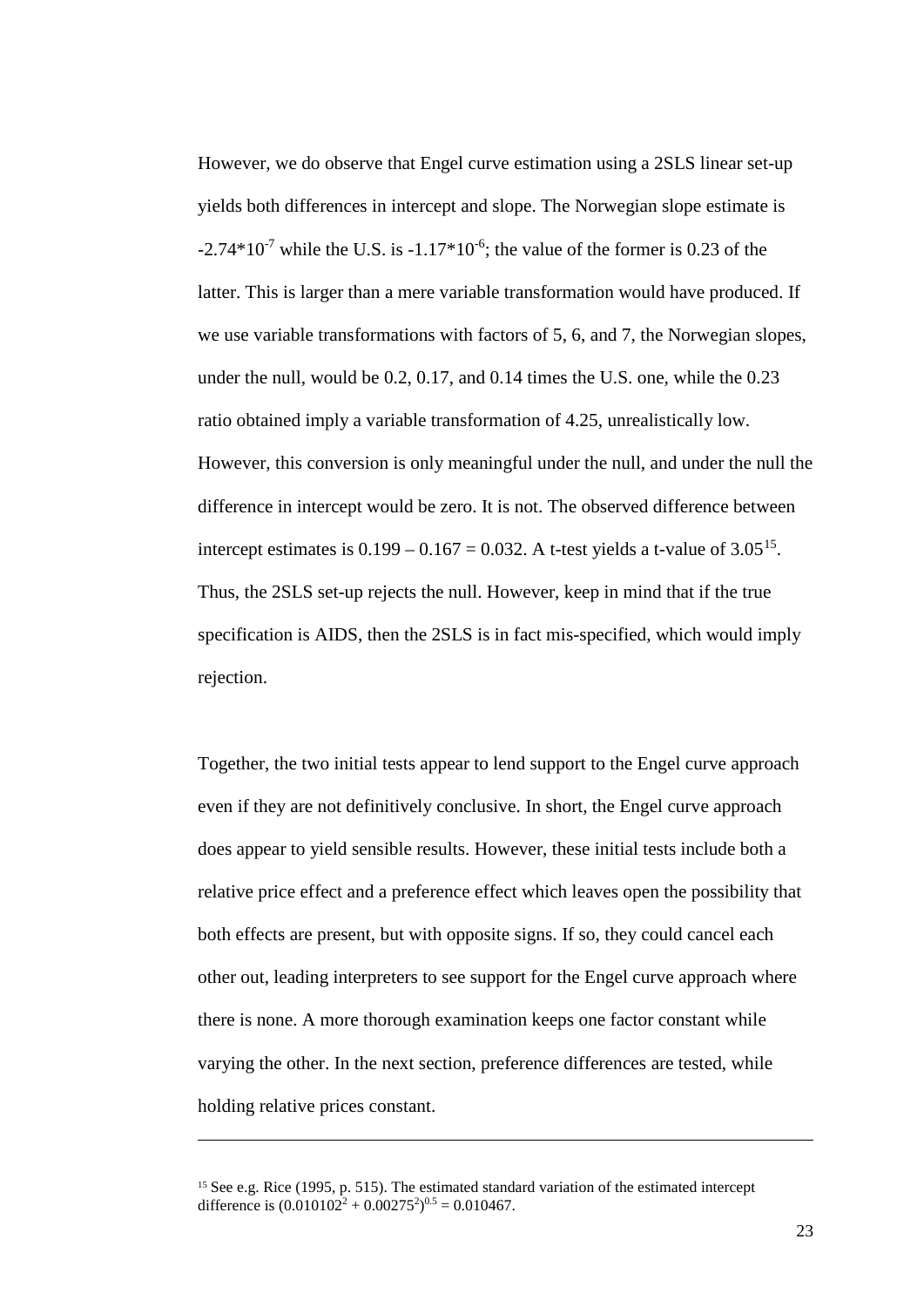#### 4.2 Within-Country Tests of Sensitivity to Preference Differences

When we compare Engel curves for regions within a given country, the maintained assumption is that the price ratio is constant across regions.That being the case, we may usefully employ the more advanced specification in a QUAIDStype set-up and examine potential curvature.[16](#page-23-0) Table 4 presents results of separate price-homogeneous QUAIDS-type regressions on four U.S. geographical strata, the Northeast, the Midwest, the South, and the West. We observe that results from the Midwest and the South are quite similar, both have estimated log-income coefficients of -0.63. The estimates of the Northeast and West are also quite similar, with estimated squared log-income coefficients of -0.74 and -0.73. In order to test most conveniently whether preferences are identical under the assumption of price homogeneity, this article runs a pooled regression with dummies for the Northeast and the West. In addition, interaction variables between the dummy and log-income and the dummy and squared log-income are inserted. Table 5 tabulates the results. We observe that neither the estimates of the dummy nor the estimates of the interaction variables are statistically significant. However, using an F-test to compare the unconstrained specification versus a constrained specification with three linear restrictions requiring the coefficients of the dummy and the interaction variables to be zero, we obtain an F-statistic of 7.4. This rejects the null of no preference differences.

<u>.</u>

<span id="page-23-0"></span><sup>&</sup>lt;sup>16</sup> I employ different specifications as part of a broader model selection process. If the QUAIDS-specification is true to the underlying structure, then the linear AIDS-specification is an approximation. In that case, the latter may still be quite accurate in the most interesting income interval.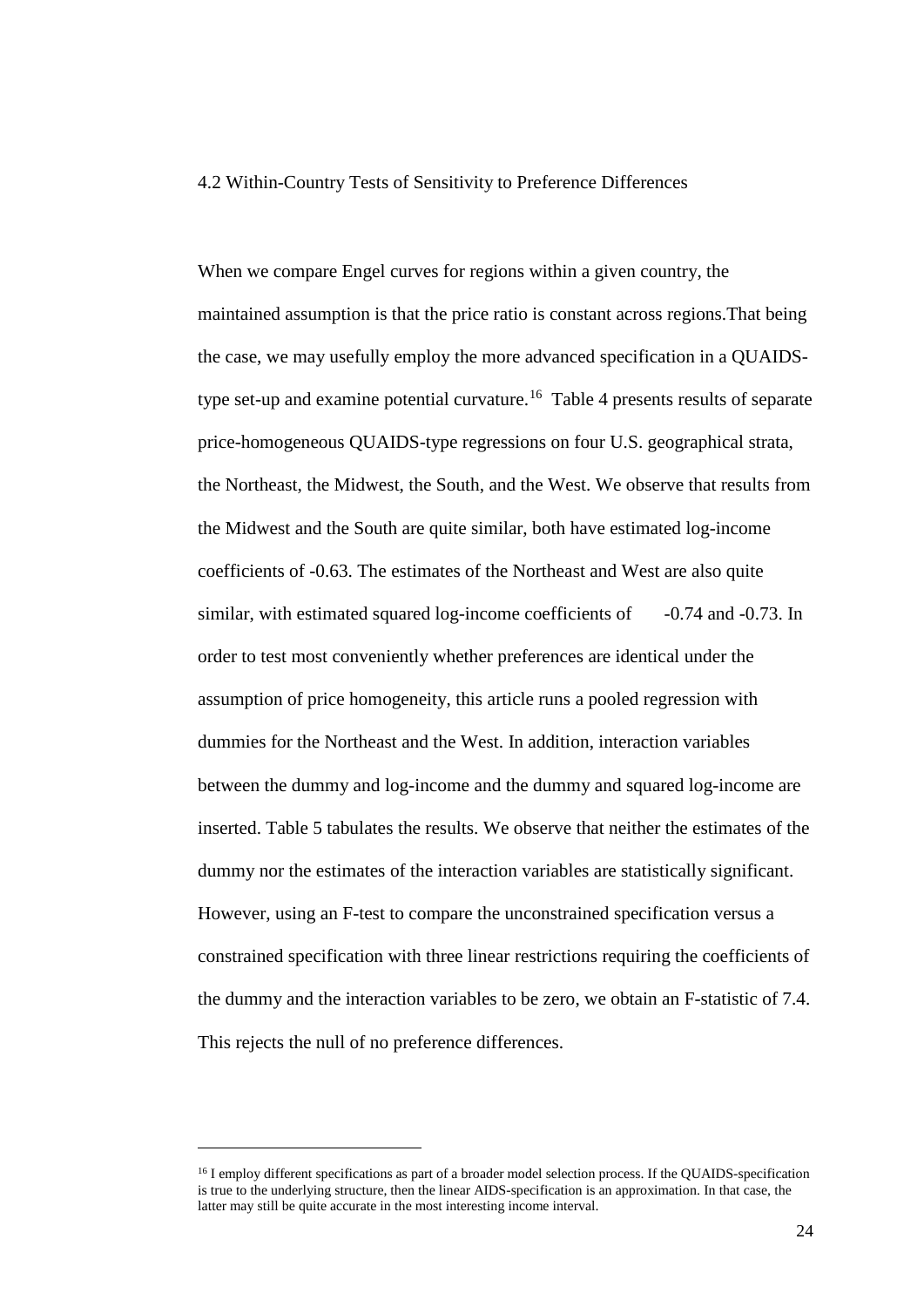| <b>Variable</b>                         | <b>Northeast</b> | <b>Midwest</b> | <b>South</b>   | West           |
|-----------------------------------------|------------------|----------------|----------------|----------------|
| Constant                                | 4.491(8.7)       | 3.916(9.5)     | 3.904(11.1)    | 4.468(11.1)    |
| Log(Inc.b. tax)                         | $-0.735(-7.7)$   | $-0.631(-8.3)$ | $-0.630(-9.7)$ | $-0.726(-9.8)$ |
| Sq.Log(Inc.b.tax)                       | 0.0299(6.8)      | 0.0253(7.3)    | 0.0254(8.5)    | 0.0300(8.7)    |
| No. of Children                         | 0.0144(6.9)      | 0.0166(10.5)   | 0.0145(11.0)   | 0.00913(6.4)   |
| No. of Adults                           | 0.0300(10.5)     | 0.0233(10.4)   | 0.0194(11.0)   | 0.0186(9.9)    |
| $R^2$ Adj.                              | 0.4165           | 0.4107         | 0.4355         | 0.422          |
| No. of obs.<br>$\overline{\phantom{a}}$ | 942              | 1265           | 1703           | 1481           |

**Table 4** Estimating Engel curves for food for U.S. regions: Food's share of income before tax on determinants. United States. 2001

Note: See Tables 2 and 3

**Table 5** Engel Curves for food for U.S. West and Northeast versus Midwest and South: Food's share of income before tax on determinants. United States. 2001

| Variable                                 | <b>With Dummies</b> | Without              |  |
|------------------------------------------|---------------------|----------------------|--|
|                                          |                     | <b>Dummies</b>       |  |
| Constant                                 | 3.907(13.8)         | 4.201(20.4)          |  |
| West and North East (dummy)              | 0.595(1.5)          |                      |  |
| Log(Inc. b. Tax)                         | $-0.631(-12.1)$     | $-0.682$ ( $-18.0$ ) |  |
| Log(Inc. b. Tax)*West and North East     | $-0.104(-1.4)$      |                      |  |
| Sq. Log(Inc. b. Tax)                     | 0.0254(10.6)        | 0.0277(15.9)         |  |
| Sq. Log(Inc. b. Tax)*West and North East | 0.00452(1.3)        |                      |  |
| No. of Children                          | 0.0132(17.1)        | 0.0132(17.1)         |  |
| No. of Adults                            | 0.0214(20.5)        | 0.0217(20.7)         |  |
| $R^2$ Adj.                               | 0.421               | 0.419                |  |
| No. of obs.                              | 5,391               | 5,391                |  |
| <b>RSS</b>                               | 21.12624            | 21.21334             |  |

Note: See Tables 2 and 3

<u>.</u>

An augmentation of the investigation of sensitivity to preference differences within a country involves examining different socioeconomic strata.Partitioning along socioeconomic lines involves no spatial partitioning.[17](#page-24-0) Under the null, agents share the same functional form and coefficients, but position themselves differently along the curves. Put differently, the null hypothesis implies that if household A enjoyed the same income as household B, it would also behave like

<span id="page-24-0"></span><sup>&</sup>lt;sup>17</sup> Moreover, it allows smaller segments to have within-group homothetic preferences even if there are between-group differences; see Beatty and Crossley (2012).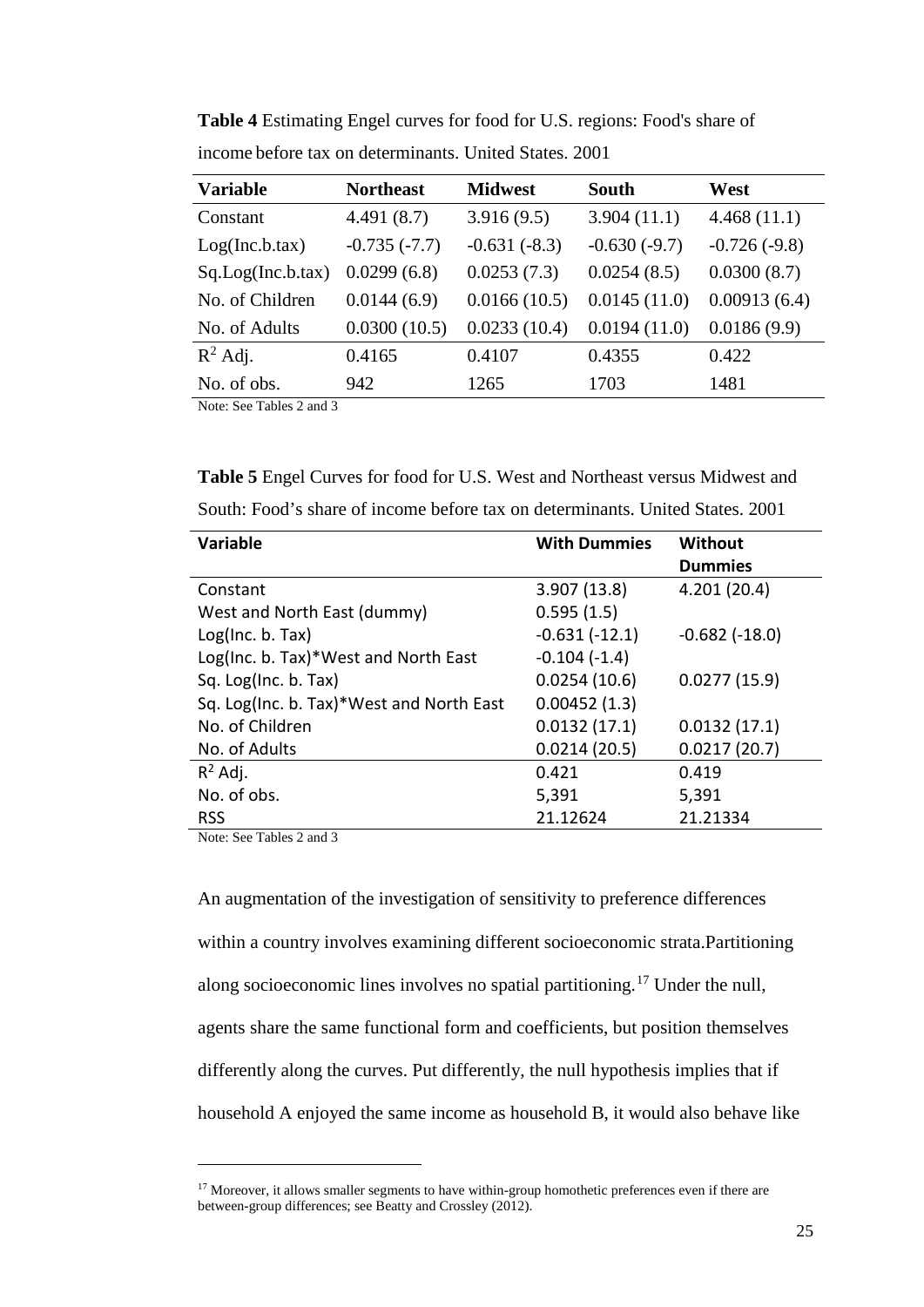B. Table A1 in the appendix tabulates results from regressions on households from strata with different levels of material standard of living. Clearly, coefficient estimates differ substantially between within-country segments, suggesting that Engel curve estimation may indeed be sensitive to preferences.

It would be a formidable challenge for the Engel curve approach if, after partitioning a small area within the same labor market, language, and culture proved sensitive to preferences. This brings us to the final test. We divide the small, culturally homogeneous country of Norway into two geographical strata: 1. Oslo and the Eastern Norway region and 2. the rest of the country. The results are reported in Table 6. We do detect some differences. The triplets of intercept, logincome coefficient, and squared log-income coefficients are (4.04, -0.54, 0.018) and (5.13,-0.70, 0.024), respectively. In order to test for differences, I ran an unconstrained regression with a dummy and interaction variables for log-income and squared log-income and a constrained regression without dummies and interaction variables. The F-test yields a statistic of 1.8; we can therefore not reject the null.[18](#page-25-0) Put differently, there is support for the Engel curve approach, whichcould usefully be applied on fairly homogeneous geographical areas.

<u>.</u>

<span id="page-25-0"></span><sup>&</sup>lt;sup>18</sup> The sums of squared errors were 3.54985 for the unconstrained and 3.56906 for the constrained. There were 999 observations, 8 parameters in the unconstrained regression and 3 linear restrictions in the constrained.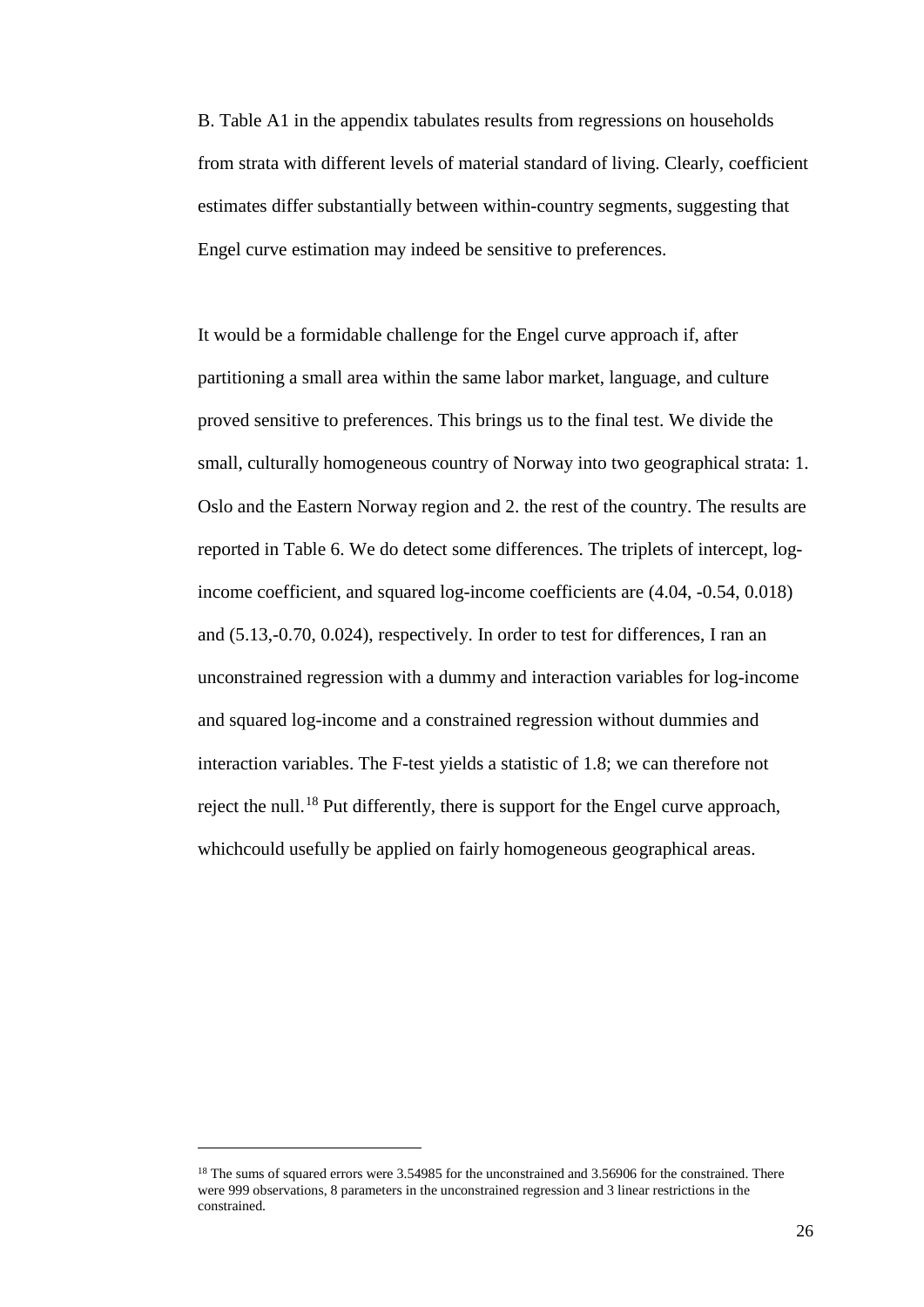| <b>Variable</b>      | <b>Oslo and Eastern Norway</b> | <b>Rest of Norway</b> |
|----------------------|--------------------------------|-----------------------|
| Constant             | 4.0379(2.8)                    | 5.133(3.7)            |
| Log(Inc, b, tax)     | $-0.538(-2.4)$                 | $-0.696(-3.3)$        |
| Sq. Log(Inc. b. tax) | 0.0178(2.1)                    | 0.0235(2.9)           |
| No. of Children      | 0.0210(8.1)                    | 0.0207(9.4)           |
| No. of Adults        | 0.0246(5.6)                    | 0.0215(5.1)           |
| $R^2$ Adj.           | 0.243                          | 0.327                 |
| No. of obs.          | 502                            | 497                   |

**Table 6** Estimating Engel curves for food for regions: Food's share of income before tax on determinants. Norway. 2001

Note: See Tables 2 and 3

#### 4.3 Constructing a PPP-band

In total, however, the Engel curve estimation appears, to be sensitive to differences in relative prices and preferences, especially over larger geographical areas. Now, it is reasonable to assume that the more countries differ along dimensions such as institutions, population, ethnicity, geographical extent, and stage of development, the more they will differ with respect to prices and preferences. As Blundell and Stoker (2005) say: "Different people do, in fact, behave differently" (p. 347). They urge analysts to realize that in empirical economics one must accept the presence of heterogeneity and attempt to approach it optimally when aggregating. This article suggests that instead of trying to solve the insoluble, i.e. to control for differences in relative prices and preferences, rather than computing a PPP scalar, analysts should compute a PPP band. I employ a QUAIDS-type regression of food shares on income in the following PPP band estimation, even if though, as has ben argued (Meyer and Sullivan (2011)), a 2SLS type with total expenditure as endogenous and income as instrument may be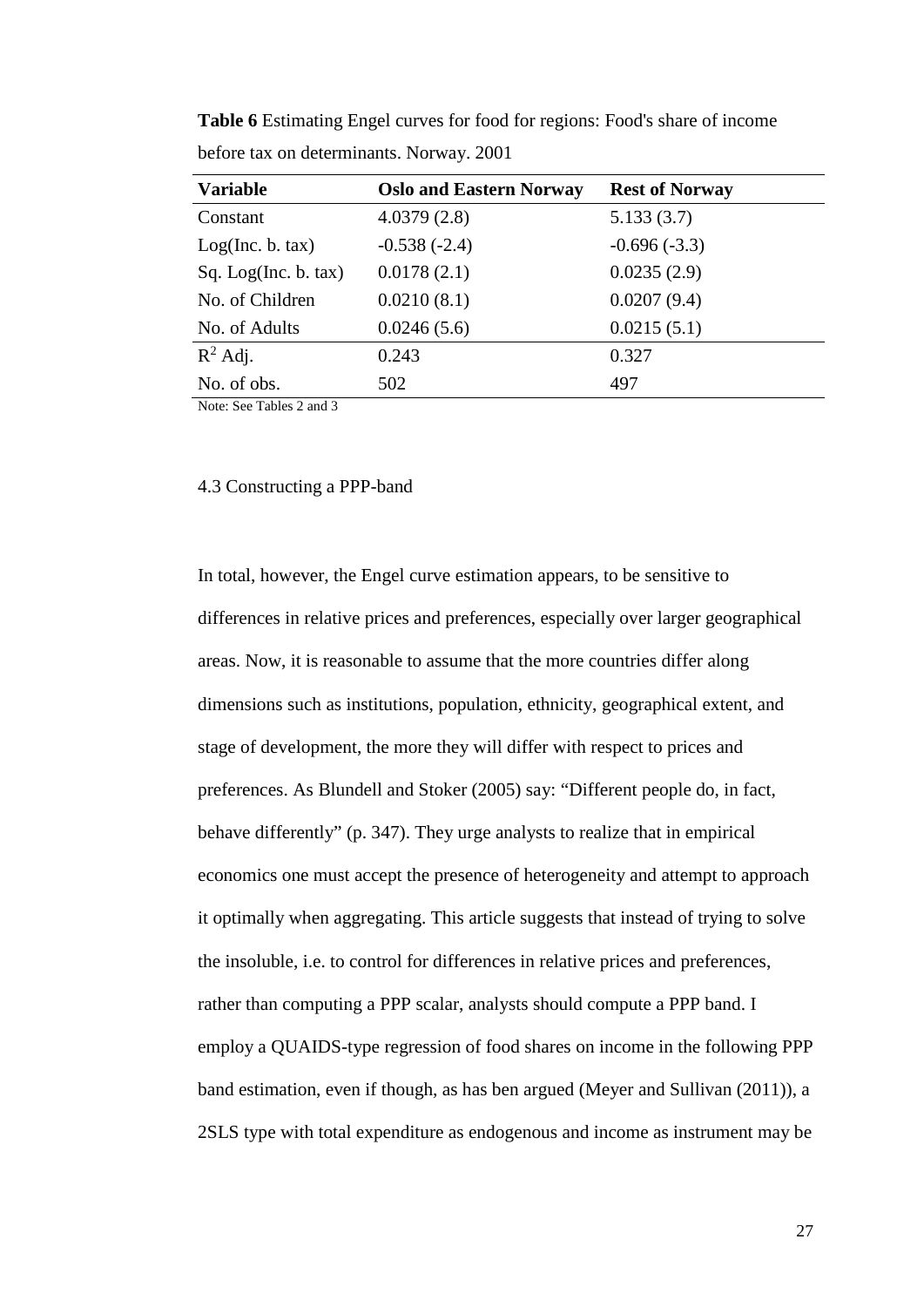preferable at times. The QUAIDS type goes back to Banks et al.  $(1997)^{19}$  $(1997)^{19}$  $(1997)^{19}$  and has since become a work-horse in the field of parametric Engel curve estimation. I employ a price-homogeneous QUAIDS-specification in two versions: one parsimonious and one augmented. The latter includes standard preference shifters. I use the parsimonious version to construct a PPP band from parametric Engel curves since this version contains identical determinants for both countries.

**Table 7** QUAIDS-type regression. Food's share of income before taxes on determinants. Norway. 2001

| <b>Variable</b> | <b>Norway I</b>          | <b>Norway II</b>      | <b>U.S.I</b>    | <b>U.S. II</b>         |
|-----------------|--------------------------|-----------------------|-----------------|------------------------|
| Const.          | 4.701(4.7)               | 5.104(5.1)            | 4.201(20.4)     | 4.309(20.8)            |
| Log(Inc.b.      | $-0.635(-4.2)$           | $-0.696(-4.5)$        | $-0.682(-18.0)$ | $-0.710(-18.6)$        |
| $\tan$ )        |                          |                       |                 |                        |
|                 | Sq(Log(Inc. 0.0213(3.6)) | 0.0234(4.0)           | 0.0277(15.9)    | 0.0288(16.4)           |
| $b.$ tax $))$   |                          |                       |                 |                        |
| No. Childr.     | 0.0205(12.2)             | 0.0178(9.4)           | 0.0132(17.1)    | 0.0135(16.3)           |
| No. Adults      | 0.0229(7.6)              | 0.0229(7.4)           | 0.0217(20.7)    | 0.0208(19.7)           |
| Age             |                          | 0.00202(2.0)          |                 | 0.00242(7.4)           |
| Age Sq.         |                          | $-2.48*10^{-5}$ (2.4) |                 | $-2.33*10^{-5}$ (-7.4) |
| Mortgage        |                          | $2.36*10-9$ (0.5)     |                 |                        |
| Tenure          |                          |                       |                 | 0.00181(1.3)           |
| <b>Sex</b>      |                          | 0.00221(0.5)          |                 | 0.00448(2.6)           |
| $R^2$ Adj.      | 0.282                    | 0.287                 | 0.419           | 0.426                  |
| No. of obs.     | 999                      | 999                   | 5,391           | 5,391                  |

Notes: See Tables 2 and 3.Food is defined as food-at-home (including non-alcoholic beverages) and foodaway-from home

Table 7 presents this article's main empirical findings. The estimated coefficients in the table are statistically significant and economically important. The negative estimate of the coefficient of the logarithm of income before taxes indicates the inverse relationship between food share and income, and the positive estimate of

-

<span id="page-27-0"></span><sup>19</sup> Blundell et al. (1993) also study quadratic curves.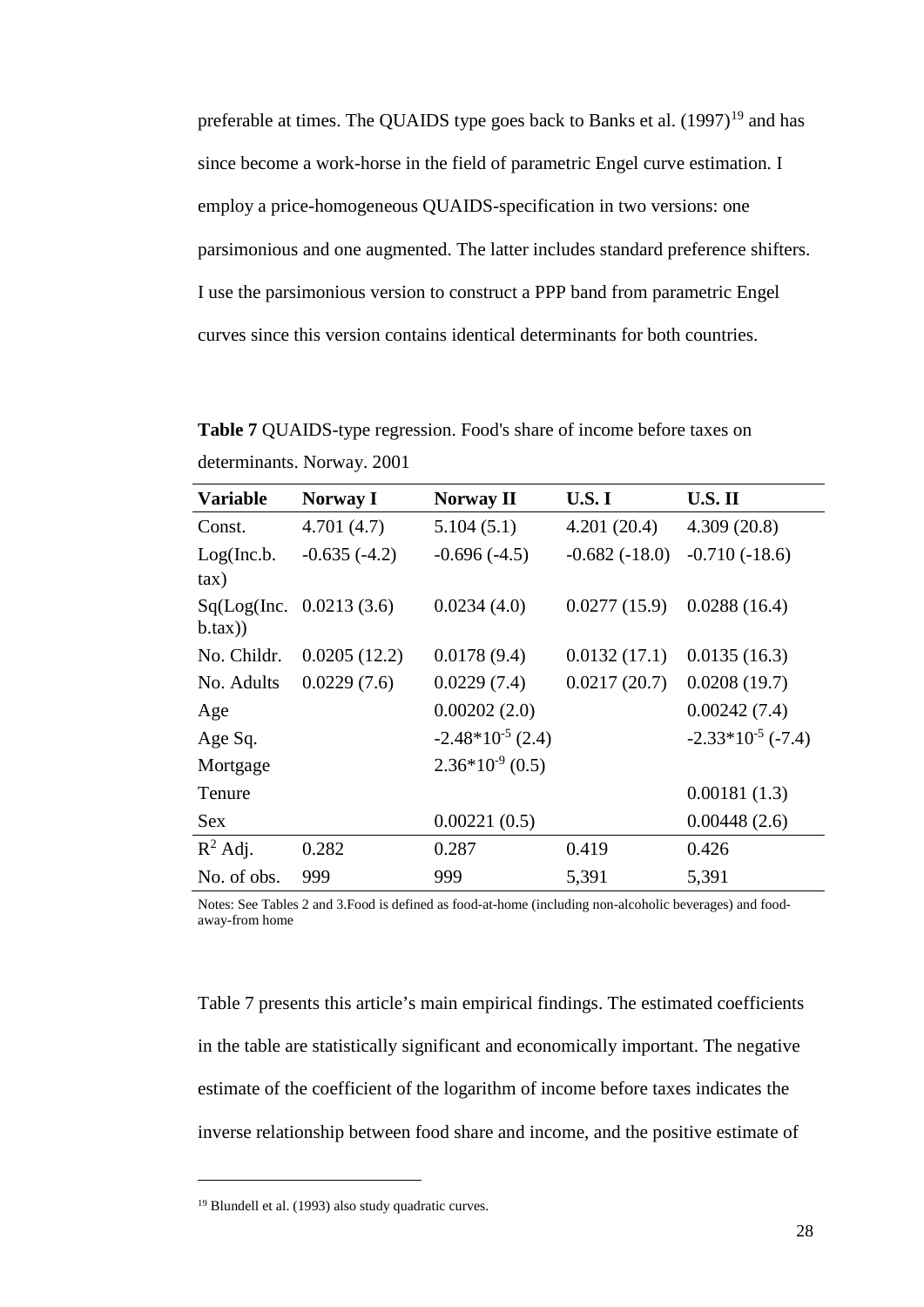coefficient of the squared logarithm of income demonstrate the curvature of the Engel relationship.

I use the estimated Engel curves from Table 7 to compute the inputs to the PPP band, and these inputs are then used to tabulate the PPPs in Table 8. For example, a U.S. income before taxes of 36,500 dollars is associated with a 15 percent food share for a family of two adults and one child. In comparison, 290,500 Norwegian kroner (NOK) are needed to achieve the same material standard of living, measured as the material standard of living consistent with 15 percent food share. A Norwegian household will need 7.96 times more units of their domestic currency to purchase the same material standard of living; the estimated purchasing power parity is therefore 7.96 NOK per USD. For a more luxurious standard, e.g. for an 8 percent standard, the estimated PPP-rate is 7.33 NOK per USD.

For an American single-person household, an income before taxes of 42,800 U.S. dollars is associated with a material standard of living commensurate with a 10 percent food share. The similar association for Norwegian single-person households occurs at NOK 310,500. This gives an estimated PPP for the 10 percent standard single-person-household of 7.25 NOK per USD.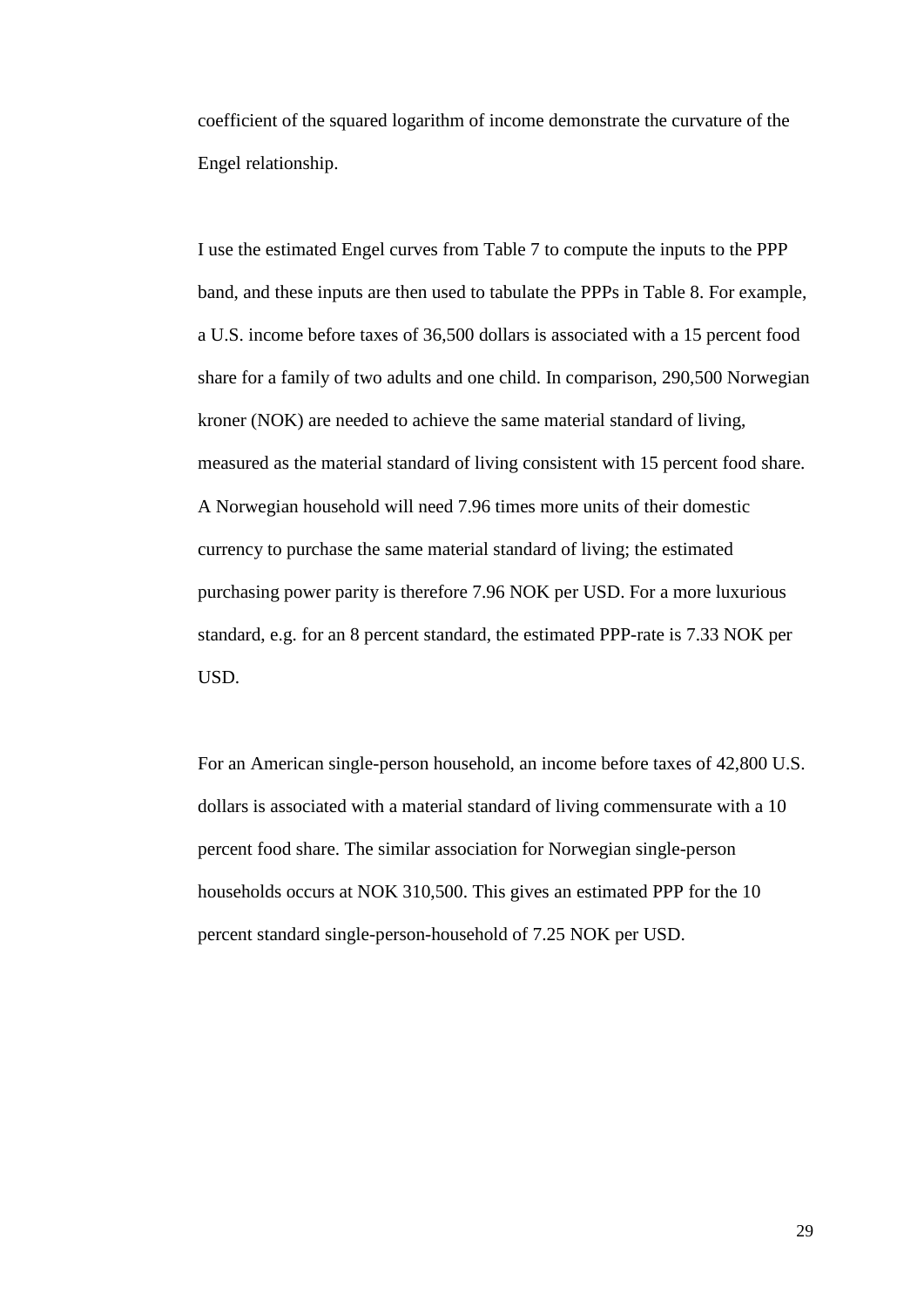| Standard of<br>Living (Inverse<br>of food share) | Norwegian<br>Income Required,<br>in NOK | U.S. Income Required,<br>in USD | Estimated<br>$R_{PPP} =$<br>NOK inc./USD<br>inc. |
|--------------------------------------------------|-----------------------------------------|---------------------------------|--------------------------------------------------|
| <b>Family of 3</b>                               |                                         |                                 |                                                  |
| (2 Adults, 1<br>Child)                           |                                         |                                 |                                                  |
| 0.08                                             | 691,500                                 | 94,400                          | 7.33                                             |
| 0.10                                             | 516,000                                 | 66,500                          | 7.76                                             |
| 0.12                                             | 401,500                                 | 50,800                          | 7.90                                             |
| 0.15                                             | 290,500                                 | 36,500                          | 7.96                                             |
| 0.20                                             | 183,500                                 | 23,400                          | 7.84                                             |
| <b>Single Person</b><br><b>Household</b>         |                                         |                                 |                                                  |
| 0.08                                             | 386,500                                 | 54,100                          | 7.14                                             |
| 0.10                                             | 310,500                                 | 42,800                          | 7.25                                             |
| 0.12                                             | 254,500                                 | 34,800                          | 7.31                                             |
| 0.15                                             | 194,000                                 | 26,500                          | 7.32                                             |

**Table 8** Engel Curve PPP estimates. U.S. and Norway. Household of 3 (2 adults,

1 child) and single-person household. 2001

As Table 8 shows, we get a high PPP estimate for a household of three members with a low material standard of living (15 percent food share). For this demographic type and this standard of living, the PPP estimate is 7.96. Conversely, single-person households with a high material standard of living (8 percent food share) have a PPP estimate of 7.14. Together, these estimates function as lower- and upper-bounds of effects that encompass relative prices and preferences, and result in a PPP band spanning from 7.14 to 7.96.

#### 4.4 Non-parametric estimation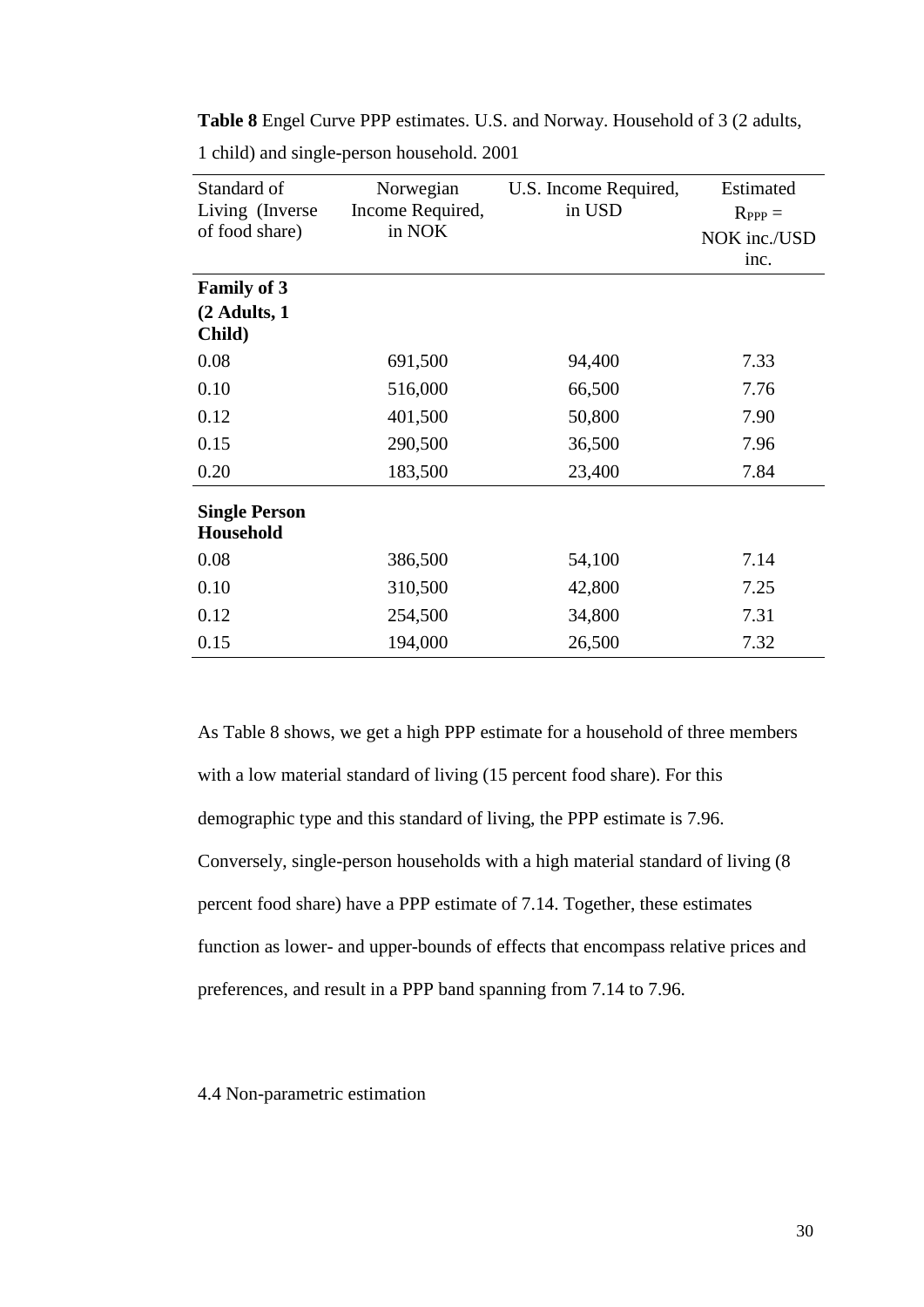In the estimation of non-parametric regressions, I make use of a two-stage method. First, I segment for demographic type in order to avoid confounding effects from household size and composition, before computing the nonparametric regressions. Figure 1 depicts the results from employing the nonparametric technique of a local, weighted regression on households of two adults and one child.



Notes: The non-parametric regression line for households of 2 adults and 1 child in the United States was based on 467 observations. It had 17 fitting points and the smoothing parameter was 0.60. Points in local neighborhood: 280. Residual sum of squares: 1.314. Equivalent number of parameters: 3.99. The nonparametric regression line for households of 2 adults and 1 child in Norway was based on 101 observations. It had 14 fitting points and the smoothing parameter was 0.60. Points in local neighborhood: 60. Residual sum of squares: 0.324. Equivalent number of parameters: 3.79

**Fig. 1** Non-parametric regression. Food share on income before taxes. Household of 3 members (2 adults, 1 child). United States and Norway. 2001

Visual inspection reveals that the choice of parametric model with curvature is warranted. For households of two adults and one child, the computed PPP at 15 percent food share standard from the non-parametric estimates is 9.49 NOK per USD. For singles the computed PPP at an 8 percent food-share standard is 6.38 NOK per USD. Appendix Table A2 includes a table equivalent to Table 8 based on the results from the non-parametric, segmented regressions. We observe that the PPP band for a 3-person household is 8.70-9.49 NOK/USD and 6.38-7.59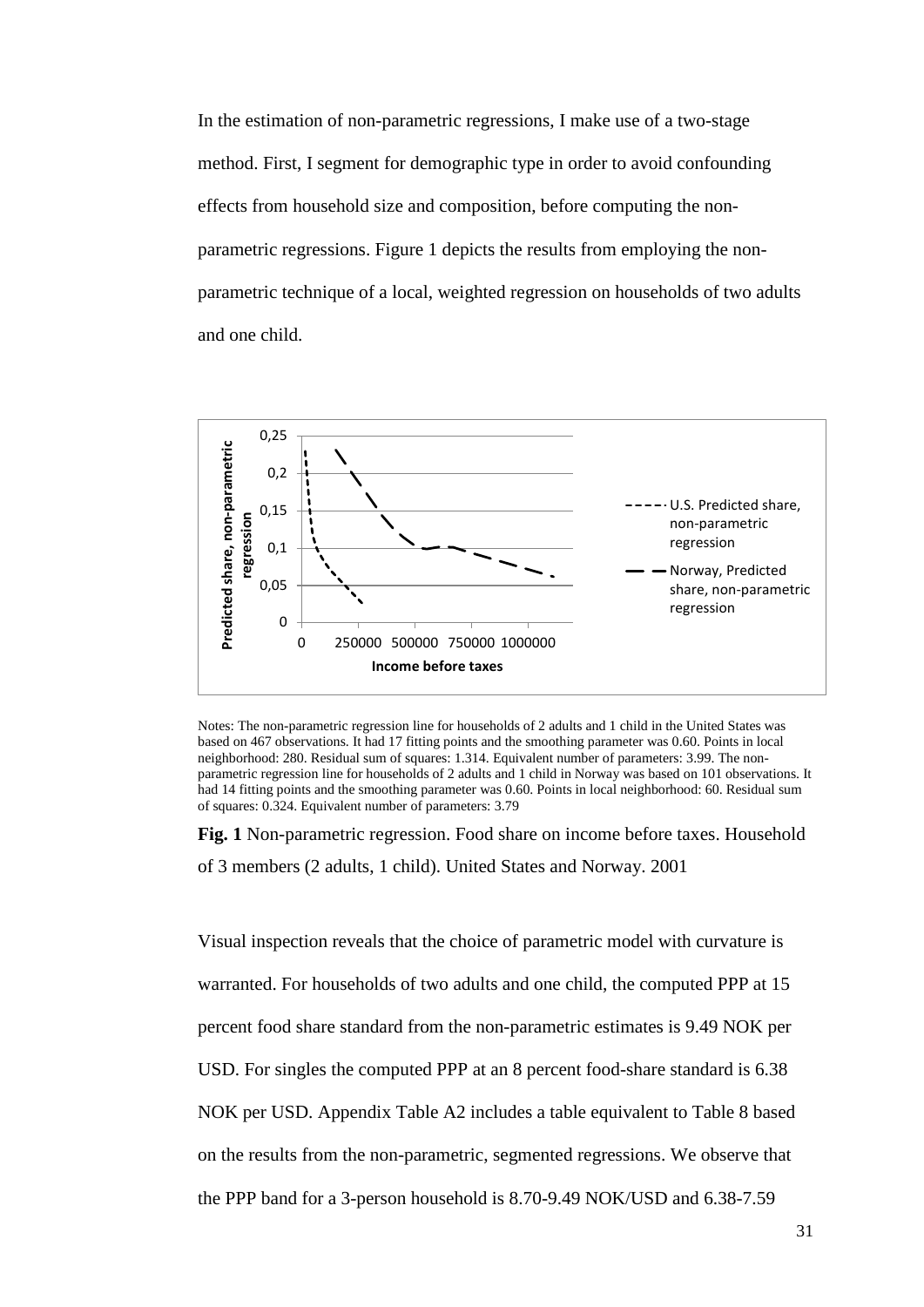NOK/USD for singles. Thus, the non-parametric PPP bands are comparable to the parametric ones, but wider and somewhat differently positioned. I suggest the following interpretation of this finding. Making parametric choices allows one to deploy larger funds of data at the same time, combining income and demographics in *one* regression instead of running segmented regressions on household types. Parameterization may compress information into fewer scalars, use preference-shifters, and narrow the band around the most interesting demographic types, but at the cost of smoothing out interesting kinks (e.g. at the 10 percent share for 3-person households and at the 7 percent share for singles) and differences between population segments in how they optimize purchases given prices. An important lesson to be drawn from both parametric and nonparametric analyses is that constructing PPPs at different levels of material standard of living has several advantages, consistent with the message in Beatty and Crossley (2012).

#### 4.5 Comparison with market exchange rates and other PPPs

In Figure 2, I plot upper and lower bounds for my parametric PPP estimates compared with historical market exchange rates. The upper bound of 7.96 NOK per USD results from the computation of a low (15 percent food share) material standard of living for households of two adults and one child. The lower bound of 7.14 NOK per USD is obtained by using a high (8 percent food share) material standard of living for singles. The PPP-band lies in the middle range of historical exchange rates. The non-parametric band of 6.38-9.49 is wider but also appears to be aligned with historical rates.

32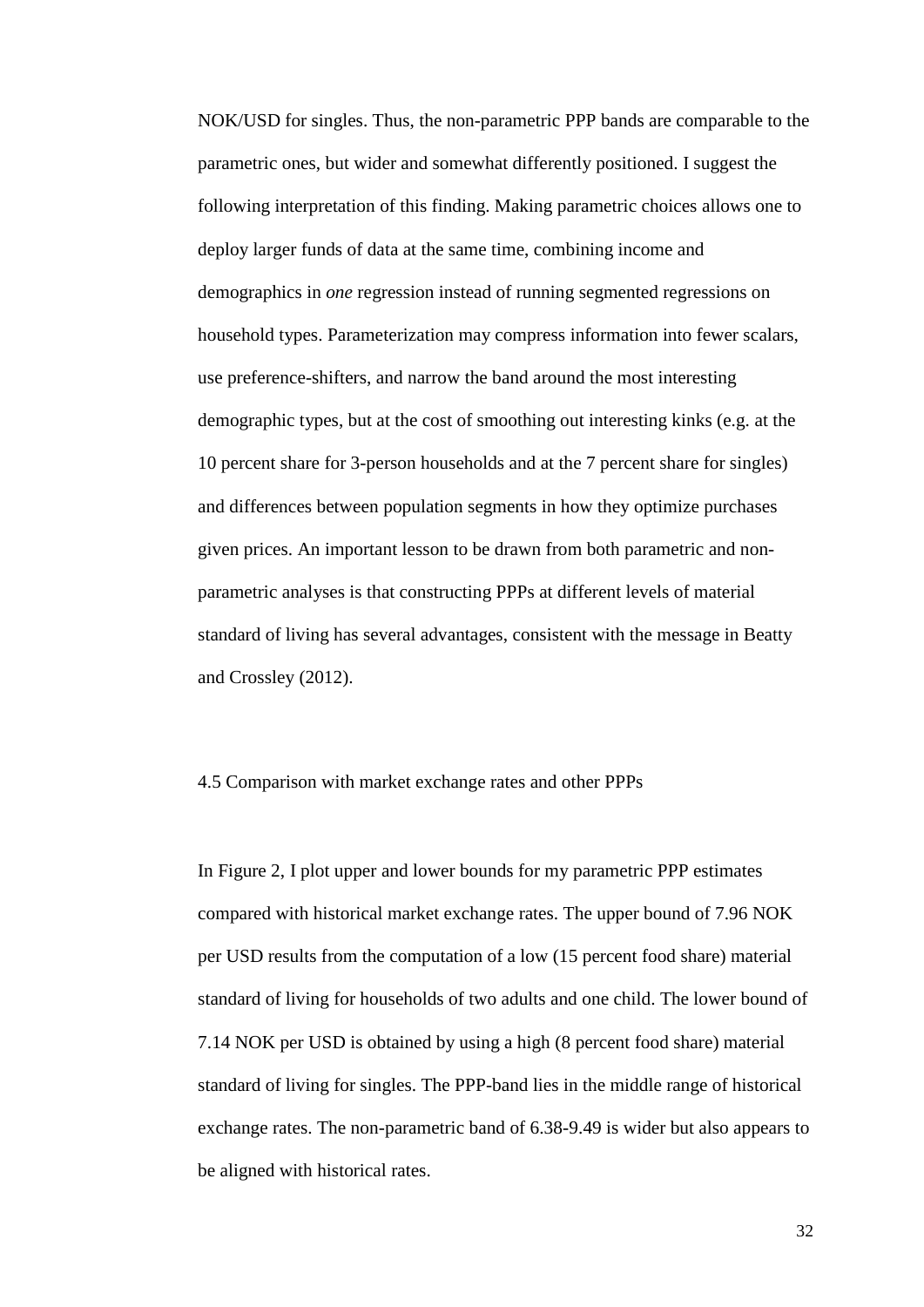

**Fig. 2** Market exchange rates and 2001 Band of estimated PPP-levels. NOK per USD. 1980-2011

#### **Table 9** Other PPP point estimates.

| <b>Source</b>           | <b>Time Frame</b> | <b>Method</b>                      | <b>PPP-estimate</b> |
|-------------------------|-------------------|------------------------------------|---------------------|
| The Economist           | April 25 2002     | Big Mac Index <sup>a</sup>         | 14.06               |
| OECD <sup>b</sup>       | 2001              | Representative Basket <sup>c</sup> | 9.18                |
| BI S <sup>d</sup>       | 1999              | Representative Basket <sup>e</sup> | 9.25                |
| World Bank <sup>f</sup> | 2005              | Broad Basket <sup>g</sup>          | 8.84                |

<sup>a</sup> Prices quoted for Big Macs in April 2002 were USD 2.49 in the United States and NOK 35.00 in Norway

b Available online[: http://www.oecd.org/std/ppp](http://www.oecd.org/std/ppp)

<sup>c</sup> Representative basket of consumer goods and services

<sup>d</sup> Bureau of Labor Statistics. Current data available online:  $\frac{http://www.bls.gov/fls}{http://www.bls.gov/fls}$ <sup>e</sup> See Bureau of Labor Statistics (2003)

<sup>f</sup> International Comparison Program. See World Bank online for details on methodology and scope:

[http://www.world](http://www.world/) . For a general outline and technical details see International Bank for Reconstruction and Development/The World Bank (2008).Available online:

<http://siteresources.worldbank.org/ICPINT/Resources/icp-final.pdf> . The USD-NOK estimate can be found on page 26 under Tables of Results from the 2005 round, see:

http://siteresources.worldbank.org/ICPINT/Resources/icp-final-tables.pdf<br><sup>g</sup> The ICP seeks to produce PPPs that take into account prices for a broad range of goods and services, not only consumer goods and services, but also capital and government expenditures

Table 9 lists other estimates of PPP from the same time period. For example, *The* 

*Economist*'s Big Mac Index estimates the PPP between the USD and NOK at

14.06 since a Big Mac was priced at USD 2.49 in the U.S. and NOK 35.00 in

Norway. In comparison, PPP estimates from OECD, Bureau of Labor Statistics,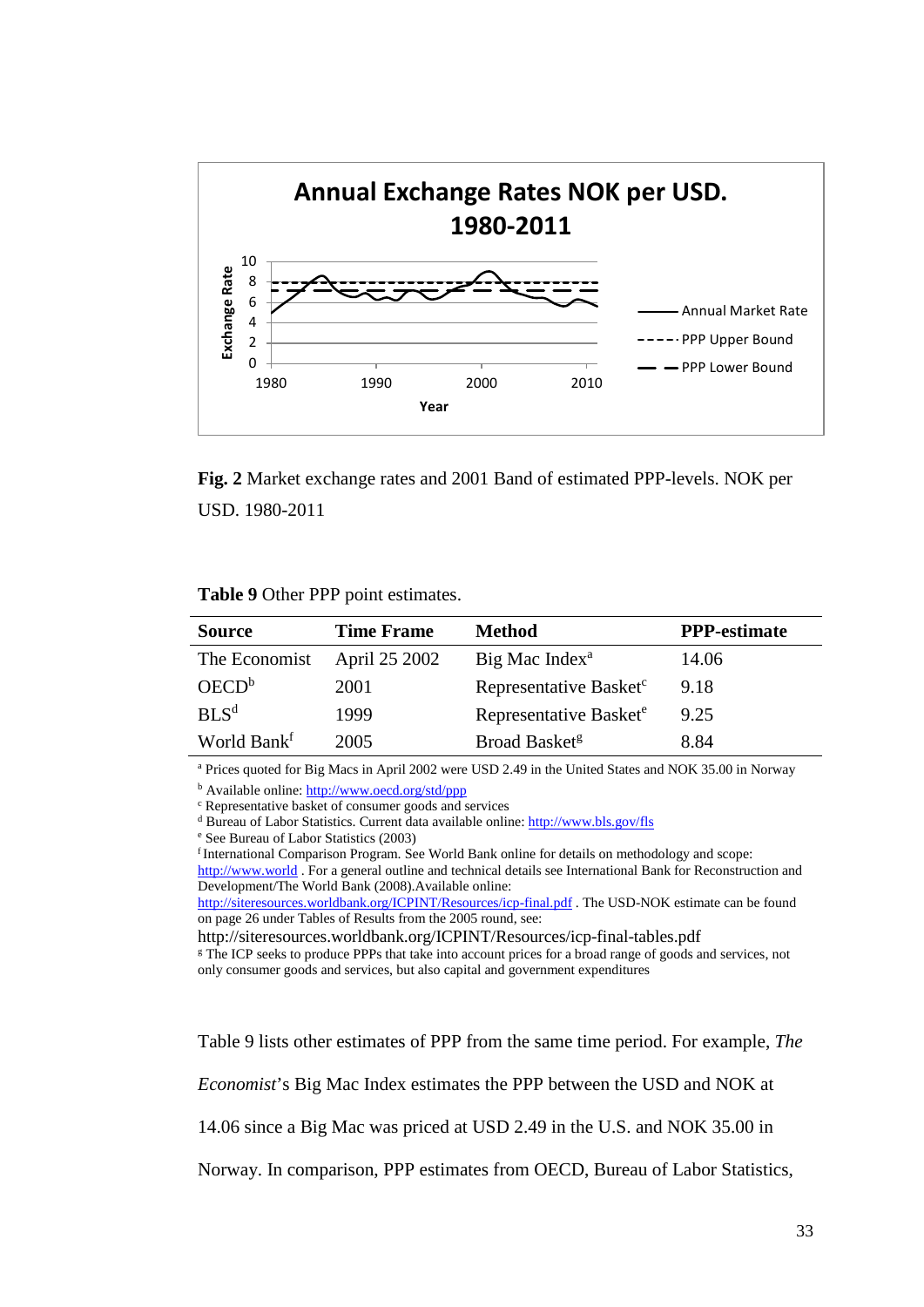and World Bank range from 8.84 to 9.25 NOK per USD, also clearly above this article's band. We do notice, however, that the Engel curve estimates are closer to historical exchange rates than conventional PPP estimates.

#### **5 Discussion**

The Engel curve PPP approach relies on maintained assumptions, which it cannot test. The key assumption is that an x percent food share in the United States involves a material standard of living comparable, if not identical, to the material standard of living associated with x percent food share in Norway. It is a plausible assumption, but may be contentious. Its plausibility is related to *which* economies are compared; and consequently to cultural similarities, institutional correspondences, and the comparability of levels of economic development. The United States and Norway are excellent candidates in terms of comparability because both are rich, market-based economies. Similarities notwithstanding, cultural and political differences do advise a measure of caution when interpreting the results.

To take an example, the third assumption of identical preferences could and perhaps should include institutions. In fact, Tables 4, 5, and 6 above do allow for an extended interpretation where not only relative prices are constant for withincountry regressions, but also institutions. Nevertheless, it might be a concern that between-country differences in social policy could function as confounders. As a case in mind, poor households in the U.S. receive some of their support in the form of food stamps and free meals. In Appendix Table A3, I present regression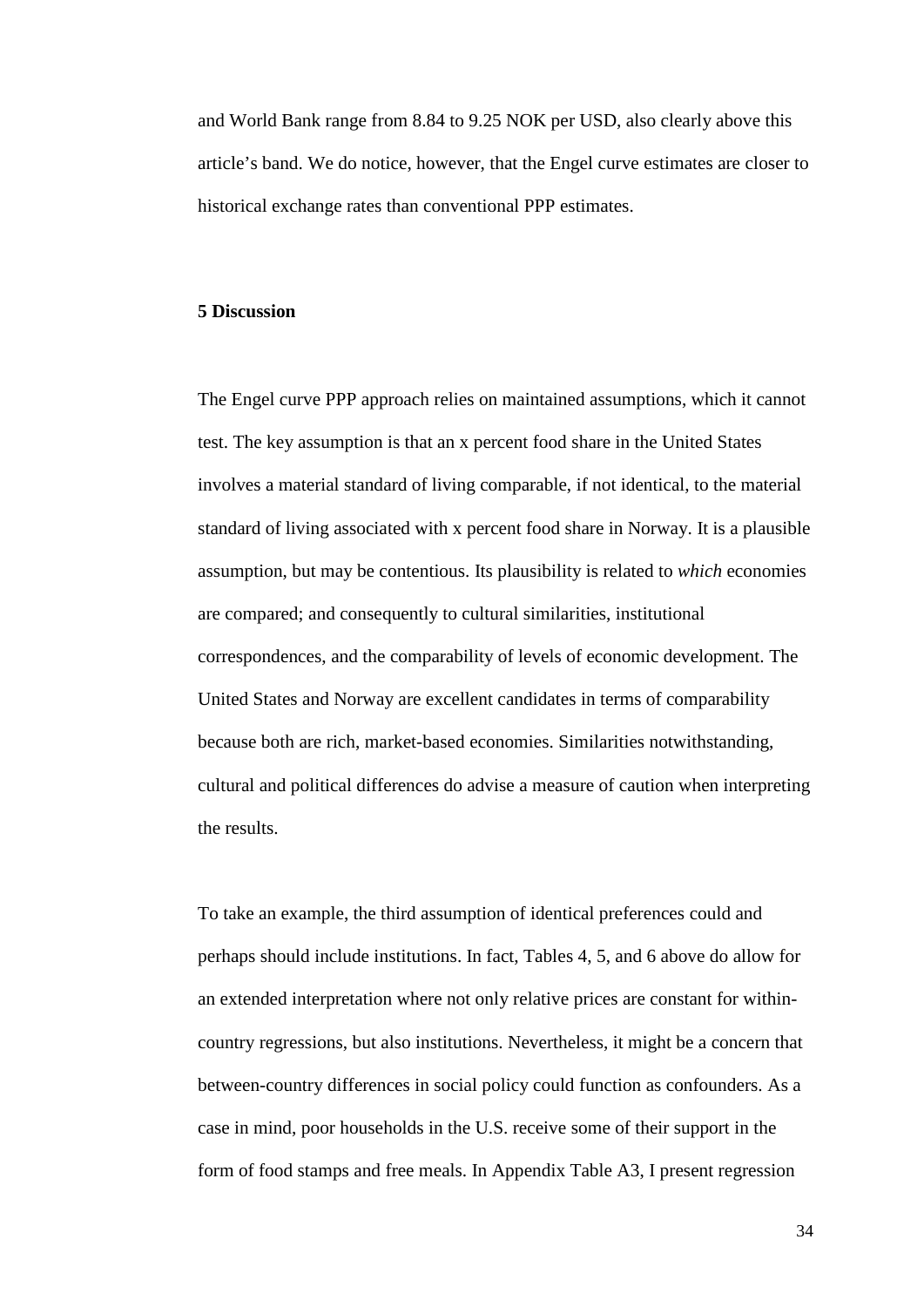results after having accessed the diary data of the CES. I ran such regressions to examine the sensitivity of my results to including or excluding such types of support. The overall pattern is similar to the one reported above. Additionally, U.S. households typically acquire private insurance schemes either from insurers directly or through their employers. Norway has a state insurance scheme, to which households contribute in the form of taxation. I have tried various adjustments for medical expenditures, and run regressions using after-tax income and even savings. Space does not allow me to report all of the results. While the main pattern is intact, there can be no doubt that careful analysis, application, and interpretation of the Engel curve methodology require well-designed definitions of food expenditure and income.

In fact, while the Norwegian income data are of exceptional quality having been sourced from tax records at the Norwegian IRS, doubts have been raised about the quality of U.S. CES income data. Meyer and Sullivan (2011) document disturbing under-reporting in U.S. CES data, findings corroborated by Brzozowski and Crossley (2011). U.S. data quality appears to be lower than Canadian data. Moreover, Bee, Meyer, and Sullivan (2012) document under-representation at the top of the income distribution and under-reporting of both expenditures and incomes at the top. Ahmed, Brzozowski, and Crossley (2006) find, using a data set where households both recall and record expenditures, that recall data have substantial measurement errors and that diary data are not accurate reflections of expenditure. Taken together, these findings make us wonder whether we legitimately can use expenditure and/or income data. If expenditure records are better than income records, it might be possible to use total expenditure as denominator in the food share and as determinant. Again, the problem with using

35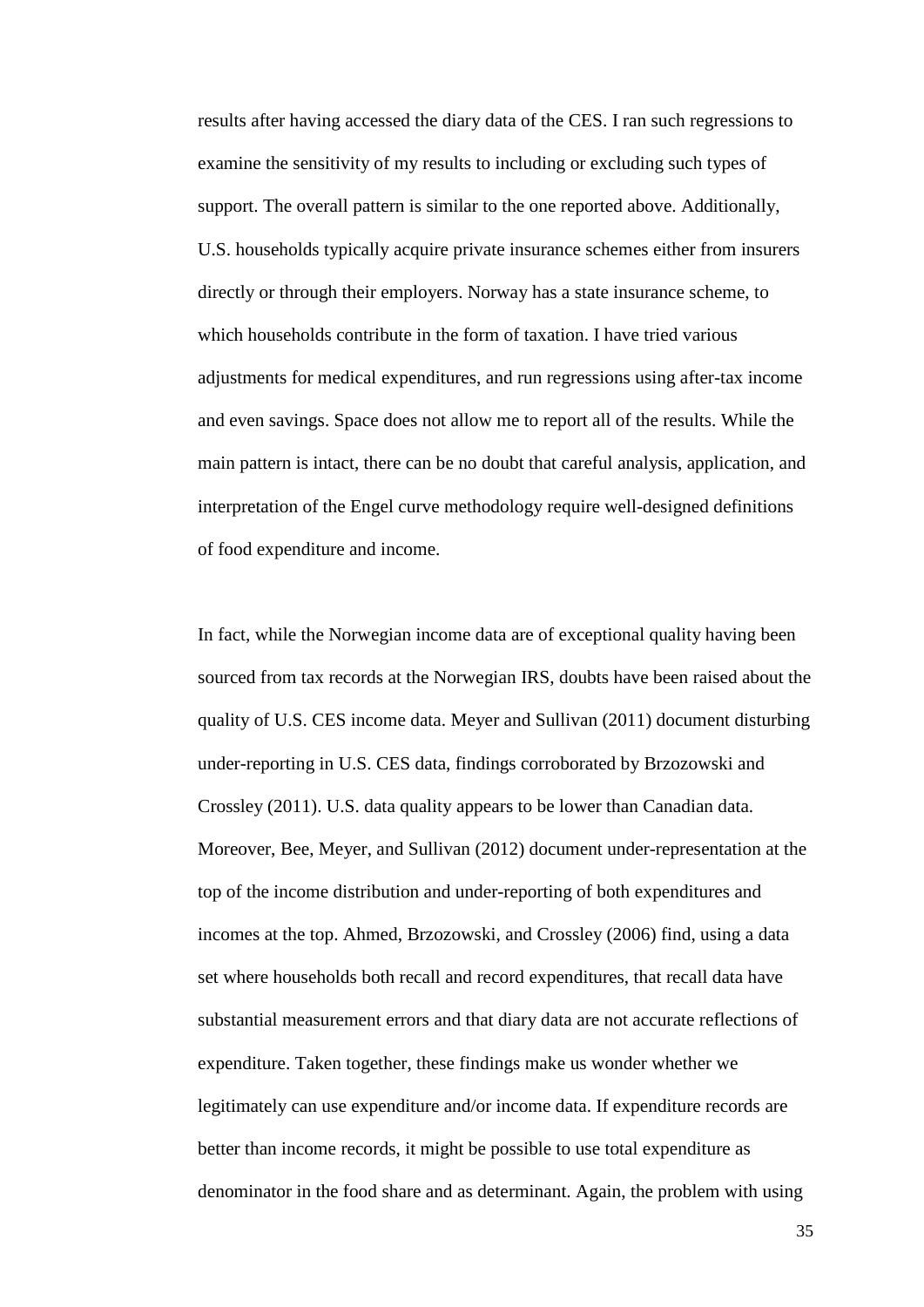total expenditure is that of endogeneity associated with common measurement errors in food expenditures and total expenditure. However, a linear specification of an errors-in-variable 2SLS approach using total expenditure does yield sensible results. Nevertheless, uncertain estimator properties in specifications of higher order polynomials make the exogenous variable Income before Taxes preferable. I have, however, experimented both with the inclusion of more preference shifters in linear errors-in-variable 2SLS approaches and with using food's share of total expenditure regressed on polynomials of the logarithm of income before taxes. I do not report these results, except to mention that the former yields a PPP band that ranges from 6.29 to 9.87 NOK /USD.

This article suggests that we avoid a doctrinaire defense or dismissal of the Engel curve method and instead appeals to practicality. The assumption of a link between food share and standard of living is strong, and the use of a strong nontested hypothesis is disadvantageous in any method. But the conventional PPP estimate is derived from the prices of identical baskets across different economies, and it too relies on the maintained hypothesis of preference-homogeneity. In addition, analysts performing conventional PPP estimates may be unable to obtain quoted prices in a given developing country, and baskets available in one country may not be available anywhere else. In fact, in the absence of markets and prices, the Engel curve approach may prove to be more, not less, useful.

The definition of *food* is contentious. However, even though two baskets consist of different goods they may arguably serve the same end. For example, a 1500 calorie basket consisting of meat, bread, and pineapples is arguably comparable to a 1500 calorie basket consisting of fish, oatmeal, and apples as far as nutritional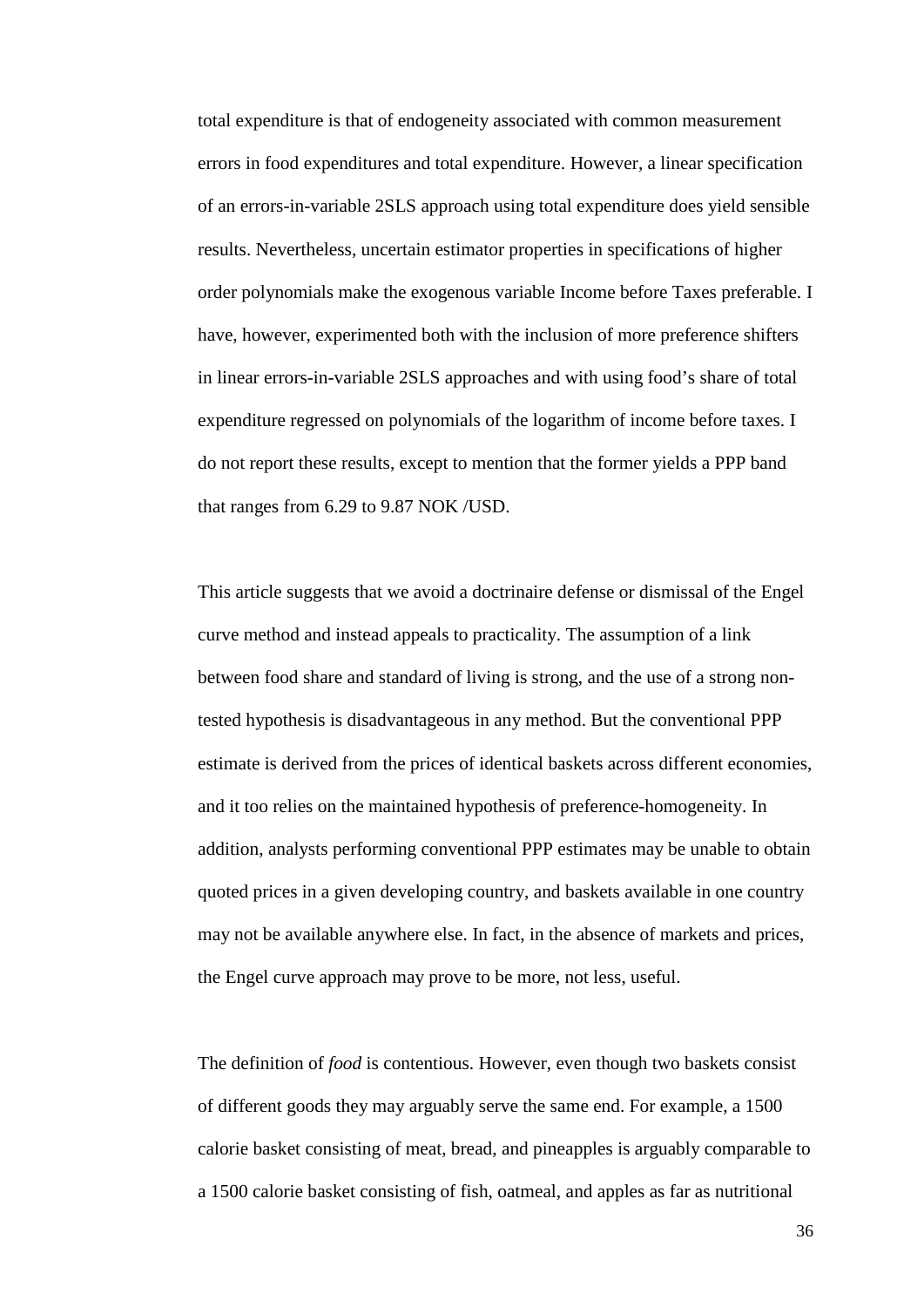needs are concerned; see Witt (2001) for a consumption framework. On the other hand, while food consumed at home provides necessary calories and nourishment, food consumed away from home comes with an element of sociality. The production function used by households may rely on food-away-from-home in a different way than food-at-home. Nevertheless, we see from Table 10 that the exclusion of food-away-from-home does not seem to affect the structural findings substantially.

**Table 10** Estimating Engel curves for food: Food-at-home'sshare of income before tax on determinants, United States and Norway, 2001

| Variable             | U.S., 2001      | Norway, 2001   |
|----------------------|-----------------|----------------|
| Constant             | 3.636(22.2)     | 3.901 (4.73)   |
| Log(Inc. b. tax)     | $-0.593(-19.6)$ | $-0.519(-4.1)$ |
| Sq. Log(Inc. b. tax) | 0.0240(17.3)    | 0.0170(3.5)    |
| No. of Children      | 0.0136(22.1)    | 0.0207(14.8)   |
| No. of Adults        | 0.0217(26.1)    | 0.0254(10.1)   |
| $R^2$ Adj.           | 0.481           | 0.348          |
| No. of obs.          | 5,391           | 999            |

Note: See Tables 2 and 3

#### **6 Concluding Remarks and Policy Implications**

This article asks whether the method suggested by Ålmås (2012), which uses Engel curves to compute PPP estimates, is viable. The empirical strategy set out here first examines the results of estimating Engel curves on each country, then of Engel curves on within-country regions. It turns out that Engel curve estimation does appear to be sensitive to differences in relative prices and preferences, but not alarmingly so. Overall, the method seems to have promise.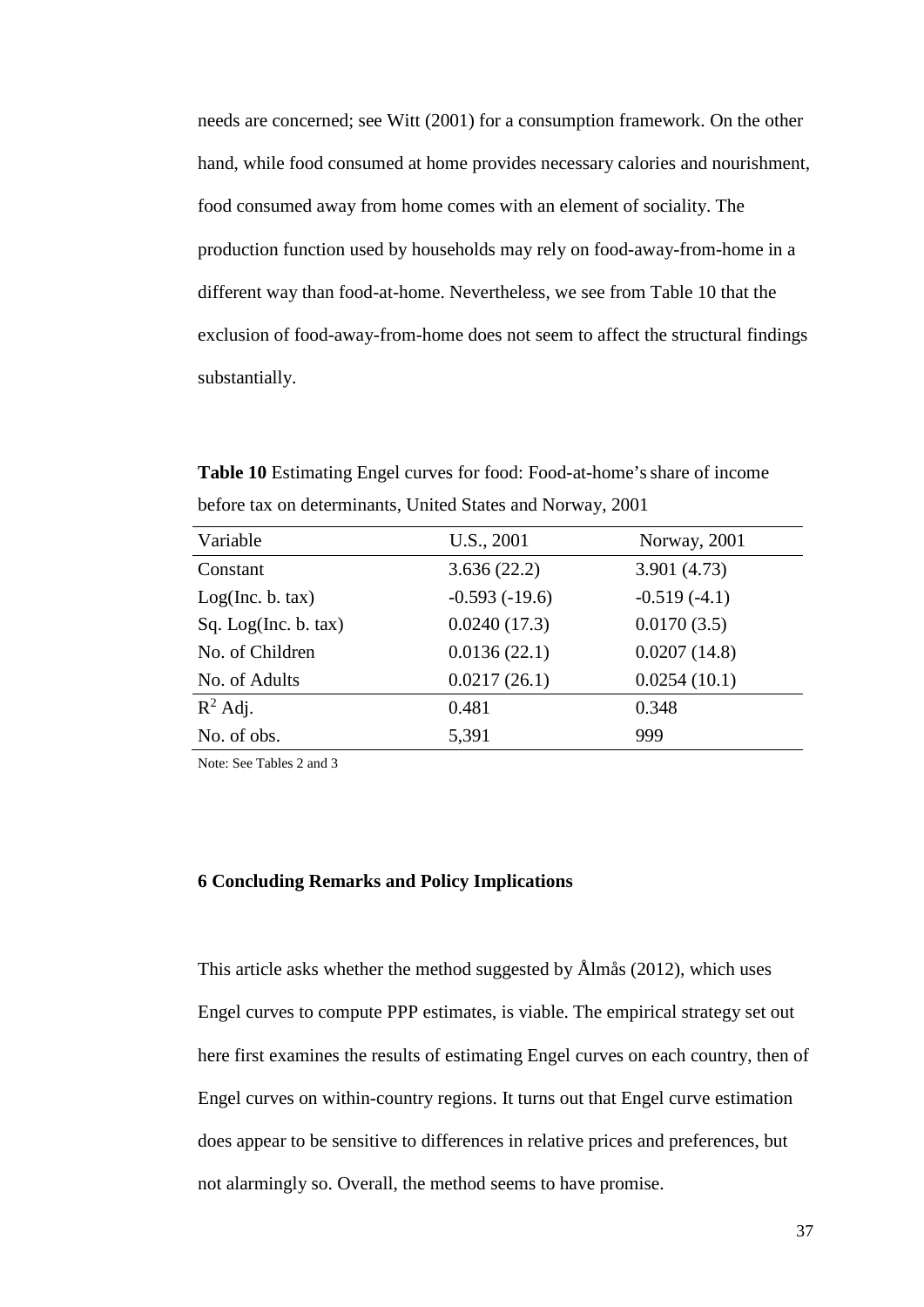This is welcome news. Trying to control for relative prices is counterproductive since it means that Engel curve PPP estimation is more cumbersome than the method it seeks to augment. It also makes the Engel curve PPPs prone to the same biases. While controlling for differences in preferences may never truly succeed, this article suggests that the Engel curve method could usefully augment conventional PPP estimates by estimating PPP bands. Even if the non-parametric band is wider, my parametric PPP band of NOK per USD ranges from 7.14 to 7.96, perhaps sufficiently narrow to be of practical use.

Where conventional PPP methods compare prices of presumably identical baskets of goods and services, the Engel curve method compares the cost of purchasing presumably identical material standards of living. Standard is measured as the proportion of pre-tax income spent on food. For example, it turns out that a U.S. household of two adults and one child that spends 10 percent of its pre-tax income on food typically has a pre-tax income of USD 66,500. In Norway, regression analysis reveals that the association with a 10 percent food share occurs when pretax income equals NOK 516,000. Assuming that the Engel curve discloses the cost of material standard of living, the PPP estimate becomes 7.76 NOK per USD.

While the conventional PPP approach employed by the World Bank and OECD yields estimates of 8.84 and 9.18 NOK per USD, the Engel curve approach yields a band of 7.14-7.96 NOK per USD. Comparing these numbers with 31 years of market exchange rates, the conventional estimates lie near the top of the spectrum while the Engel curve band contains most of the core market amplitudes. This, of course, does not necessarily increase its credibility, especially so if the purpose of

38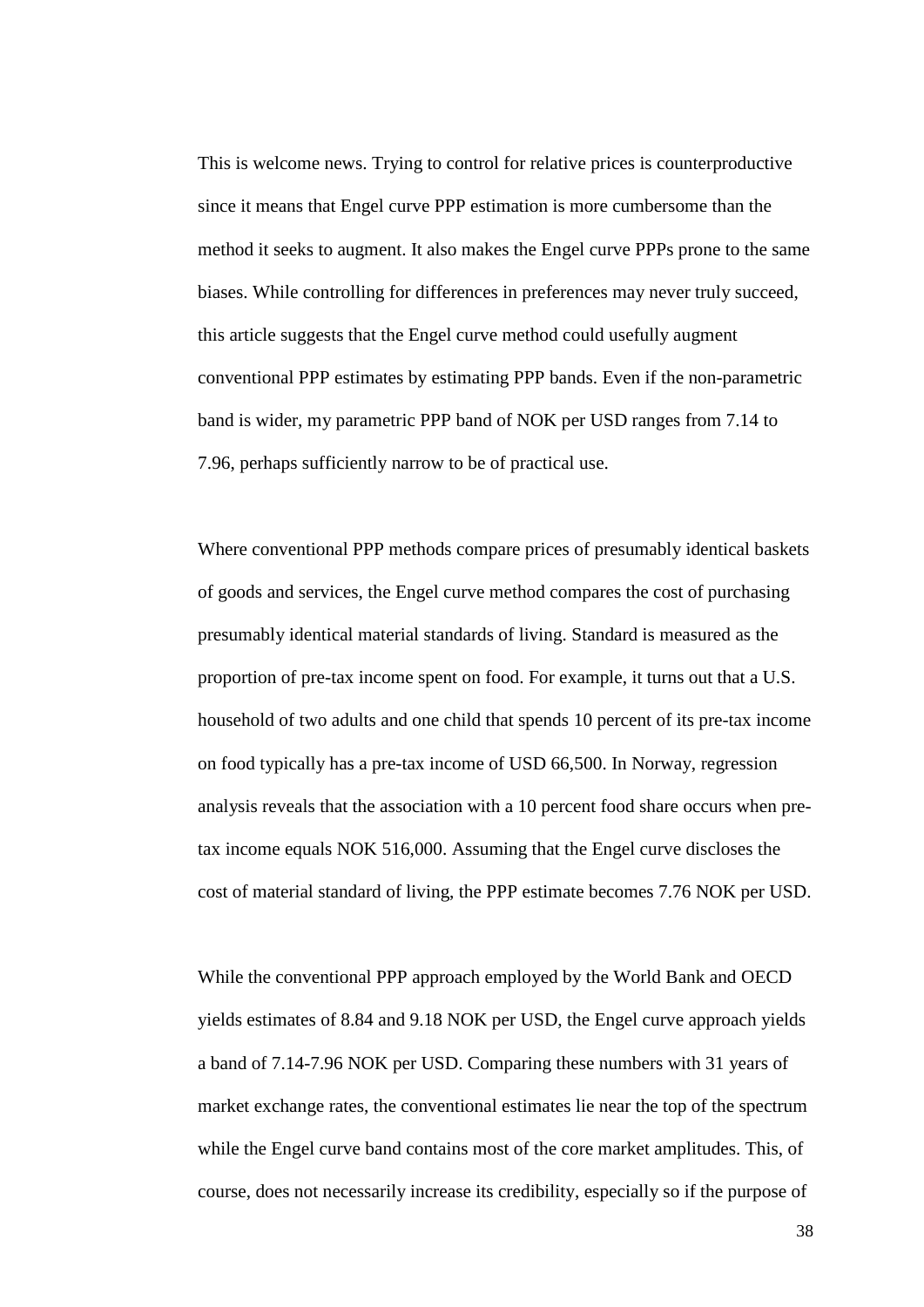constructing PPPs is different from trying to understand the market; but it does lend some credibility to the method all the same.

**Acknowledgements:** I am grateful to comments and suggestions from Hilde C. Bjørnland, Terje Skjerpen, Knut Reidar Wangen, and anonymous referees. I also benefitted from discussions with Timothy Beatty and Ingvild Almås.

#### **References**

Ahmed N, Brzozowski M, Crossley TF (2006) Measurement errors in recall food consumption data. Working Paper 6/21. The Institute of Fiscal Studies

Almås I (2012) International income inequality: measuring PPP bias by estimating Engel curves for food. Am Econ Rev 102:2:1093-1117

Banks J, Blundell RW, Lewbel A (1997) Quadratic Engel curves and consumer demand, Rev Econ Stat 79:527-539

Barrett GF, Brzozowski M (2010) Using Engel curves to estimate the bias in the Australian CPI. Econ Rec 86:1-14

Beatty TKM, Røed Larsen E (2005) Using Engel curves to estimate bias in the Canadian CPI as a cost of living index. Can J Econ 38:2:482-499

Beatty TKM, Crossley TF (2012) Lost in translation: what do Engel curves tell us about the cost of living. Unpublished manuscript, University of Minnesota, [http://www.tc.umn.edu/~tbeatty/hamilton\\_dec\\_tb.pdf](http://www.tc.umn.edu/%7Etbeatty/hamilton_dec_tb.pdf)

Bee A, Meyer BD, Sullivan JX (2012) The validity of consumption data: are the consumer expenditure interview and diary surveys informative. NBER Working Paper 18308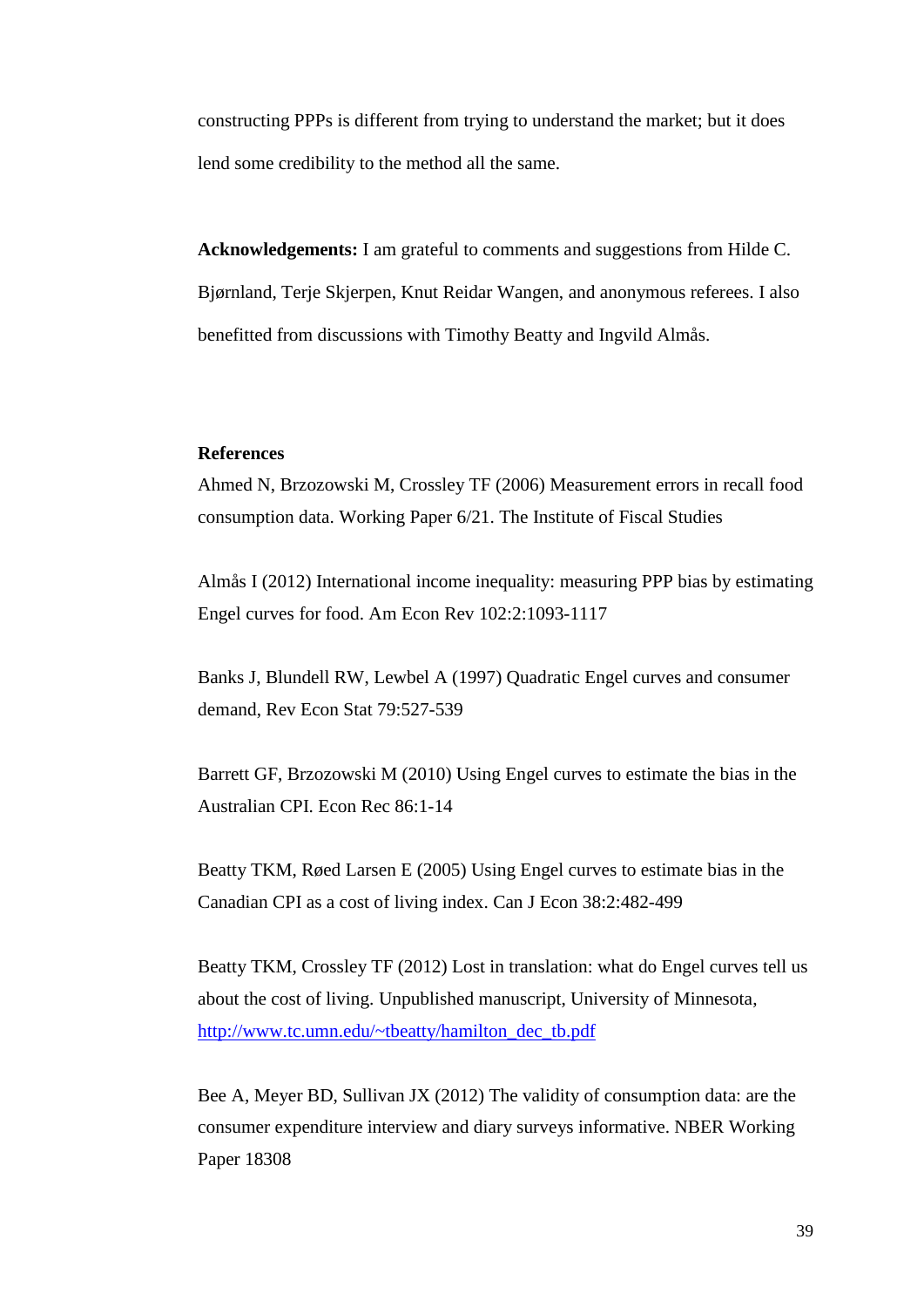Brzozowski M, Crossley TF (2011) Viewpoint: measuring the well-being of the poor with income or consumption: a Canadian perspective. Can J Econ 44:1:88- 106

Blundell RW, Browning M, Crawford IA (2003) Nonparametric Engel curves and revealed preference. Econom 71:1:205-240

Blundell R, Pashardes P, Weber G (1993) What do we learn about consumer demand patters from micro data. Am Econ Rev 83:3:570-595

Blundell R, Stoker TM (2005): Heterogeneity and aggregation. J Econ Lit 43:2:347-391

Blundell RW, Chen X, Kristensen D (2007) Semi-nonparametric IV estimation of shape-invariant Engel curves. Econom 75:6:1613-1669

Bureau of Labor Statistics (2003) Comparative Real Gross Domestic Product Per Capita and Per Employed Person. Fourteen Countries. 1960-2002. Bureau of Labor Statistics, Office of Productivity and Technology, July 29 2003

Bureau of Labor Statistics (2002) 2001 Consumer Expenditure Interview Survey Public Use Microdata Documentation*.* U. S. Department of Labor, Bureau of Labor Statistics, Division of expenditure surveys, December 31 2002

Chai A, Moneta A (2010) Retrospectives: Engel curves, J Econ Persp 24:1:225- 240

Charles KK., Hurst E, Roussanov N (2009) Conspicuous consumption and race, Quart J Econ 124:2:425-468

Clements KW, Chen D (2010) Affluence and food: a simple way to infer incomes, Am J Agric Econ 92:4:909-926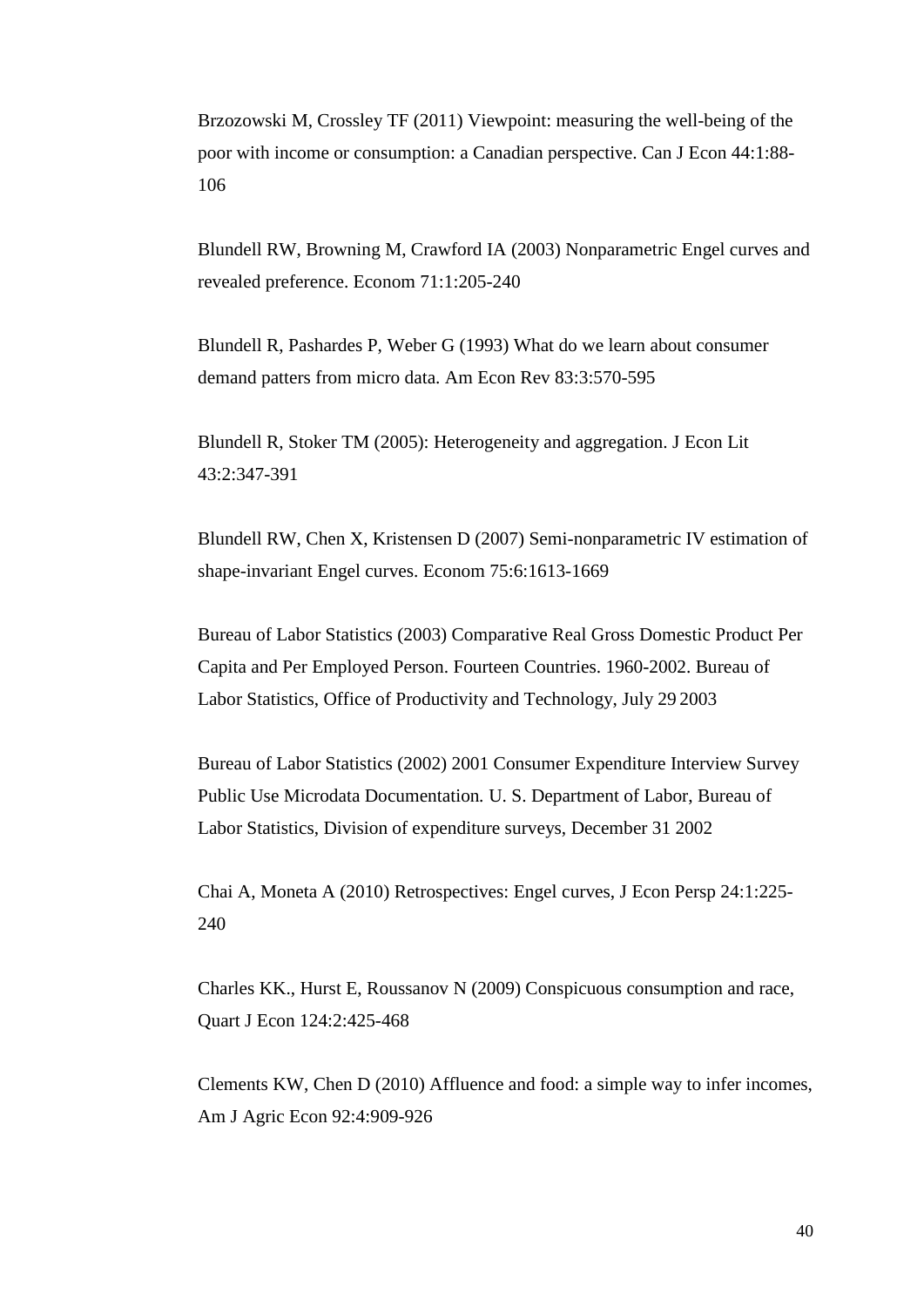Costa DL (2001) Estimating real income in the United States from 1888 to 1994: correcting CPI bias using Engel curves. J Pol Econ 109:6:1288-1310

Crawford I, Neary JP (2008) Testing for a reference consumer in international comparisons of living standards. Am Econ Rev 98:4:1731-1732

Deaton A (1987) Estimation of own- and cross-price elasticities from household survey data. J Econom 36:1-2:7-30

Gibson J, Stillman S, Le T (2008) CPI bias and real living standards in Russia during the transition. J Dev Econ 87:1:140-160

Hamilton B (2001) Using Engel's law to estimate CPI bias. Am Econ Rev 91:3:619-630

International Bank for Reconstruction and Development/The World Bank (2008) Global Purchasing Power Parities and Real Expenditures. 2005 International Comparison Program, Washington D.C: The World Bank

Kay JA, Keen MJ, Morris CN (1984) Estimating consumption from expenditure data. J Pub Econ 23:1-2:169-181

Lewbel A (1998) Semiparametric latent variable model estimation with endogenous or mismeasured regressors. Econom 66:1:105-121

Logan, TD (2008) Are Engel curve estimates of CPI bias biased? NBER Working Paper 13870

Meyer BD, Sullivan JX (2011) Viewpoint: further results on measuring the wellbeing of the poor using income and consumption. Can J Econ 44:1:52-87

Rice JA (1995) Mathematical Statistics and Data Analysis. Wadsworth Belmont,  $CA$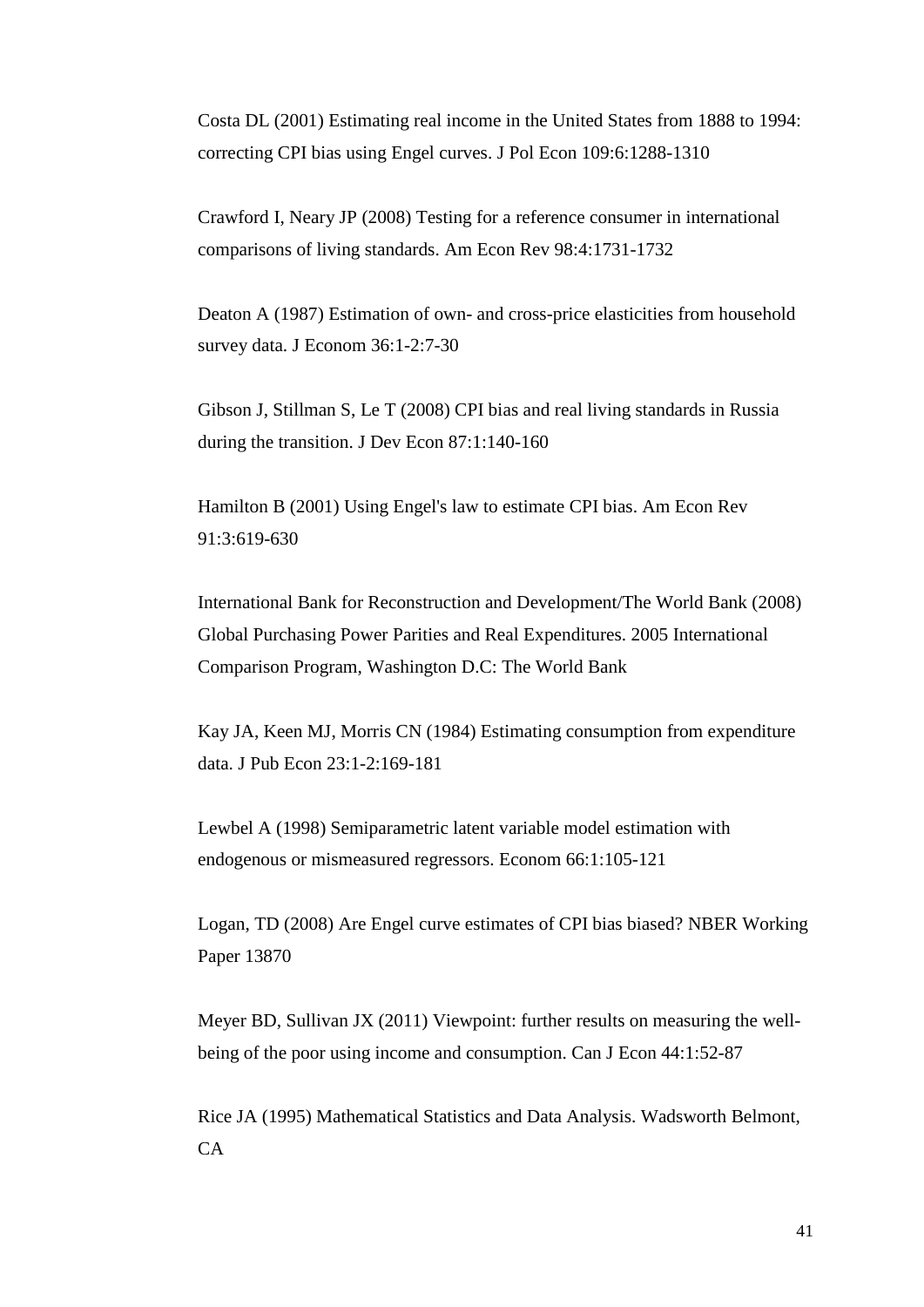Røed Larsen E (2009) Using inverted Engel curves to estimate material standards of living in a household. Empir Econ 36:1:109-132

Røed Larsen E (2007) Does the CPI mirror the cost of living? Engel's law suggests not in Norway. Scand J Econ 109:1:177-195

Witt U (2001) Learning to consume: a theory of wants and the growth of demand. J Evol Econ 11:1:23-36

### **Appendix**

**Table A1** Estimating Engel curves for food for Norwegian and U.S. income groups: Food's share of income before tax on determinants. United States. 2001

| <b>Variable</b>            | <b>Norway</b><br>above<br><b>Median</b> | <b>Norway below</b><br>or Equal to<br><b>Median</b> | <b>U.S. above</b><br><b>Median</b> | <b>U.S. below</b><br>or Equal<br>to Median |
|----------------------------|-----------------------------------------|-----------------------------------------------------|------------------------------------|--------------------------------------------|
| Constant                   | 1.181(0.3)                              | 5.082(1.3)                                          | 2.0364(4.2)                        | 8.745(5.3)                                 |
| Log(Inc. b. tax)           | $-0.107(-0.2)$                          | $-0.682(-1.1)$                                      | $-0.299(-3.5)$                     | $-1.564$                                   |
| Sq(Log(Inc. b.<br>$\tan$ ) | 0.00170(0.1)                            | 0.0225(0.9)                                         | 0.0109(3.0)                        | 0.0702                                     |
| No. of Children            | 0.0111(5.7)                             | 0.0284(10.4)                                        | 0.00825(12.3)                      | 0.0178                                     |
| No. of Adults              | 0.0145(4.7)                             | 0.0306(5.1)                                         | 0.00939(10.0)                      | 0.0321                                     |
| $R^2$ Adj.                 | 0.1490                                  | 0.298                                               | 0.2328                             | 0.3144                                     |
| No. of obs.                | 499                                     | 500                                                 | 2,695                              | 2,696                                      |

Notes: See Tables 2 and 3. Q1, Q2, and Q3 are 29,300; 47,400; 75,000. Different quartile sizes due to multiple counts around cut-off points. First quartile included 29,300, second quartile included 47,400 etc